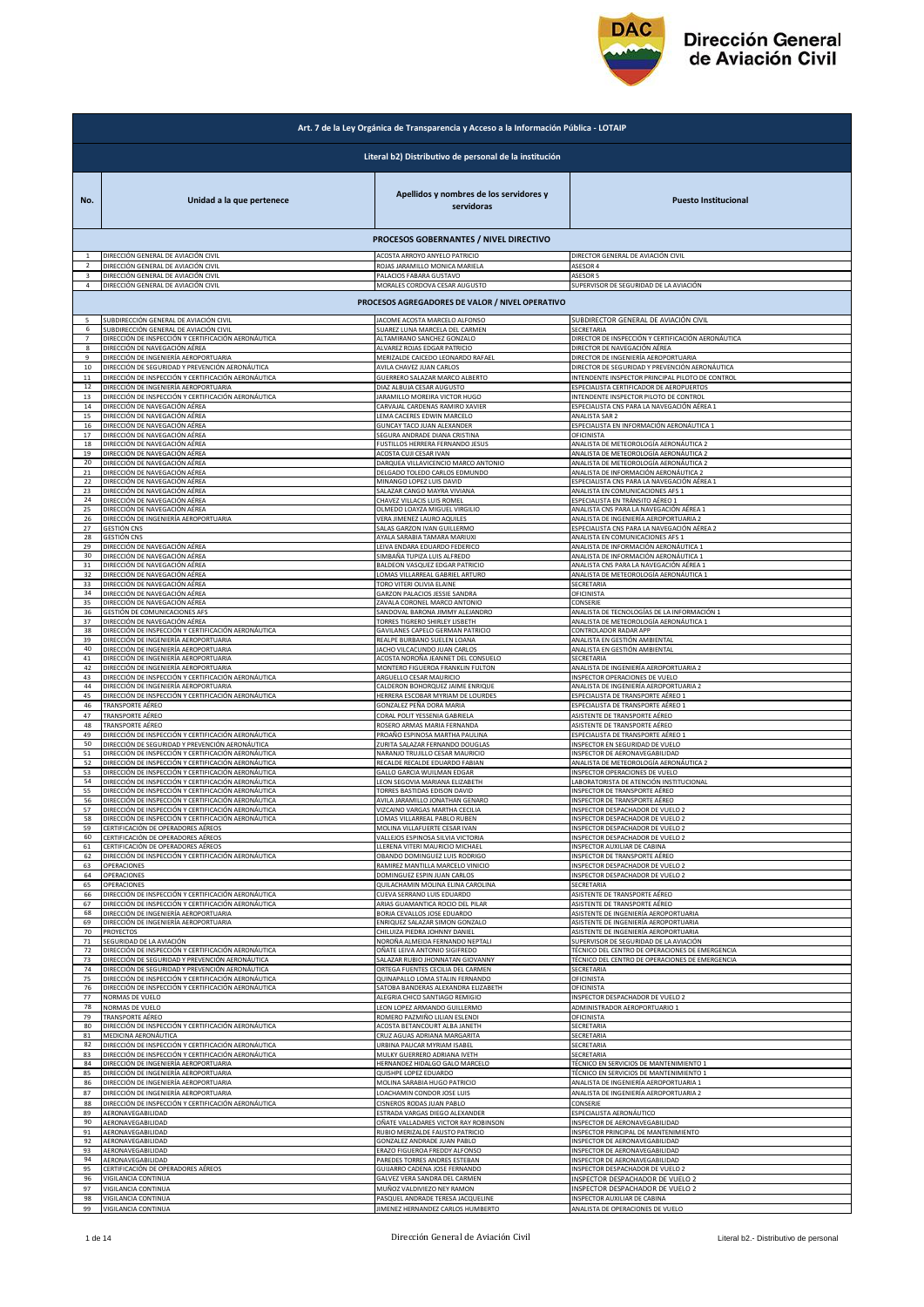

|             | Art. 7 de la Ley Orgánica de Transparencia y Acceso a la Información Pública - LOTAIP |                                                          |                                                                                  |  |
|-------------|---------------------------------------------------------------------------------------|----------------------------------------------------------|----------------------------------------------------------------------------------|--|
|             | Literal b2) Distributivo de personal de la institución                                |                                                          |                                                                                  |  |
| No.         | Unidad a la que pertenece                                                             | Apellidos y nombres de los servidores y<br>servidoras    | <b>Puesto Institucional</b>                                                      |  |
| 100         | LICENCIAS AERONÁUTICAS                                                                | ROJAS VELASCO HECTOR VINICIO                             | INSPECTOR OPERACIONES DE VUELO                                                   |  |
| 101         | LICENCIAS AERONÁUTICAS                                                                | ALVAREZ HERRERA JUAN CARLOS                              | ESPECIALISTA DE LICENCIAS AERONÁUTICAS                                           |  |
| 102         | AERONAVEGABILIDAD                                                                     | PILLIZA CHICAIZA GERMAN GUSTAVO                          | INSPECTOR DE AERONAVEGABILIDAD                                                   |  |
| 103         | AERONAVEGABILIDAD                                                                     | ROCHA VITERI WILSON RAMIRO                               | INSPECTOR DE AERONAVEGABILIDAD                                                   |  |
| 104         | CERTIFICACIÓN DE OPERADORES AÉREOS                                                    | ACOSTA CUJI CARLOS JULIO                                 | INSPECTOR OPERACIONES DE VUELO                                                   |  |
| 105         | DIRECCIÓN DE NAVEGACIÓN AÉREA                                                         | SOTO ORTIZ JUAN FRANCISCO                                | ESPECIALISTA EN TRÁNSITO AÉREO 1                                                 |  |
| 106         | AERONAVEGABILIDAD                                                                     | SANTAMARIA MONTENEGRO GERARDO MANUEL                     | ESPECIALISTA AERONÁUTICO                                                         |  |
| 107         | LICENCIAS AERONÁUTICAS                                                                | CAICEDO LARA ROXANA DOLORES                              | INSPECTOR DESPACHADOR DE VUELO 2                                                 |  |
| 108         | LICENCIAS AERONÁUTICAS                                                                | HIDALGO PROAÑO OSWALDO MAURICIO                          | INSPECTOR DESPACHADOR DE VUELO 2                                                 |  |
| 109         | CERTIFICACIÓN DE OPERADORES AÉREOS                                                    | FERNANDEZ GONZALEZ JORGE EDISON                          | INSPECTOR DESPACHADOR DE VUELO 2                                                 |  |
| 110         | CERTIFICACIÓN DE OPERADORES AÉREOS                                                    | CATOTA TORRES LUIS WILKIR                                | INSPECTOR DESPACHADOR DE VUELO 2                                                 |  |
| ${\bf 111}$ | VIGILANCIA OPERACIONAL A LA NAVEGACIÓN AÉREA                                          | VALENCIA ARMAS VICENTE FERNANDO                          | ANALISTA CNS PARA LA NAVEGACIÓN AÉREA 1                                          |  |
| 112         | VIGILANCIA OPERACIONAL A LA NAVEGACIÓN AÉREA                                          | MARCILLO DUQUE WALTER PATRICIO                           | TÉCNICO DE INSPECCIÓN EN VUELO                                                   |  |
| 113         | VIGILANCIA OPERACIONAL A LA NAVEGACIÓN AÉREA                                          | PEREZ YEPEZ VICTOR HUGO                                  | TÉCNICO DE INSPECCIÓN EN VUELO                                                   |  |
| 114         | VIGILANCIA OPERACIONAL A LA NAVEGACIÓN AÉREA                                          | LEGARDA GONZALEZ WENDY PATRICIA                          | INSPECTOR DE AERÓDROMO                                                           |  |
| 115         | AERONAVEGABILIDAD                                                                     | AVILA ZARATE EDISON JAVIER                               | INSPECTOR DESPACHADOR DE VUELO 2                                                 |  |
| 116         | VIGILANCIA CONTINUA                                                                   | MORA HERRERA JOSE DAVID                                  | INSPECTOR OPERACIONES DE VUELO                                                   |  |
| 117         | CERTIFICACIÓN DE AEROPUERTOS                                                          | CEVALLOS ALOMIA GALO EFRAIN                              | ESPECIALISTA EN TRÁNSITO AÉREO 1                                                 |  |
| 118         | CERTIFICACIÓN DE AEROPUERTOS                                                          | PAREDES ZAMBRANO JOSE ANIBAL                             | ESPECIALISTA AVSEC 1                                                             |  |
| 119         | CERTIFICACIÓN DE AEROPUERTOS                                                          | CADENA ORTIZ HECTOR FERNANDO                             | ANALISTA DE GESTIÓN AMBIENTAL                                                    |  |
| 120         | CERTIFICACIÓN DE AEROPUERTOS                                                          | BAQUERO FLORES LUIS EDWIN ALEJANDRO                      | INTENDENTE INSPECTOR PRINCIPAL PILOTO DE CONTROL                                 |  |
| 121         | CERTIFICACIÓN DE AEROPUERTOS                                                          | MORAN LEYSER EDGAR RENE FELIX                            | INTENDENTE INSPECTOR PRINCIPAL PILOTO DE CONTROL                                 |  |
| 122         | <b>GESTIÓN CNS</b>                                                                    | SOTALIN SOTALIN HERNAN EDISON                            | ANALISTA CNS PARA LA NAVEGACIÓN AÉREA 1                                          |  |
| 123         | <b>GESTIÓN CNS</b>                                                                    | ZUÑIGA JIBAJA JORGE ALFREDO                              | CONTROLADOR RADAR APP                                                            |  |
| 124         | GESTIÓN DE TRÁNSITO AÉREO                                                             | VILLAVICENCIO ARMIJOS ALIS JOWANY                        | CONTROLADOR RADAR APP                                                            |  |
| 125         | GESTIÓN DE TRÁNSITO AÉREO                                                             | RAMOS TAPIA CHRISTIAN ALEXIS                             | CONTROLADOR RADAR APP                                                            |  |
| 126         | GESTIÓN DE TRÁNSITO AÉREO                                                             | VALLEJO NARVAEZ JOSE BOLIVAR                             | CONTROLADOR RADAR APP                                                            |  |
| 127         | GESTIÓN DE TRÁNSITO AÉREO                                                             | VALENCIA TACO LUIS MARCELO                               | ESPECIALISTA EN TRÁNSITO AÉREO 1                                                 |  |
| 128         | GESTIÓN DE TRÁNSITO AÉREO                                                             | VALENCIA GUERRERO CARLOS GUSTAVO                         | ESPECIALISTA EN TRÁNSITO AÉREO 1                                                 |  |
| 129         | SEGURIDAD DE LA AVIACIÓN                                                              | RUEDA ROSERO KARINA ESTEFANIA                            | SUPERVISOR DE SEGURIDAD DE LA AVIACIÓN<br>SUPERVISOR DE SEGURIDAD DE LA AVIACIÓN |  |
| 130         | SEGURIDAD DE LA AVIACIÓN                                                              | AGUIRRE CARRERA LISSET ALEXANDRA                         | AGENTE DE SEGURIDAD DE LA AVIACIÓN                                               |  |
| 131         | SEGURIDAD DE LA AVIACIÓN                                                              | MIRANDA ORELLANA BORIS DANILO                            |                                                                                  |  |
| 132         | SEGURIDAD DE LA AVIACIÓN                                                              | TORRES ZAMBRANO ALFREDO NICOLAS                          | AGENTE DE SEGURIDAD DE LA AVIACIÓN                                               |  |
| 133         | SEGURIDAD DE LA AVIACIÓN                                                              | ZAVALA OÑA CRISTINA MAGDALENA                            | AGENTE DE SEGURIDAD DE LA AVIACIÓN                                               |  |
| 134         | SEGURIDAD DE LA AVIACIÓN                                                              | DOMINGUEZ SUAREZ JULIO DENNYS                            | AGENTE DE SEGURIDAD DE LA AVIACIÓN                                               |  |
| 135         | SEGURIDAD DE LA AVIACIÓN                                                              | PINCHA TOAPANTA JORGE ANIBAL                             | AGENTE DE SEGURIDAD DE LA AVIACIÓN                                               |  |
| 136         | SEGURIDAD DE LA AVIACIÓN                                                              | CHUSIN VILLALBA CARLOS ARTURO                            | AGENTE DE SEGURIDAD DE LA AVIACIÓN                                               |  |
| 137         | SEGURIDAD DE LA AVIACIÓN                                                              | ROMERO ROSALES CRISTIAN RODOLFO                          | SUPERVISOR DE SEGURIDAD DE LA AVIACIÓN                                           |  |
| 138         | SEGURIDAD DE LA AVIACIÓN                                                              | VILLACIS DOMINGUEZ SUSANA ELIZABETH                      | PARVULARIO DE CENTRO INFANTIL                                                    |  |
| 139         | GESTIÓN DE METEOROLOGÍA AERONÁUTICA                                                   | ORBE VELASTEGUI NIKITH ALEXANDER                         | ANALISTA DE METEOROLOGÍA AERONÁUTICA 2                                           |  |
| 140         | CERTIFICACIÓN DE OPERADORES AÉREOS                                                    | SANTOS ASTUDILLO GENOVEVA LEONOR                         | INSPECTOR OPERACIONES DE VUELO                                                   |  |
| 141         | DIRECCIÓN DE INSPECCIÓN Y CERTIFICACIÓN AERONÁUTICA                                   | FUERTES PAZMIÑO DIEGO ORLANDO                            | ANALISTA DE INGENIERÍA AEROPORTUARIA 1                                           |  |
| 142         | DIRECCIÓN DE INSPECCIÓN Y CERTIFICACIÓN AERONÁUTICA                                   | MONTERO FIGUEROA IRMA JANET                              | ESPECIALISTA DE TRANSPORTE AÉREO 1                                               |  |
| 143         | DIRECCIÓN DE CERTIFICACIÓN DOCUMENTACIÓN Y ARCHIVO                                    | CERON CHAFUELAN WILLIAM RONALD                           | ANALISTA DOCUMENTACIÓN Y ARCHIVO 2                                               |  |
|             |                                                                                       | PROCESOS DESCONCENTRADOS                                 |                                                                                  |  |
| 144         | DIRECCIÓN REGIONAL I                                                                  | <b>ISCH SOLINES MARCELO XAVIER</b>                       | DIRECTOR REGIONAL                                                                |  |
| 145         | DIRECCIÓN REGIONAL II                                                                 | TOBAR ARCENTALES ANTONIO ALBERTO                         | DIRECTOR REGIONAL                                                                |  |
| 146         | DIRECCIÓN REGIONAL III                                                                | ANDRADE TORRES ROBERTO ALFREDO                           | DIRECTOR REGIONAL                                                                |  |
| 147         | DIRECCIÓN DE EMPRESAS                                                                 | SANCHEZ PERALTA EDUARDO JOSE                             | DIRECTOR DE EMPRESA DGAC                                                         |  |
| 148         | DIRECCIÓN ESCUELA TÉCNICA DE AVIACIÓN CIVIL                                           | DAVILA REYES ALFONSO XAVIER                              | DIRECTOR DE LA ESCUELA TÉCNICA DE AVIACIÓN CIVIL                                 |  |
| 149         | INSPECCIÓN Y CERTIFICACIÓN AERONÁUTICA RII                                            | JATIVA CUASPUD HECTOR CRISTOBAL                          | INTENDENTE INSPECTOR PILOTO DE CONTROL                                           |  |
| 150         | INSPECCIÓN Y CERTIFICACIÓN AERONÁUTICA RII                                            | PUGA BENALCAZAR CARLOS PATRICIO                          | INTENDENTE INSPECTOR PILOTO DE CONTROL                                           |  |
| 151         | INSPECCIÓN Y CERTIFICACIÓN AERONÁUTICA RII                                            | ILLESCAS SANCHEZ VICENTE XAVIER                          | INTENDENTE INSPECTOR PILOTO DE CONTROL                                           |  |
| 152         | AEROPUERTO SHELL                                                                      | CRUZ MONTENEGRO DIOGENES PAUL                            | INTENDENTE INSPECTOR PILOTO DE CONTROL                                           |  |
| 153         | AEROPUERTO SHELL                                                                      | SILVA ESPINOSA RAFAEL GENARO                             | INTENDENTE INSPECTOR PILOTO DE CONTROL                                           |  |
| 154         | INSPECCIÓN Y CERTIFICACIÓN AERONÁUTICA RI                                             | TERAN ANGULO HUGO ANIBAL                                 | INSPECTOR OPERACIONES DE VUELO                                                   |  |
| 155         | JUZGADO DE INFRACCIONES AERONÁUTICAS RI                                               | REYES CORDERO SANDRA MARIA DEL MAR                       | ESPECIALISTA EN INFRACCIONES AERONÁUTICAS                                        |  |
| 156         | COORDINACIÓN ADMINISTRATIVA                                                           | HERNANDEZ JACOME YASMINA GUADALUPE                       | ANALISTA FINANCIERO 2                                                            |  |
| 157         | AEROPUERTO COCA                                                                       | TERAN ANGULO GERMAN OSWALDO                              | ANALISTA DE INFORMACIÓN AERONÁUTICA 1                                            |  |
| 158         | AEROPUERTO QUITO                                                                      | EON JATIVA ELIANA BEATRIZ                                | OFICINISTA                                                                       |  |
| 159         | AEROPUERTO QUITO                                                                      | CARRION CUEVA MARIANA DE JESUS                           | SECRETARIA                                                                       |  |
| 160         | AEROPUERTO QUITO                                                                      | HERNANDEZ JATIVA MARIA GABRIELA                          | ASISTENTE DE TRANSPORTE AÉREO                                                    |  |
| 161         | AEROPUERTO QUITO                                                                      | BAQUERO SILVA FABIAN MARCELO                             | <b>INSPECTOR EN VUELO</b>                                                        |  |
| 162         | AEROPUERTO QUITO                                                                      |                                                          | CONTROLADOR RADAR APP                                                            |  |
| 163         | AEROPUERTO NUEVA LOJA                                                                 | COX RICARDO NAPOLEON<br><b>FORRES RAZA WILSON STALIN</b> | ADMINISTRADOR AEROPORTUARIO 2                                                    |  |
| 164         | SEGURIDAD Y PREVENCIÓN AERONÁUTICA RI                                                 | BARRIGA DE LA VEGA DARWIN FRANCISCO                      | ESPECIALISTA AVSEC 1                                                             |  |
| 165         | INSPECCIÓN Y CERTIFICACIÓN AERONÁUTICA RII                                            | VERDEZOTO VERDEZOTO JOE LUIS                             | INSPECTOR DESPACHADOR DE VUELO 2                                                 |  |
| 166         | AEROPUERTO DE GUAYAQUIL                                                               | JARAMILLO VALENCIA DIEGO RODRIGO                         | CONTROLADOR RADAR APP                                                            |  |
| 167         | AEROPUERTO DE GUAYAQUIL                                                               | ASPIAZU CALDERON ALLYSON YAZMIN                          | INSPECTOR DE AERÓDROMO                                                           |  |
| 168         | NAVEGACIÓN AÉREA RI                                                                   | PAREDES SILVA JOSE LUIS                                  | ESPECIALISTA EN COMUNICACIONES AFS 1                                             |  |
| 169         | RECURSOS HUMANOS RII                                                                  | RADA LAURIDO JOHANNA PERPETUA                            | ANALISTA DE RECURSOS HUMANOS 1                                                   |  |
| 170         | NAVEGACIÓN AÉREA RI                                                                   | GRANDE CONDOR FRANKLIN GONZALO                           | GUARDIÁN                                                                         |  |
| 171         | NAVEGACIÓN AÉREA RI                                                                   | BOADA MONGE ANIBAL RODOLFO                               | CONTROLADOR RADAR APP                                                            |  |
| 172         | NAVEGACIÓN AÉREA RI                                                                   | RUALES NEIRA JUAN CARLOS                                 | ANALISTA EN COMUNICACIONES AFS 2                                                 |  |
| 173         | NAVEGACIÓN AÉREA RI                                                                   | MEJIA ISCH HUGO ERNESTO                                  | CONTROLADOR DE AERÓDROMO 2                                                       |  |
| 174         | NAVEGACIÓN AÉREA RI                                                                   | REYES GALLARDO JORGE ALEJANDRO                           | ANALISTA EN COMUNICACIONES AFS 1                                                 |  |
| 175         | NAVEGACIÓN AÉREA RIII                                                                 | ORBE VELASTEGUI JOSE TULIO                               | ANALISTA DE METEOROLOGÍA AERONÁUTICA 1                                           |  |
| 176         | INSPECCIÓN Y CERTIFICACIÓN AERONÁUTICA RII                                            | BRIONES ALCIVAR DAVID ALBERTO                            | INSPECTOR DE AERÓDROMO                                                           |  |
| 177         | AEROPUERTO NUEVA LOJA                                                                 | SUAREZ LOPEZ EDISON RAUL                                 | INSPECTOR DESPACHADOR DE VUELO 1                                                 |  |
| 178         | NAVEGACIÓN AÉREA RI                                                                   | CAMPOS VARGAS FRANKLIN PATRICIO                          | ANALISTA EN COMUNICACIONES AFS 1                                                 |  |
| 179         | CAPACITACIÓN NACIONAL                                                                 | SALAZAR CHAVEZ VICENTE MARCELO                           | INSTRUCTOR TÉCNICO DE CAPACITACIÓN AERONÁUTICA                                   |  |
| 180         | CAPACITACIÓN INTERNACIONAL                                                            | LEIVA RAMOS JUAN CARLOS                                  | INSPECTOR DE SEGURIDAD DE LA AVIACIÓN                                            |  |
| 181         | AEROPUERTO SHELL                                                                      | HARO SANCHEZ WILLIAMS GERMAN                             | AGENTE DE SEGURIDAD DE LA AVIACIÓN                                               |  |
| 182         | <b>AEROPUERTO SHELL</b>                                                               | YEDRA MACHADO MARGOTH VICTORIA                           | CONTROLADOR DE AERÓDROMO 1                                                       |  |
| 183         | AEROPUERTO TAISHA                                                                     | <b>BONILLA ANDRADE LESLY GABRIELA</b>                    | CONTROLADOR DE AERÓDROMO 1                                                       |  |
| 184         | CAPACITACIÓN INTERNACIONAL                                                            | MUÑOZ NAVAS JOSE AUGUSTO                                 | ESPECIALISTA TÉCNICO DE CAPACITACIÓN AERONÁUTICA                                 |  |
| 185         | CAPACITACIÓN INTERNACIONAL                                                            | GUERRA RENGIFO JUAN FRANCISCO                            | ANALISTA DE METEOROLOGÍA AERONÁUTICA 2                                           |  |
| 186         | NAVEGACIÓN AÉREA RI                                                                   | SUAREZ LEON DARWIN FRANCISCO                             | CONTROLADOR RADAR APP                                                            |  |
| 187         | AEROPUERTO CUENCA                                                                     | RIVERA PEREZ RODRIGO FERNANDO                            | ANALISTA DE METEOROLOGÍA AERONÁUTICA 1                                           |  |
| 188<br>189  | INSPECCIÓN Y CERTIFICACIÓN AERONÁUTICA RII                                            | DARQUEA ORELLANA MARIA DEL PILAR                         | SECRETARIA                                                                       |  |
| 190         | AEROPUERTO QUITO                                                                      | NUÑEZ CHACON JAVIER ALBERTO                              | ANALISTA DE METEOROLOGÍA AERONÁUTICA 1                                           |  |
|             | CAPACITACIÓN NACIONAL                                                                 | TULCAN ORMAZA IVAN ALFREDO                               | CONTROLADOR RADAR APP                                                            |  |
| 191         | AEROPUERTO QUITO                                                                      | VEINTIMILLA CORTEZ LUIS EDUARDO                          | INSPECTOR DESPACHADOR DE VUELO 2                                                 |  |
| 192         | INSPECCIÓN Y CERTIFICACIÓN AERONÁUTICA RI                                             | BEDON CHACON ERNESTO ANTONIO                             | INSPECTOR DE AERONAVEGABILIDAD                                                   |  |
| 193         | INSPECCIÓN Y CERTIFICACIÓN AERONÁUTICA RI                                             | FIALLOS PAZMIÑO EDGAR PATRICIO                           | INSPECTOR DESPACHADOR DE VUELO 2                                                 |  |
| 194         | INSPECCIÓN Y CERTIFICACIÓN AERONÁUTICA RI                                             | BARREZUETA MACIAS FREDDY AUSBERTO                        | ESPECIALISTA EN INGENIERÍA AEROPORTUARIA                                         |  |
| 195         | SERVICIO DE SALVAMENTO Y EXTINCIÓN DE INCENDIOS (SSEI)                                | PEÑAFIEL ARIAS GUSTAVO DARIO                             | BOMBERO AERONÁUTICO                                                              |  |
| 196         | AEROPUERTO QUITO                                                                      | GRIJALVA NOROÑA FREDDY EDGARDO                           | ANALISTA DE INFORMACIÓN AERONÁUTICA 1                                            |  |
| 197         | AEROPUERTO TENA                                                                       | PEREZ HARO JAIME ROLANDO                                 | ANALISTA DE METEOROLOGÍA AERONÁUTICA 1                                           |  |
| 198         | RECURSOS HUMANOS RII                                                                  | AVENDAÑO ARIAS ANA MERCEDES                              | ENFERMERA DE ATENCIÓN INSTITUCIONAL                                              |  |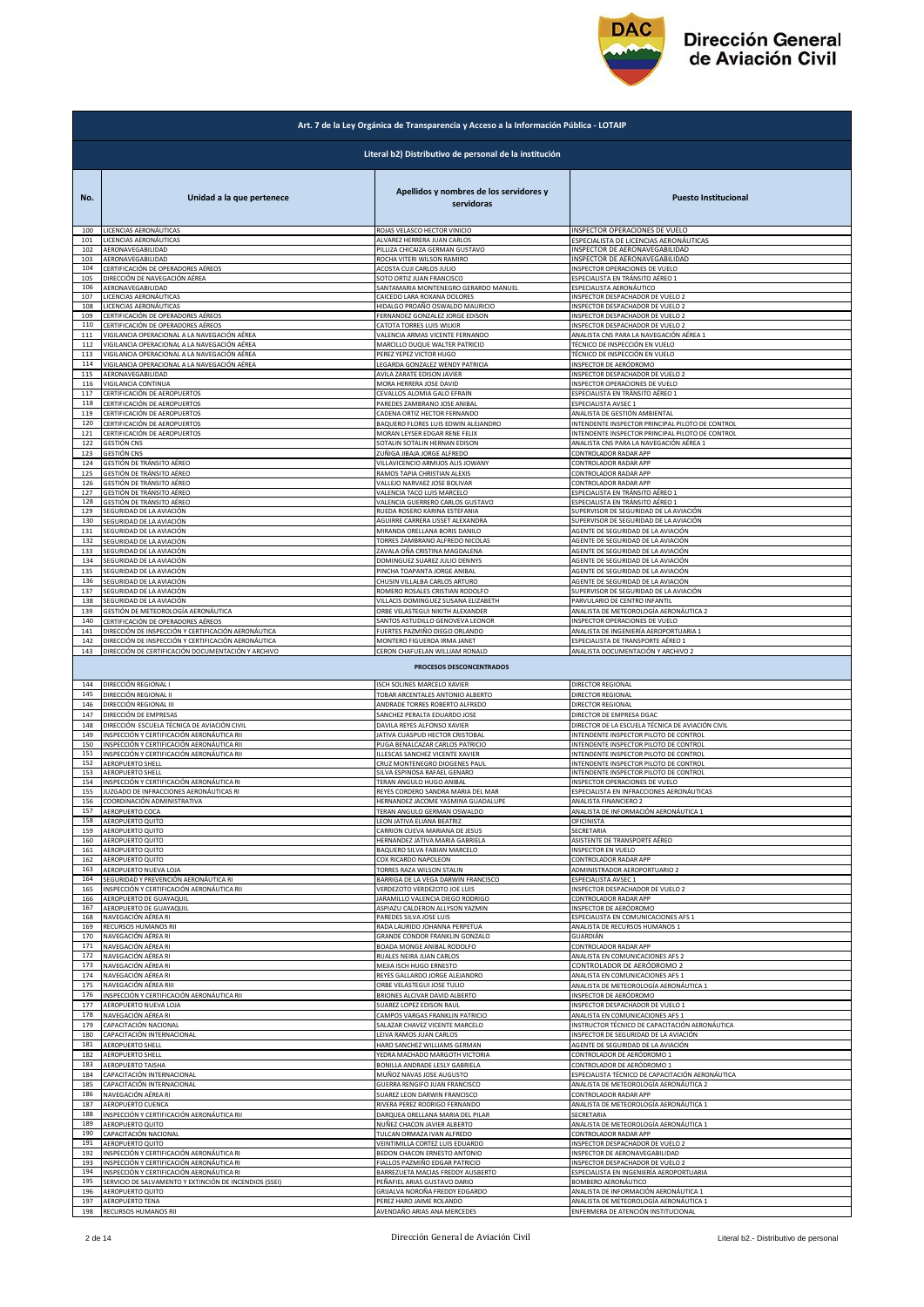

|            | Art. 7 de la Ley Orgánica de Transparencia y Acceso a la Información Pública - LOTAIP |                                                                    |                                                  |  |
|------------|---------------------------------------------------------------------------------------|--------------------------------------------------------------------|--------------------------------------------------|--|
|            |                                                                                       | Literal b2) Distributivo de personal de la institución             |                                                  |  |
| No.        | Unidad a la que pertenece                                                             | Apellidos y nombres de los servidores y<br>servidoras              | <b>Puesto Institucional</b>                      |  |
| 199        | AEROPUERTO QUITO                                                                      | QUISHPE FUERTES MAURICIO RAFAEL                                    | ANALISTA DE INFORMACIÓN AERONÁUTICA 1            |  |
| 200        | NAVEGACIÓN AÉREA RI                                                                   | SALAZAR CERDA JULIO EUCLIDES                                       | INSPECTOR DE AERONAVEGABILIDAD                   |  |
| 201        | INSPECCIÓN Y CERTIFICACIÓN AERONÁUTICA RII                                            | MARCILLO DELGADO ALIDA ALEXANDRA                                   | SECRETARIA                                       |  |
| 202        | AEROPUERTO DE GUAYAQUIL                                                               | MORA VIVAR MARIO FERNANDO                                          | ANALISTA DE INFORMACIÓN AERONÁUTICA 1            |  |
| 203        | SECRETARIA ACADÉMICA                                                                  | BASANTES ERAZO ANITA DEL PILAR                                     | PARVULARIO DE CENTRO INFANTIL                    |  |
| 204        | RECURSOS HUMANOS RII                                                                  | VILLAMAR ROBALINO MERCY AUXILIADORA                                | PARVULARIO DE CENTRO INFANTIL                    |  |
| 205        | RECURSOS HUMANOS RII                                                                  | HIDROVO ENCALADA MARIELA LINDMILA                                  | PARVULARIO DE CENTRO INFANTIL                    |  |
| 206        | SEGURIDAD Y PREVENCIÓN AERONÁUTICA RII                                                | ROMERO IMAICELA GILBERTO MANUEL                                    | CONTROLADOR RADAR APP                            |  |
| 207        | <b>FINANCIERO RI</b>                                                                  | GARCES MANCHENO PATRICIO ENRIQUE                                   | ANALISTA FINANCIERO 3                            |  |
| 208        | <b>FINANCIERO RI</b>                                                                  | GODOY GUALPAZ VIOLETA DEL ROSARIO                                  | ASISTENTE FINANCIERO                             |  |
| 209        | NAVEGACIÓN AÉREA RII                                                                  | MEJILLON ENRIQUEZ ROBERT ALBERTO                                   | CONTROLADOR DE AERÓDROMO 2                       |  |
| 210        | <b>ADMINISTRATIVO RII</b>                                                             | ESPARZA LOPEZ SANDRA KATHERINE                                     | PARVULARIO DE CENTRO INFANTIL                    |  |
| 211        | RECURSOS HUMANOS RII                                                                  | GOMEZ ALEJANDRO CAROLINA AURORA                                    | PARVULARIO DE CENTRO INFANTIL                    |  |
| 212        | COORDINACIÓN ADMINISTRATIVA                                                           | VALLE SONIA DEL CARMEN                                             | OFICINISTA                                       |  |
| 213        | ADMINISTRATIVO RII                                                                    | CONTRERAS CERVANTES NARCISA DEL CARMEN                             | OFICINISTA                                       |  |
| 214        | AEROPUERTO DE GUAYAQUIL                                                               | ZAMBRANO MOREIRA JACOB ELIAS                                       | ESPECIALISTA EN TRÁNSITO AÉREO 1                 |  |
| 215        | AEROPUERTO QUITO                                                                      | ARCOS PEREZ JONI CAMILO                                            | CONTROLADOR RADAR APP                            |  |
| 216        | NAVEGACIÓN AÉREA RI                                                                   | CABRERA YEPEZ JUAN VICENTE                                         | CONTROLADOR RADAR APP                            |  |
| 217        | NAVEGACIÓN AÉREA RI                                                                   | PASTOR RODAS DIEGO PATRICIO                                        | CONTROLADOR RADAR APP                            |  |
| 218        | NAVEGACIÓN AÉREA RI                                                                   | ZURITA AGUILAR DANILO FABIAN                                       | CONTROLADOR RADAR APP                            |  |
| 219        | NAVEGACIÓN AÉREA RII                                                                  | GORDILLO TIRADO MAX LEONARDO                                       | CONTROLADOR RADAR APP                            |  |
| 220        | NAVEGACIÓN AÉREA RI                                                                   | SANCAN BAQUE ISACIO PABLO                                          | CONTROLADOR RADAR APP                            |  |
| 221        | AEROPUERTO QUITO                                                                      | BONILLA FRAGA EDDY XAVIER                                          | CONTROLADOR RADAR APP                            |  |
| 222        | AEROPUERTO QUITO                                                                      | LOPEZ LOPEZ OSCAR PACIFICO                                         | CONTROLADOR RADAR APP                            |  |
| 223        | NAVEGACIÓN AÉREA RI                                                                   | PILLAJO CAIZA GUSTAVO ALFREDO                                      | CONTROLADOR RADAR APP                            |  |
| 224        | AEROPUERTO QUITO                                                                      | BERMUDEZ PAZ LUIS ALBERTO                                          | CONTROLADOR RADAR APP                            |  |
| 225<br>226 | NAVEGACIÓN AÉREA RI                                                                   | SANGUINO SUAREZ KLEVER FERNANDO                                    | CONTROLADOR RADAR APP                            |  |
| 227        | AEROPUERTO QUITO                                                                      | CARVAJAL CASTRO WASHINGTON AMILCAR                                 | CONTROLADOR RADAR APP                            |  |
|            | AEROPUERTO QUITO                                                                      | JARAMILLO OJEDA RICHARD IVAN                                       | CONTROLADOR RADAR APP                            |  |
| 228        | NAVEGACIÓN AÉREA RI                                                                   | MENDEZ GUERRERO MARCO PATRICIO                                     | CONTROLADOR RADAR APP                            |  |
| 229        | AEROPUERTO QUITO                                                                      | LANDETA MUÑOZ LENIN TITO                                           | CONTROLADOR RADAR APP                            |  |
| 230        | NAVEGACIÓN AÉREA RI                                                                   | MOLINA SIMBAÑA CARLOS VINICIO                                      | CONTROLADOR RADAR APP                            |  |
| 231        | AEROPUERTO MANTA                                                                      | ZAMBRANO LOPEZ ADRIANO RAFAEL                                      | ADMINISTRADOR AEROPORTUARIO 3                    |  |
| 232        | AEROPUERTO DE GUAYAQUIL                                                               | BALON ANASTACIO CESAR ANTONIO                                      | CONTROLADOR RADAR APP                            |  |
| 233        | AEROPUERTO DE GUAYAQUIL                                                               | REGATO CHANG FERNANDO ARTURO                                       | CONTROLADOR RADAR APP                            |  |
| 234        | AEROPUERTO DE GUAYAQUIL                                                               | CORONADO MARTINEZ ALEJANDRO ANDRES                                 | CONTROLADOR RADAR APP                            |  |
| 235        | AEROPUERTO DE GUAYAQUIL                                                               | ULLOA LARA EDGAR OSWALDO                                           | CONTROLADOR RADAR APP                            |  |
| 236        | AEROPUERTO DE GUAYAQUIL                                                               | JURADO RIVERA SANTIAGO GIOVANNY                                    | CONTROLADOR RADAR APP                            |  |
| 237        | AEROPUERTO DE GUAYAQUIL                                                               | LUZARDO REMACHE JUAN CARLOS                                        | CONTROLADOR RADAR APP                            |  |
| 238        | AEROPUERTO DE GUAYAQUIL                                                               | ESPINOZA VERGARA JOHN GENARO                                       | CONTROLADOR RADAR APP                            |  |
| 239        | AEROPUERTO DE GUAYAQUIL                                                               | FREIRE NAVAS ELMER GIOVANNI                                        | CONTROLADOR RADAR APP                            |  |
| 240        | AEROPUERTO DE GUAYAQUIL                                                               | ESPINOZA MURILLO DENNY ALEX                                        | CONTROLADOR RADAR APP                            |  |
| 241<br>242 | AEROPUERTO DE GUAYAQUIL                                                               | MONTES CHUNGA EDUARDO MARCELO                                      | CONTROLADOR RADAR APP<br>CONTROLADOR RADAR APP   |  |
| 243        | AEROPUERTO DE GUAYAQUIL<br>AEROPUERTO DE GUAYAQUIL                                    | POALASIN NARVAEZ JUAN FERNANDO<br>ROMERO VEINTIMILLA JORGE BOLIVAR | CONTROLADOR RADAR APP                            |  |
| 244        | AEROPUERTO MANTA                                                                      | YASELGA MANCHENO RAUL IVAN                                         | CONTROLADOR RADAR APP                            |  |
| 245        | AEROPUERTO DE GUAYAQUIL                                                               | PINARGOTE VASQUEZ CLEMENTE CRISTOBAL                               | CONTROLADOR RADAR APP                            |  |
| 246        | AEROPUERTO DE GUAYAQUIL                                                               | <b>GUZMAN RUIZ LUIS ALFONSO</b>                                    | CONTROLADOR RADAR APP                            |  |
| 247        | AEROPUERTO DE GUAYAQUIL                                                               | JARAMILLO NOGUERA GALO ALCIDES                                     | CONTROLADOR RADAR APP                            |  |
| 248        | AEROPUERTO DE GUAYAQUIL                                                               | PORTERO IGLESIAS JUAN CARLOS                                       | CONTROLADOR RADAR APP                            |  |
| 249        | AEROPUERTO DE GUAYAQUIL                                                               | LEON FRANCO LUIS CARLOS                                            | CONTROLADOR RADAR APP                            |  |
| 250        | AEROPUERTO DE GUAYAQUIL                                                               | FRANCO YCAZA HARRY GABRIEL                                         | CONTROLADOR RADAR APP                            |  |
| 251        | AEROPUERTO DE GUAYAQUIL                                                               | PUENTE SILVA HERNAN RICARDO                                        | CONTROLADOR RADAR APP                            |  |
| 252        | AEROPUERTO DE GUAYAQUIL                                                               | ARIAS HART JOSE ANTONIO                                            | CONTROLADOR RADAR APP                            |  |
| 253        | AEROPUERTO DE GUAYAQUIL                                                               | MEJIA MARTINEZ MARCO VINICIO                                       | CONTROLADOR RADAR APP                            |  |
| 254        | AEROPUERTO DE GUAYAQUIL                                                               | CORONADO MARTINEZ ANGEL ALEJANDRO                                  | CONTROLADOR RADAR APP                            |  |
| 255        | AEROPUERTO DE GUAYAQUIL                                                               | RENDON MALDONADO EDUARDO ALFREDO                                   | CONTROLADOR RADAR APP                            |  |
| 256        | AEROPUERTO DE GUAYAQUIL                                                               | ESPINOZA ARELLANO EUGENIO ERASMO                                   | CONTROLADOR RADAR APP                            |  |
| 257        | ALKOPULKTO DL GUAYAQUI                                                                | IAKIKA VELIZ LUIS CESAKEC                                          | UN I KULADUK KADAK API                           |  |
| 258        | AEROPUERTO DE GUAYAQUIL                                                               | LEON VALLEJO JUAN CARLOS                                           | CONTROLADOR DE APROXIMACIÓN NO RADAR             |  |
| 259        | AEROPUERTO DE GUAYAQUIL<br>AEROPUERTO MANTA                                           | ZHUNIO SARMIENTO MANUEL DAVID                                      | ANALISTA DE METEOROLOGÍA AERONÁUTICA 1           |  |
| 260        | AEROPUERTO DE GUAYAQUIL                                                               | IMBAQUINGO ERAZO MAURICIO RAFAEL                                   | CONTROLADOR DE APROXIMACIÓN NO RADAR             |  |
| 261        |                                                                                       | DAVILA VIERA EMMA MARIA                                            | CONTROLADOR DE APROXIMACIÓN NO RADAR             |  |
| 262        | AEROPUERTO DE GUAYAQUIL                                                               | RECALDE BAEZ PAULO CESAR                                           | CONTROLADOR DE APROXIMACIÓN NO RADAR             |  |
| 263        | AEROPUERTO DE GUAYAQUIL                                                               | RAMIREZ PEREDO NATHALIE KRISTEL                                    | CONTROLADOR DE APROXIMACIÓN NO RADAR             |  |
| 264        | AEROPUERTO DE GUAYAQUIL                                                               | SANDOVAL PUGA SUSAN YOLANDA                                        | CONTROLADOR DE APROXIMACIÓN NO RADAR             |  |
| 265        | AEROPUERTO TACHINA (ESMERALDAS)                                                       | GUERRERO PORRAS FELIPE SEBASTIAN                                   | CONTROLADOR DE APROXIMACIÓN NO RADAR             |  |
| 266        | AEROPUERTO DE SANTA ROSA                                                              | RENDON SOLORZANO GALO ENRIQUE                                      | CONTROLADOR DE APROXIMACIÓN NO RADAR             |  |
| 267        | AEROPUERTO NUEVA LOJA                                                                 | TROYA HERRERA ANGEL MAURICIO                                       | CONTROLADOR DE APROXIMACIÓN NO RADAR             |  |
| 268        | AEROPUERTO NUEVA LOJA                                                                 | GUILCA BARRIGAS WALTER JOSELITO                                    | CONTROLADOR DE APROXIMACIÓN NO RADAR             |  |
| 269        | <b>AEROPUERTO SHELL</b>                                                               | PINEIDA LAZO WILLIAN SANDRO                                        | CONTROLADOR DE APROXIMACIÓN NO RADAR             |  |
| 270        | AEROPUERTO SHELL                                                                      | GRANDA SARANGO ALVARO HERNAN                                       | CONTROLADOR DE APROXIMACIÓN NO RADAR             |  |
| 271        | AEROPUERTO SHELL                                                                      | SOLANO VALLEJO WENDY MAYRA                                         | CONTROLADOR DE APROXIMACIÓN NO RADAR             |  |
| 272        | AEROPUERTO SHELL                                                                      | OÑATE LOPEZ LUIS BERNARDO                                          | CONTROLADOR DE APROXIMACIÓN NO RADAR             |  |
| 273        | <b>AEROPUERTO SHELL</b>                                                               | YANDUN AGUILAR MARLON FERNANDO                                     | CONTROLADOR DE APROXIMACIÓN NO RADAR             |  |
| 274        | AEROPUERTO SHELL                                                                      | MARTINEZ RODRIGUEZ ALEXANDRA KATHERINE                             | AGENTE DE SEGURIDAD DE LA AVIACIÓN               |  |
| 275        | AEROPUERTO SAN CRISTÓBAL                                                              | RAMIREZ DUARTE FABIAN ARTURO                                       | CONTROLADOR DE APROXIMACIÓN NO RADAR             |  |
| 276        | AEROPUERTO SAN CRISTÓBAL                                                              | MACIAS ROJAS JOSE LUIS                                             | CONTROLADOR DE APROXIMACIÓN NO RADAR             |  |
| 277        | AEROPUERTO BALTRA                                                                     | MURILLO ARMIJOS JUAN FRANCISCO                                     | CONTROLADOR DE APROXIMACIÓN NO RADAR             |  |
| 278        | CAPACITACIÓN NACIONAL                                                                 | ARTEAGA MEDRANO RAFAEL ELICEO                                      | ESPECIALISTA TÉCNICO DE CAPACITACIÓN AERONÁUTICA |  |
| 279        | AEROPUERTO LATACUNGA                                                                  | VALLEJO MOSQUERA DARWIN AURELIO                                    | ADMINISTRADOR AEROPORTUARIO 3                    |  |
| 280        | RECURSOS HUMANOS RII                                                                  | VALDEZ CORDOVA PIEDAD DEL CARMEN                                   | ANALISTA FINANCIERO 3                            |  |
| 281        | ADMINISTRATIVO RII                                                                    | JADAN LOZANO EGMA ROSARIO                                          | ANALISTA ADMINISTRATIVO 3                        |  |
| 282        | <b>FINANCIERO RI</b>                                                                  | SISALEMA MASAQUIZA MARIA TERESA                                    | ANALISTA FINANCIERO 2                            |  |
| 283        | NAVEGACIÓN AÉREA RI                                                                   | PONCE VELASTEGUI EDGAR ALAN                                        | CONTROLADOR DE AERÓDROMO 2                       |  |
| 284        | AEROPUERTO QUITO                                                                      | BETANCOURT CHICA EDISON ARMANDO                                    | CONTROLADOR DE AERÓDROMO 2                       |  |
| 285        | AEROPUERTO QUITO                                                                      | GARZON ULLAGUARI MAYRA MIRELLA                                     | CONTROLADOR DE AERÓDROMO 2                       |  |
| 286        | AEROPUERTO QUITO                                                                      | CLAVIJO VILLAVICENCIO EDWIN GONZALO                                | ANALISTA CNS PARA LA NAVEGACIÓN AÉREA 1          |  |
| 287        | NAVEGACIÓN AÉREA RI                                                                   | CURAY PANCHI CRISTIAN EDUARDO                                      | CONTROLADOR DE AERÓDROMO 2                       |  |
| 288        | AEROPUERTO SALINAS                                                                    | PASQUEL GALINDO JUAN CARLOS                                        | CONTROLADOR DE AERÓDROMO 2                       |  |
| 289        | AEROPUERTO MANTA                                                                      | LLIVE TITUAÑA DANY SANTIAGO                                        | CONTROLADOR DE AERÓDROMO 2                       |  |
| 290<br>291 | AEROPUERTO QUITO                                                                      | ALVAREZ LARA LILIANA PATRICIA                                      | CONTROLADOR DE AERÓDROMO 2                       |  |
| 292        | AEROPUERTO DE GUAYAQUIL                                                               | POZO CORREA CARLOS DAVID                                           | CONTROLADOR DE AERÓDROMO 2                       |  |
|            | AEROPUERTO DE GUAYAQUIL                                                               | PEREZ VERA FRANKLIN                                                | TÉCNICO CNS PARA LA NAVEGACIÓN AÉREA             |  |
| 293        | AEROPUERTO DE GUAYAQUIL                                                               | CARRERA BURBANO DAVID ISMAEL                                       | CONTROLADOR DE AERÓDROMO 1                       |  |
| 294        | AEROPUERTO QUITO                                                                      | RUIZ CRUZ JONATHAN FERNANDO                                        | CONTROLADOR DE AERÓDROMO 2                       |  |
| 295        | NAVEGACIÓN AÉREA RI                                                                   | RECALDE VIVERO ALDO MARTIN                                         | CONTROLADOR DE AERÓDROMO 2                       |  |
| 296        | AEROPUERTO QUITO                                                                      | YACHIMBA OBANDO ANGEL HERMEL                                       | CONTROLADOR DE AERÓDROMO 2                       |  |
| 297        | AEROPUERTO QUITO                                                                      | HERRERA ZAPATA WALTER JERRY                                        | CONTROLADOR DE AERÓDROMO 2                       |  |
| 298        | AEROPUERTO QUITO                                                                      | MARCHAN CHUMAÑA JEANNETH DE LOS ANGELES                            | CONTROLADOR DE AERÓDROMO 2                       |  |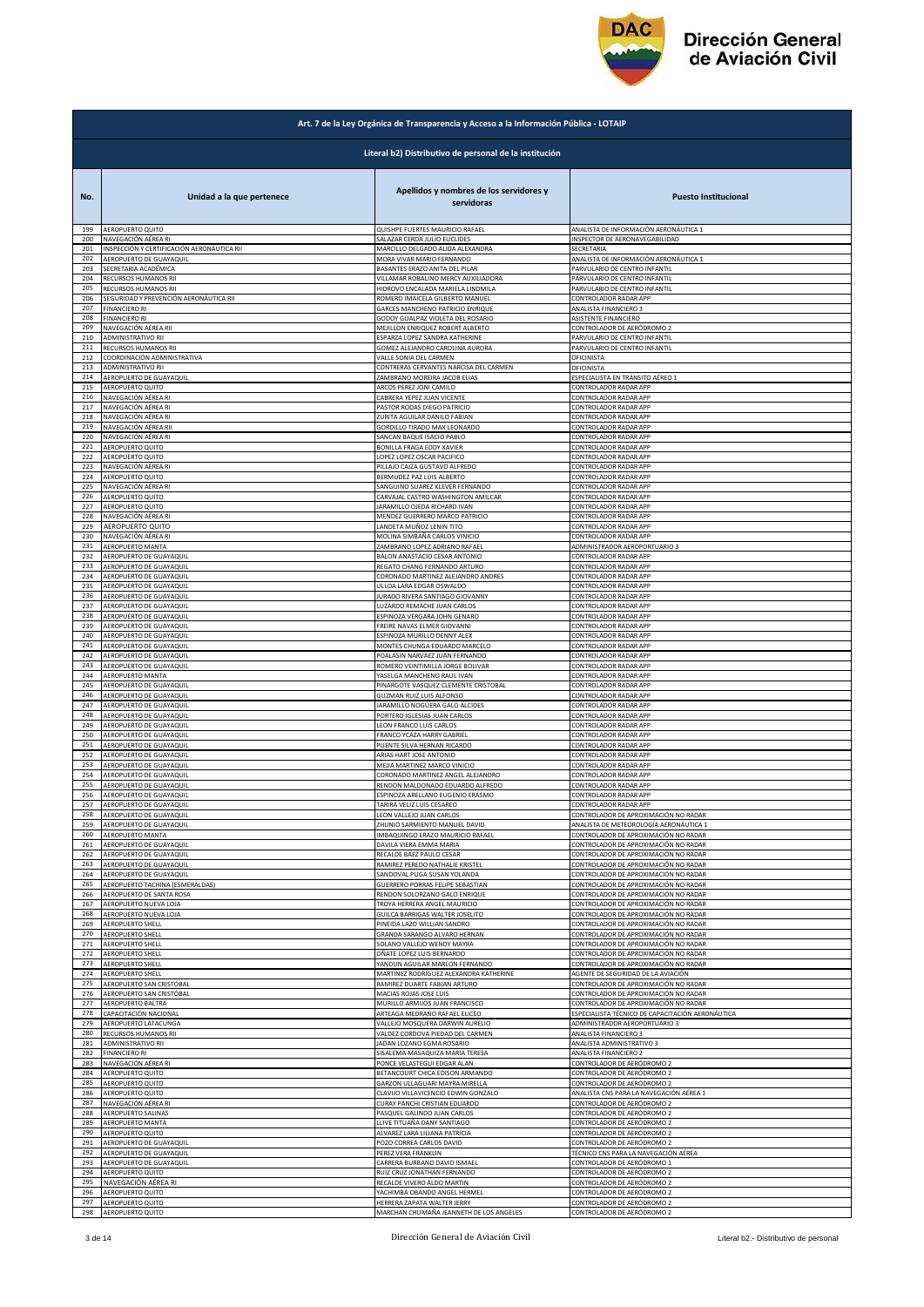

|            | Art. 7 de la Ley Orgánica de Transparencia y Acceso a la Información Pública - LOTAIP |                                                              |                                                                                  |  |
|------------|---------------------------------------------------------------------------------------|--------------------------------------------------------------|----------------------------------------------------------------------------------|--|
|            | Literal b2) Distributivo de personal de la institución                                |                                                              |                                                                                  |  |
| No.        | Unidad a la que pertenece                                                             | Apellidos y nombres de los servidores y<br>servidoras        | <b>Puesto Institucional</b>                                                      |  |
| 299        | AEROPUERTO QUITO                                                                      | SALAZAR TAPIA EDISON PATRICIO                                | CONTROLADOR DE AERÓDROMO 2                                                       |  |
| 300        | AEROPUERTO QUITO                                                                      | ALDAS PINZON EVELYN LIZETH                                   | CONTROLADOR DE AERÓDROMO 2                                                       |  |
| 301        | NAVEGACIÓN AÉREA RI                                                                   | CONTRERAS CORNEJO MARIA ALEXANDRA                            | ESPECIALISTA CNS PARA LA NAVEGACIÓN AÉREA 1                                      |  |
| 302        | INSPECCIÓN Y CERTIFICACIÓN AERONÁUTICA RII                                            | GUZMAN KURE GIOVANNI JOSE                                    | MÉDICO ESPECIALISTA DE ATENCIÓN INSTITUCIONAL                                    |  |
| 303        | AEROPUERTO QUITO                                                                      | HERRERA BASTIDAS ANDRES FERNANDO                             | CONTROLADOR DE AERÓDROMO 2                                                       |  |
| 304        | <b>AEROPUERTO SHELL</b>                                                               | TAMAYO ESCOBAR MILTON FERNANDO                               | CONTROLADOR DE AERÓDROMO 2                                                       |  |
| 305        | AEROPUERTO LATACUNGA                                                                  | DEFAZ MAFLA GUIDO BOLIVAR                                    | CONTROLADOR DE AERÓDROMO 2                                                       |  |
| 306<br>307 | AEROPUERTO LATACUNGA                                                                  | REYES CASILLAS ROSAURA MARGARITA                             | ANALISTA CNS PARA LA NAVEGACIÓN AÉREA 1                                          |  |
| 308        | AEROPUERTO MANTA                                                                      | GAVILANES CARREÑO WILSON FABRICIO                            | CONTROLADOR DE AERÓDROMO 2                                                       |  |
|            | AEROPUERTO MANTA                                                                      | LEON JATIVA MONICA CECILIA                                   | CONTROLADOR DE AERÓDROMO 2                                                       |  |
| 309        | AEROPUERTO QUITO                                                                      | JACOME AGUILAR TELMO FABRICIO                                | CONTROLADOR DE AERÓDROMO 2                                                       |  |
| 310        | AEROPUERTO MANTA                                                                      | VERA GARCIA JOSE JULIAN                                      | CONTROLADOR DE AERÓDROMO 2                                                       |  |
| 311        | AEROPUERTO MANTA                                                                      | MARIÑO SALAN DAVID JONATHAN                                  | CONTROLADOR DE AERÓDROMO 2                                                       |  |
| 312        | AEROPUERTO DE GUAYAQUIL                                                               | MONTALVO PINARGOTE HOLGER VIVIE                              | CONTROLADOR DE AERÓDROMO 2                                                       |  |
| 313        | AEROPUERTO DE SANTA ROSA                                                              | RENDON SANCHEZ RAUL RODRIGO                                  | CONTROLADOR DE APROXIMACIÓN NO RADAR                                             |  |
| 314        | AEROPUERTO DE GUAYAQUIL                                                               | BONILLA GALINDO RAMIRO DAVID                                 | CONTROLADOR DE AERÓDROMO 2                                                       |  |
| 315        | INSPECCIÓN Y CERTIFICACIÓN AERONÁUTICA RII                                            | ORTEGA CAICEDO CHARLES AMADO                                 | MÉDICO ESPECIALISTA DE ATENCIÓN INSTITUCIONAL                                    |  |
| 316        | AEROPUERTO DE GUAYAQUIL                                                               | PUENTE SILVA JAIME GUSTAVO                                   | CONTROLADOR DE AERÓDROMO 2                                                       |  |
| 317        | AEROPUERTO DE GUAYAQUIL                                                               | QUIÑONEZ MONTAÑO MELGAR EDISON                               | CONTROLADOR DE AERÓDROMO 2                                                       |  |
| 318        | AEROPUERTO DE GUAYAQUIL                                                               | LOPEZ VERA INGRID PAOLA                                      | CONTROLADOR DE AERÓDROMO 2                                                       |  |
| 319        | AEROPUERTO DE GUAYAQUIL                                                               | ORTEGA CRUZ DANIEL ANDRES                                    | CONTROLADOR DE AERÓDROMO 2                                                       |  |
| 320        | AEROPUERTO DE GUAYAQUIL                                                               | IDROVO BAQUERIZO JOHN LUIS ENRIQUE                           | MÉDICO ESPECIALISTA DE ATENCIÓN INSTITUCIONAL                                    |  |
| 321        | NAVEGACIÓN AÉREA RII                                                                  | TAPIA INSUASTI ANGEL FERNANDO                                | CONTROLADOR DE AERÓDROMO 2                                                       |  |
| 322        | NAVEGACIÓN AÉREA RII                                                                  | NEIRA ALEJANDRO JOHNNY WINSTON                               | CONTROLADOR DE AERÓDROMO 2                                                       |  |
| 323        | AEROPUERTO DE GUAYAQUIL                                                               | MENDEZ ARIAS KARLA MIRELLA                                   | CONTROLADOR DE AERÓDROMO 2                                                       |  |
| 324        | AEROPUERTO DE GUAYAQUIL                                                               | SANTANA HUNGRIA ANGELICA GABRIELA                            | CONTROLADOR DE AERÓDROMO 2                                                       |  |
| 325        | AEROPUERTO DE GUAYAQUIL                                                               | TORAL LUA ARELIS VICTORIA                                    | CONTROLADOR DE AERÓDROMO 2                                                       |  |
| 326        | AEROPUERTO DE GUAYAQUIL                                                               | SAMANIEGO DELGADO VICTOR ISRAEL                              | CONTROLADOR DE AERÓDROMO 2                                                       |  |
| 327        | AEROPUERTO DE GUAYAQUIL                                                               | CEVALLOS LOPEZ HERNAN XAVIER                                 | CONTROLADOR DE AERÓDROMO 2                                                       |  |
| 328        | INSPECCIÓN Y CERTIFICACIÓN AERONÁUTICA RII                                            | PATIÑO LOPEZ EDUARDO ARTURO                                  | MÉDICO CERTIFICADOR                                                              |  |
| 329        | INSPECCIÓN Y CERTIFICACIÓN AERONÁUTICA RII                                            | NAVARRETE CARPIO FAUSTO WASHINGTON                           | MÉDICO ESPECIALISTA DE ATENCIÓN INSTITUCIONAL                                    |  |
| 330        | AEROPUERTO DE GUAYAQUIL                                                               | AGUIRRE FREIRE JESSICA GABRIELA                              | CONTROLADOR DE AERÓDROMO 2                                                       |  |
| 331        | AEROPUERTO QUITO                                                                      | CRUZ DIAZ LEONARDO FERNANDO                                  | CONTROLADOR DE AERÓDROMO 2                                                       |  |
| 332        | AEROPUERTO SHELL                                                                      | LEON SORIA DIEGO ALEJANDRO                                   | CONTROLADOR DE AERÓDROMO 2                                                       |  |
| 333        | <b>FINANCIERO RI</b>                                                                  | PAREDES ROSERO ADELA DEL CARMEN                              | ANALISTA FINANCIERO 2                                                            |  |
| 334        | TECNOLOGÍAS DE LA INFORMACIÓN Y COMUNICACIÓN RI                                       | RODAS VALLADARES ROBERTO PATRICIO                            | ANALISTA DE TECNOLOGÍAS DE LA INFORMACIÓN 2                                      |  |
| 335        | AEROPUERTO QUITO                                                                      | CEVALLOS ARCOS FERNANDO ANIBAL                               | INSPECTOR DE AERONAVEGABILIDAD                                                   |  |
| 336        | COORDINACIÓN ADMINISTRATIVA                                                           | VILLACRES CARRILLO HUGO EDUARDO                              | ANALISTA FINANCIERO 2                                                            |  |
| 337        | INGENIERÍA AEROPORTUARIA RI                                                           | MAITA CASTILLO ORLANDO WILSON                                | ANALISTA DE INGENIERÍA AEROPORTUARIA 2                                           |  |
| 338        | INSPECCIÓN Y CERTIFICACIÓN AERONÁUTICA RII                                            | SANCHEZ CARTAGENA ROBERTO EDWIN                              | INSPECTOR DE AERONAVEGABILIDAD                                                   |  |
| 339        | AEROPUERTO LA TOMA (LOJA)                                                             | TORRES ORDOÑEZ MARLON ANTONIO                                | ADMINISTRADOR AEROPORTUARIO 1                                                    |  |
| 340        | AEROPUERTO RIOBAMBA                                                                   | ALMACHE TUBON MARIO ENRIQUE                                  | ADMINISTRADOR AEROPORTUARIO 1                                                    |  |
| 341        | INSPECCIÓN Y CERTIFICACIÓN AERONÁUTICA RII                                            | PACHECO SANCHEZ NESTOR ALFREDO                               | PSICÓLOGO CLÍNICO DE ATENCIÓN INSTITUCIONAL                                      |  |
| 342        | AEROPUERTO DE GUAYAQUIL                                                               | GUZMAN RUIZ FRANCISCO JAVIER                                 | ESPECIALISTA EN INFORMACIÓN AERONÁUTICA 1                                        |  |
| 343        | <b>FINANCIERO RII</b>                                                                 | MANTILLA COELLO PATRICIA GIOCONDA                            | ANALISTA FINANCIERO 2                                                            |  |
| 344        | RECURSOS HUMANOS RII                                                                  | ASTUDILLO ACOSTA LUCETTY ALEXANDRA                           | PERIODISTA 2                                                                     |  |
| 345        | TECNOLOGÍAS DE LA INFORMACIÓN Y COMUNICACIÓN RII                                      | LOPEZ CHIQUITO MARIA CELIA                                   | ANALISTA DE TECNOLOGÍAS DE LA INFORMACIÓN 2                                      |  |
| 346        | <b>FINANCIERO RII</b>                                                                 | HERRERA CASTILLO WILSON SEBASTIAN                            | ANALISTA FINANCIERO 2                                                            |  |
| 347<br>348 | SEGURIDAD Y PREVENCIÓN AERONÁUTICA RII                                                | FLORES MONTENEGRO EDISON FERNANDO                            | INSPECTOR EN SEGURIDAD DE VUELO                                                  |  |
| 349        | ADMINISTRATIVO FINANCIERO                                                             | MACIAS PILLIGUA EVELIN CYNTHIA                               | ANALISTA FINANCIERO 2                                                            |  |
|            | INSPECCIÓN Y CERTIFICACIÓN AERONÁUTICA RII                                            | CHAVES BALSECA PACO RAMIRO                                   | INSPECTOR OPERACIONES DE VUELO                                                   |  |
| 350        | AEROPUERTO DE GUAYAQUIL                                                               | DEFAZ MAFLA EDISON GUILLERMO                                 | INSPECTOR DE AERONAVEGABILIDAD                                                   |  |
| 351        | INSPECCIÓN Y CERTIFICACIÓN AERONÁUTICA RII                                            | RUALES NEIRA MARCO FRANCISCO                                 | INSPECTOR DE AERONAVEGABILIDAD                                                   |  |
| 352        | SEGURIDAD Y PREVENCIÓN AERONÁUTICA RII                                                | BORJA ERAZO PAUL ALFONSO                                     | INSPECTOR EN SEGURIDAD DE VUELO                                                  |  |
| 353        | INSPECCIÓN Y CERTIFICACIÓN AERONÁUTICA RII                                            | BAEZ ARMAS SEGUNDO NOLASCO                                   | INSPECTOR DE AERONAVEGABILIDAD                                                   |  |
| 354        | AEROPUERTO QUITO                                                                      | CARVAJAL CAJAS EDUARDO EPSILON                               | ANALISTA DE METEOROLOGÍA AERONÁUTICA 2                                           |  |
| 355        | AEROPUERTO QUITO                                                                      | MARIÑO FIGUEROA MERY PIEDAD                                  | ESPECIALISTA AVSEC 1                                                             |  |
| 356        | AEROPUERTO QUITO                                                                      | ANGUETA RAMIREZ JUAN CARLOS                                  | ANALISTA DE METEOROLOGÍA AERONÁUTICA 2                                           |  |
| 357        | AEROPUERTO QUITO                                                                      | GUEVARA ZARATE BYRON EFRAII                                  | ANALISTA DE METEOROLOGIA AERONAU                                                 |  |
| 358        | NAVEGACIÓN AÉREA RI                                                                   | CASTRO BARBA DIEGO ANDRES                                    |                                                                                  |  |
| 359        | NAVEGACIÓN AÉREA RI                                                                   | FLORES YUGSI JAIME VINICIO                                   | ANALISTA SAR 1<br>ANALISTA SAR 1                                                 |  |
| 360        | NAVEGACIÓN AÉREA RI                                                                   | CAZA TITUAÑA GONZALO ADONIS                                  | ANALISTA DE METEOROLOGÍA AERONÁUTICA 2                                           |  |
| 361        | DIRECCIÓN ESCUELA TÉCNICA DE AVIACIÓN CIVIL                                           | GONZALEZ MOYA VINICIO GUILLERMO                              | INSTRUCTOR TÉCNICO DE CAPACITACIÓN AERONÁUTICA                                   |  |
| 362<br>363 | AEROPUERTO QUITO                                                                      | PAGUAY MEJIA JORGE RODRIGO                                   | ANALISTA DE METEOROLOGÍA AERONÁUTICA 2<br>ANALISTA DE METEOROLOGÍA AERONÁUTICA 2 |  |
| 364        | AEROPUERTO QUITO<br>AEROPUERTO TACHINA (ESMERALDAS)                                   | LAGOS VARGAS EDISON<br>GAVELA MORA MARCOS ANTONIO            | ADMINISTRADOR AEROPORTUARIO 2                                                    |  |
| 365        | AEROPUERTO QUITO                                                                      | RUALES QUELAL ELVIS HUMBERTO                                 | ANALISTA DE INFORMACIÓN AERONÁUTICA 2                                            |  |
| 366        | AEROPUERTO QUITO                                                                      | MONCAYO DIAZ FAUSTO BENIGNO                                  | INTENDENTE INSPECTOR PRINCIPAL PILOTO DE CONTROL                                 |  |
| 367        | AEROPUERTO QUITO                                                                      | DALGO LARREA JOSE LUIS                                       | SUPERVISOR DE SEGURIDAD DE LA AVIACIÓN                                           |  |
| 368        | CAPACITACIÓN INTERNACIONAL                                                            | ZAMBRANO CISNEROS LUIS ALEJANDRO                             | INSTRUCTOR TÉCNICO DE CAPACITACIÓN AERONÁUTICA                                   |  |
| 369        | NAVEGACIÓN AÉREA RI                                                                   | VINUEZA GUTIERREZ ALBERTO PATRICIO                           | ANALISTA DE METEOROLOGÍA AERONÁUTICA 2                                           |  |
| 370        | AEROPUERTO QUITO                                                                      | ENRIQUEZ RUIZ LUIS IVAN                                      | ANALISTA DE METEOROLOGÍA AERONÁUTICA 2                                           |  |
| 371        | AEROPUERTO QUITO                                                                      | TORRES BASTIDAS BYRON ORLANDO                                | ESPECIALISTA EN OPERACIONES DE CERTIFICACIÓN                                     |  |
| 372        | AEROPUERTO DE GUAYAQUIL<br>INGENIERÍA AEROPORTUARIA RII                               | GRIJALVA JOHNSON HECTOR FERNANDO<br>DELGADO VITERI JOSE LUIS | INSPECTOR DE AERÓDROMO                                                           |  |
| 373<br>374 | INSPECCIÓN Y CERTIFICACIÓN AERONÁUTICA RII                                            | LAINEZ ARAUZ SOFIA MIRELLA                                   | ESPECIALISTA EN INGENIERÍA AEROPORTUARIA<br>ODONTÓLOGO DE ATENCIÓN INSTITUCIONAL |  |
| 375        | AEROPUERTO DE GUAYAQUIL                                                               | VALENZUELA DOMINGUEZ FREDDY OSWALDO                          | INSPECTOR DE AERÓDROMO                                                           |  |
| 376        | AEROPUERTO DE GUAYAQUIL                                                               | SANTI REINOSO EDGAR RAMIRO                                   | INSPECTOR DE SEGURIDAD DE LA AVIACIÓN                                            |  |
| 377        | AEROPUERTO DE GUAYAQUIL                                                               | SEVILLA CALDERON SANTIAGO MAURICIO                           | ANALISTA DE METEOROLOGÍA AERONÁUTICA 2                                           |  |
| 378        | AEROPUERTO DE GUAYAQUIL                                                               | TORRES MORAN KAREN JAZMIN                                    | ASISTENTE DE TRANSPORTE AÉREO                                                    |  |
| 379        | AEROPUERTO SALINAS                                                                    | RUGEL CORDOVA ARNOLDO DAVID                                  | ANALISTA CNS PARA LA NAVEGACIÓN AÉREA 2                                          |  |
| 380        | NAVEGACIÓN AÉREA RI                                                                   | PAREDES RIVERA VICENTE CELIANO                               | ANALISTA DE METEOROLOGÍA AERONÁUTICA 1                                           |  |
| 381        | NAVEGACIÓN AÉREA RI                                                                   | VACA GUAICHA FRANKLIN EUCLIDES                               | ANALISTA CNS PARA LA NAVEGACIÓN AÉREA 1                                          |  |
| 382        | NAVEGACIÓN AÉREA RI                                                                   | RAMIREZ ALVARO JUAN ELIAS                                    | ANALISTA DE METEOROLOGÍA AERONÁUTICA 1                                           |  |
| 383        | AEROPUERTO QUITO                                                                      | HIDALGO ORTIZ IVAN ALEXANDER                                 | ANALISTA DE METEOROLOGÍA AERONÁUTICA 1                                           |  |
| 384        | NAVEGACIÓN AÉREA RI                                                                   | DE LA TORRE ESPINOSA ALIS YALILE                             | ANALISTA CNS PARA LA NAVEGACIÓN AÉREA 1                                          |  |
| 385        | AEROPUERTO QUITO                                                                      | SIMBAÑA CONDOR CESAR EFRAIN                                  | ANALISTA DE METEOROLOGÍA AERONÁUTICA 1                                           |  |
| 386        | AEROPUERTO QUITO                                                                      | ORBE CARDENAS WILMER PATRICIO                                | ANALISTA DE INFORMACIÓN AERONÁUTICA 1                                            |  |
| 387        | AEROPUERTO QUITO                                                                      | FLORES TAMAYO JORGE FERNANDO                                 | ANALISTA DE INFORMACIÓN AERONÁUTICA 1                                            |  |
| 388        | AEROPUERTO QUITO                                                                      | LLIVE TITUAÑA LORENA SOLEDAD                                 | ANALISTA DE INFORMACIÓN AERONÁUTICA 1                                            |  |
| 389        | AEROPUERTO DE GUAYAQUIL                                                               | HOLGUIN ROMERO ELVIS JUNIOR                                  | ANALISTA CNS PARA LA NAVEGACIÓN AÉREA 1                                          |  |
| 390        | NAVEGACIÓN AÉREA RI                                                                   | NICOLALDE CIFUENTES GONZALO EDUARDO                          | ANALISTA CNS PARA LA NAVEGACIÓN AÉREA 1                                          |  |
| 391        | AEROPUERTO DE GUAYAQUIL                                                               | LOAIZA BERMEO CRISTIAN FERNANDO                              | CONTROLADOR DE AERÓDROMO 1                                                       |  |
| 392        | AEROPUERTO QUITO                                                                      | LARA GALLARDO DANIEL EDUARDO                                 | CONTROLADOR DE AERÓDROMO 1                                                       |  |
| 393        | AEROPUERTO QUITO                                                                      | CHAVEZ SIERRA MARCELO CLIMACO                                | ANALISTA EN COMUNICACIONES AFS 1                                                 |  |
| 394        | NAVEGACIÓN AÉREA RI                                                                   | GUEVARA SUASNAVAS FREDDY HERNAN                              | ANALISTA CNS PARA LA NAVEGACIÓN AÉREA 1                                          |  |
| 395        | CAPACITACIÓN NACIONAL                                                                 | CLAVIJO MONTEROS MARCO FERNANDO                              | ANALISTA CNS PARA LA NAVEGACIÓN AÉREA 1                                          |  |
| 396        | AEROPUERTO QUITO                                                                      | SANTACRUZ ANDRADE RUBEN MARCELO                              | ANALISTA CNS PARA LA NAVEGACIÓN AÉREA 1                                          |  |
| 397        | NAVEGACIÓN AÉREA RI                                                                   | TORRES MORALES ERNESTO ROLANDO                               | ANALISTA EN COMUNICACIONES AFS 1                                                 |  |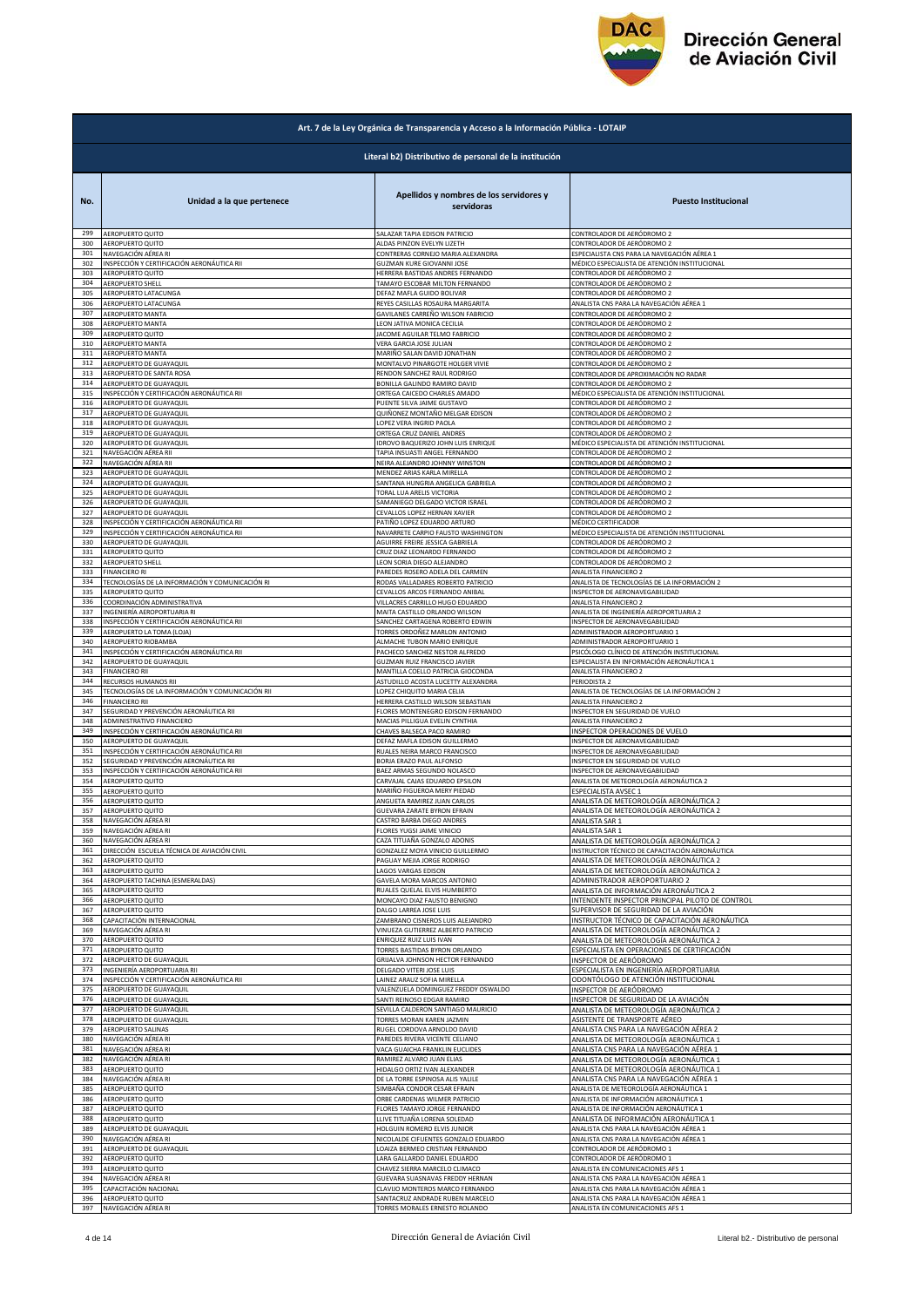

|            | Art. 7 de la Ley Orgánica de Transparencia y Acceso a la Información Pública - LOTAIP |                                                        |                                                      |  |
|------------|---------------------------------------------------------------------------------------|--------------------------------------------------------|------------------------------------------------------|--|
|            |                                                                                       | Literal b2) Distributivo de personal de la institución |                                                      |  |
| No.        | Unidad a la que pertenece                                                             | Apellidos y nombres de los servidores y<br>servidoras  | <b>Puesto Institucional</b>                          |  |
| 398        | INSPECCIÓN Y CERTIFICACIÓN AERONÁUTICA RI                                             | CEVALLOS RUBIO SANTIAGO PAUL                           | ANALISTA EN COMUNICACIONES AFS 1                     |  |
| 399        | AEROPUERTO SAN CRISTÓBAL                                                              | ECHEVERRIA MARTINEZ WLADIMIR ABDON                     | ANALISTA DE METEOROLOGÍA AERONÁUTICA 1               |  |
| 400        | AEROPUERTO QUITO                                                                      | ALAZAR CANGO CARMEN ALEJANDRA                          | ANALISTA DE INFORMACIÓN AERONÁUTICA 1                |  |
| 401        | AEROPUERTO CUENCA                                                                     | RODAS MANCHENO CESAR ALEJANDRO                         | CONTROLADOR DE APROXIMACIÓN NO RADAR                 |  |
| 402        | AEROPUERTO CUENCA                                                                     | LEON BERNAL MILTON AUGUSTO                             | ANALISTA CNS PARA LA NAVEGACIÓN AÉREA 1              |  |
| 403        | NAVEGACIÓN AÉREA RI                                                                   | GALVEZ CHAMORRO CARLOS ALBERTO                         | ANALISTA EN COMUNICACIONES AFS 1                     |  |
| 404        | NAVEGACIÓN AÉREA RI                                                                   | CARRERA RODRIGUEZ GALO EDISON                          | ANALISTA DE METEOROLOGÍA AERONÁUTICA 1               |  |
| 405        | NAVEGACIÓN AÉREA RI                                                                   | PALLO DE LA CUEVA HERNAN MAURICIO                      | ANALISTA DE METEOROLOGÍA AERONÁUTICA 1               |  |
| 406        | AEROPUERTO QUITO                                                                      | FREIRE ROSERO JUAN RAMIRO                              | ANALISTA DE METEOROLOGÍA AERONÁUTICA 1               |  |
| 407        | AEROPUERTO QUITO                                                                      | ERAZO VINUEZA CARLOS CIVILINO                          | ANALISTA DE METEOROLOGÍA AERONÁUTICA 1               |  |
| 408        | AEROPUERTO LATACUNGA                                                                  | JACHO CAYO WILMA PIEDAD                                | ANALISTA DE INFORMACIÓN AERONÁUTICA 1                |  |
| 409        | NAVEGACIÓN AÉREA RI                                                                   | RUBIO HIDALGO JORGE VINICIO                            | ANALISTA EN COMUNICACIONES AFS 1                     |  |
| 410        | <b>AEROPUERTO QUITO</b>                                                               | MORALES CALVOPIÑA SANDY FERNANDA                       | ANALISTA DE INFORMACIÓN AERONÁUTICA 1                |  |
| 411        | AEROPUERTO LATACUNGA                                                                  | OLIVO SARABIA EDGAR LEONARDO                           | ANALISTA CNS PARA LA NAVEGACIÓN AÉREA 1              |  |
| 412        | AEROPUERTO LATACUNGA                                                                  | GUALPA MAMARANDI ANGEL MESIAS                          | ANALISTA CNS PARA LA NAVEGACIÓN AÉREA 1              |  |
| 413        | NAVEGACIÓN AÉREA RI                                                                   | YAZBEK SARMIENTO DARWIN MANOLO                         | ANALISTA EN COMUNICACIONES AFS 1                     |  |
| 414        | NAVEGACIÓN AÉREA RI                                                                   | OCAÑA DAVALOS MILTON GIOVANNY                          | ANALISTA EN COMUNICACIONES AFS 1                     |  |
| 415        | <b>GESTIÓN CNS</b>                                                                    | OCAÑA ESPIN GERARDO ALEJANDRO                          | ANALISTA CNS PARA LA NAVEGACIÓN AÉREA 1              |  |
| 416        | NAVEGACIÓN AÉREA RI                                                                   | NIETO TOAPANTA NESTOR ROGELIO                          | ANALISTA CNS PARA LA NAVEGACIÓN AÉREA 1              |  |
| 417        | AEROPUERTO QUITO                                                                      | MARTINEZ PULLES PIEDAD AIDA                            | ANALISTA CNS PARA LA NAVEGACIÓN AÉREA 1              |  |
| 418        | <b>AEROPUERTO LATACUNGA</b>                                                           | CULQUI PANCHI SIMON EDUARDO                            | ANALISTA CNS PARA LA NAVEGACIÓN AÉREA 1              |  |
| 419        | NAVEGACIÓN AÉREA RI                                                                   | ARAMILLO BONE XAVIER GUSTAVO                           | ANALISTA DE INFORMACIÓN AERONÁUTICA 1                |  |
| 420        | AEROPUERTO QUITO                                                                      | BAZANTES CHICO DANILO EDUARDO                          | ANALISTA DE INFORMACIÓN AERONÁUTICA 1                |  |
| 421        | AEROPUERTO CUENCA                                                                     | CARRILLO CRESPO LORENA MARIUXI                         | CONTROLADOR DE AERÓDROMO 1                           |  |
| 422        | NAVEGACIÓN AÉREA RI                                                                   | PIEDRA RAMIREZ EDWIN MAURICIO                          | ANALISTA CNS PARA LA NAVEGACIÓN AÉREA 1              |  |
| 423        | AEROPUERTO QUITO                                                                      | FLORES LLANOS ZOILA ELOIZA                             | ANALISTA CNS PARA LA NAVEGACIÓN AÉREA 1              |  |
| 424        | AEROPUERTO QUITO                                                                      | SAENZ REVELO ANGELA BELEN                              | ANALISTA DE INFORMACIÓN AERONÁUTICA 1                |  |
| 425        | <b>AEROPUERTO QUITO</b>                                                               | TOAPANTA BANDA BAYRON ALEXANDER                        | ANALISTA CNS PARA LA NAVEGACIÓN AÉREA 1              |  |
| 426        | AEROPUERTO QUITO                                                                      | PACHECO GONZALEZ ANDRES ENRIQUE                        | ANALISTA CNS PARA LA NAVEGACIÓN AÉREA 1              |  |
| 427        | AEROPUERTO QUITO                                                                      | HERRERA FERNANDEZ JORGE PATRICIO                       | ESPECIALISTA AVSEC 2                                 |  |
| 428        | AEROPUERTO QUITO                                                                      | DAVALOS CARDENAS ENRIQUE BOLIVAR                       | ESPECIALISTA EN TRÁNSITO AÉREO 1                     |  |
| 429        | GESTIÓN OPERATIVA EMPRESARIAL                                                         | MEJIA PEÑAHERRERA EDGAR ROBERTO                        | SUPERVISOR DE OPERACIONES DE COMBUSTIBLE DE AVIACIÓN |  |
| 430        | INSPECCIÓN Y CERTIFICACIÓN AERONÁUTICA RI                                             | VALLE TORO MONICA MARLENE                              | LABORATORISTA DE ATENCIÓN INSTITUCIONAL              |  |
| 431        | AEROPUERTO QUITO                                                                      | HERRERA ZAPATA OLGER MARCELO                           | ANALISTA DE INFORMACIÓN AERONÁUTICA 1                |  |
| 432        | AEROPUERTO QUITO                                                                      | SANTAMARIA CASTILLO MARIA BELEN                        | ANALISTA CNS PARA LA NAVEGACIÓN AÉREA 1              |  |
| 433        | NAVEGACIÓN AÉREA RI                                                                   | YEPEZ SOTO VICTOR HUGO                                 | ANALISTA CNS PARA LA NAVEGACIÓN AÉREA 1              |  |
| 434        | AEROPUERTO QUITO                                                                      | GANCHALA OBANDO BYRON ARTURO                           | INSPECTOR DE TRANSPORTE AÉREO                        |  |
| 435        | NAVEGACIÓN AÉREA RI                                                                   | DAVALOS ALBUJA WINSOR JUNIOR                           | ANALISTA EN COMUNICACIONES AFS 1                     |  |
| 436        | NAVEGACIÓN AÉREA RI                                                                   | PAZOS DUQUE LOTARIO ERNESTO                            | ANALISTA EN COMUNICACIONES AFS 1                     |  |
| 437        | NAVEGACIÓN AÉREA RI                                                                   | MORALES RIVAS GERARDO GABRIEL                          | ANALISTA CNS PARA LA NAVEGACIÓN AÉREA 1              |  |
| 438        | NAVEGACIÓN AÉREA RI                                                                   | PAEZ CHANGOTASIG MARTHA ISABEI                         | ANALISTA CNS PARA LA NAVEGACIÓN AÉREA 1              |  |
| 439        | AEROPUERTO QUITO                                                                      | SUAREZ JARAMILLO HECTOR FERNANDO                       | ANALISTA DE INFORMACIÓN AERONÁUTICA 1                |  |
| 440        | NAVEGACIÓN AÉREA RI                                                                   | GALLARDO GALLARDO LAURO FRANCISCO                      | ANALISTA CNS PARA LA NAVEGACIÓN AÉREA 1              |  |
| 441        | AEROPUERTO COCA                                                                       | BAEZ SANTIANA DIEGO FERNANDO                           | CONTROLADOR DE AERÓDROMO 1                           |  |
| 442        | AEROPUERTO SAN CRISTÓBAL                                                              | ZAMBRANO LOPEZ VICTOR LUIS ANIBAL                      | ANALISTA DE METEOROLOGÍA AERONÁUTICA 1               |  |
| 443        | AEROPUERTO LA TOMA (LOJA)                                                             | JARAMILLO VALAREZO GILVER EUCLIDES                     | CONTROLADOR DE AERÓDROMO 1                           |  |
| 444        | AEROPUERTO LA TOMA (LOJA)                                                             | ALTAMIRANO ACURIO RAUL MAURICIO                        | CONTROLADOR DE AERÓDROMO 1                           |  |
| 445        | NAVEGACIÓN AÉREA RI                                                                   | CHACHA NORIEGA HECTOR FELIPE                           | ANALISTA DE METEOROLOGÍA AERONÁUTICA 1               |  |
| 446        | AEROPUERTO LA TOMA (LOJA)                                                             | RIVAS MORA TERESA DE JESUS                             | ANALISTA DE METEOROLOGÍA AERONÁUTICA 1               |  |
| 447        | AEROPUERTO LA TOMA (LOJA)                                                             | ROMERO IBARRA SANTIAGO VINICIO                         | ANALISTA CNS PARA LA NAVEGACIÓN AÉREA 1              |  |
| 448        | AEROPUERTO LA TOMA (LOJA)                                                             | CORREA GUAMAN JUAN OSWALDO                             | INSPECTOR DESPACHADOR DE VUELO 2                     |  |
| 449        | AEROPUERTO LA TOMA (LOJA)                                                             | VERDESOTO LEMA MARCO ANTONIO                           | ANALISTA DE METEOROLOGÍA AERONÁUTICA 1               |  |
| 450        | AEROPUERTO LA TOMA (LOJA)                                                             | ROMERO IBARRA DELFOS REMIGIO                           | INSPECTOR DESPACHADOR DE VUELO 2                     |  |
| 451        | AEROPUERTO DE GUAYAQUIL                                                               | LOYOLA ALAMA SILVIA ALEXANDRA                          | CONTROLADOR DE AERÓDROMO 1                           |  |
| 452        | AEROPUERTO DE GUAYAQUIL                                                               | RIVADENEIRA LAGOS NATHALY HAYMETH                      | SECRETARIA                                           |  |
| 453        | AEROPUERTO DE GUAYAQUIL                                                               | MOROCHO TINOCO JHONNY FRANCISCO                        | TÉCNICO CNS PARA LA NAVEGACIÓN AÉREA                 |  |
| 454        | AEROPUERTO CUENCA                                                                     | CAMPOVERDE PATIÑO JUAN CARLOS                          | CONTROLADOR DE AERÓDROMO 1                           |  |
| 455        | AEROPUERTO CUENCA                                                                     | NIVICELA PULLA MAYRA PATRICIA                          | INSPECTOR DE AERÓDROMO                               |  |
| 456        | AEROPUERTO RIOBAMBA                                                                   | CISNEROS INCA LILIANA PATRICIA                         | ANALISTA DE METEOROLOGIA AERONAUTICA 1               |  |
| 457        | AEROPUERTO DE GUAYAQUIL                                                               | MEJIA ZAMBRANO JEAN PAUL                               | CONTROLADOR DE AERÓDROMO 1                           |  |
| 458        | AEROPUERTO LATACUNGA                                                                  | ULLOA LARA LUIS RODRIGO                                | ANALISTA DE METEOROLOGÍA AERONÁUTICA 1               |  |
| 459        | AEROPUERTO LATACUNGA                                                                  | VARGAS PAZMIÑO JOSE ABELARDO                           | ANALISTA DE METEOROLOGÍA AERONÁUTICA 1               |  |
| 460        | AEROPUERTO LATACUNGA                                                                  | TOBAR BERRAZUETA PAULINA FRANCISCA                     | ANALISTA DE INFORMACIÓN AERONÁUTICA 1                |  |
| 461        | AEROPUERTO QUITO                                                                      | QUISHPE OÑA CARLOS ALBERTO                             | ANALISTA DE INFORMACIÓN AERONÁUTICA 1                |  |
| 462        | AEROPUERTO LATACUNGA                                                                  | PASOCHOA NUÑEZ TEOFILO EDUARDO                         | ANALISTA DE INFORMACIÓN AERONÁUTICA 1                |  |
| 463        | AEROPUERTO LATACUNGA                                                                  | JIMENEZ GARCIA BYRON RODRIGO                           | CONTROLADOR DE AERÓDROMO 2                           |  |
| 464        | AEROPUERTO LATACUNGA                                                                  | MARTINEZ SEGOVIA MYRIAM ELENA                          | ANALISTA DE INFORMACIÓN AERONÁUTICA 1                |  |
| 465        | AEROPUERTO LATACUNGA                                                                  | PAREDES CASTILLO CONSUELO DEL PILAR                    | ANALISTA FINANCIERO 1                                |  |
| 466        | AEROPUERTO LATACUNGA                                                                  | MARTINEZ SEGOVIA ALBA JEANETTE                         | INSPECTOR DESPACHADOR DE VUELO 2                     |  |
| 467        | AEROPUERTO LATACUNGA                                                                  | CUNALATA CORDOVA CARLOS DAVID                          | INSPECTOR DESPACHADOR DE VUELO 2                     |  |
| 468        | <b>AEROPUERTO SHELL</b>                                                               | VILLACIS GUERRON LENIN ANIBAL                          | ANALISTA DE INFORMACIÓN AERONÁUTICA 1                |  |
| 469        | AEROPUERTO LATACUNGA                                                                  | BUENAÑO GONZALEZ GLORIA IRENE                          | ANALISTA DE INFORMACIÓN AERONÁUTICA 1                |  |
| 470        | <b>AEROPUERTO SHELL</b>                                                               | RIOS TORO MARIA GABRIELA                               | INSPECTOR DESPACHADOR DE VUELO 2                     |  |
| 471        | AEROPUERTO LATACUNGA                                                                  | MIRANDA GUEVARA RICHARD PAUL                           | ANALISTA CNS PARA LA NAVEGACIÓN AÉREA 1              |  |
| 472        | GESTIÓN OPERATIVA EMPRESARIAL                                                         | FLORES SARZOSA EDWIN REMBERTO                          | OPERADOR DE DESPACHO DE COMBUSTIBLES                 |  |
| 473        | AEROPUERTO TULCÁN                                                                     | ROSERO VILLARREAL JEFFERSON OMAR                       | ANALISTA DE METEOROLOGÍA AERONÁUTICA 1               |  |
| 474        | AEROPUERTO TULCÁN                                                                     | VILLARREAL MEDINA SEGUNDO MANUEL                       | INSPECTOR DESPACHADOR DE VUELO 2                     |  |
| 475        | AEROPUERTO TULCÁN                                                                     | FIERRO MONTENEGRO JULIO EDIBERTO                       | ANALISTA DE METEOROLOGÍA AERONÁUTICA 1               |  |
| 476        | AEROPUERTO TULCÁN                                                                     | BOLAÑOS JACOME SIXTO BAYARDO                           | CONTROLADOR DE AERÓDROMO 1                           |  |
| 477        | AEROPUERTO CUENCA                                                                     | CARRANCO PIEDRA JAIME VICENTE                          | ANALISTA CNS PARA LA NAVEGACIÓN AÉREA 1              |  |
| 478        | AEROPUERTO CUENCA                                                                     | ENCALADA BRAVO PABLO DAVID                             | ANALISTA CNS PARA LA NAVEGACIÓN AÉREA 1              |  |
| 479        | AEROPUERTO CUENCA                                                                     | MENDEZ GOMEZ ANA ELIZABETH                             | CONTROLADOR DE AERÓDROMO 1                           |  |
| 480        | AEROPUERTO MANTA                                                                      | INTRIAGO ALCIVAR JORGE LUIS                            | CONTROLADOR DE AERÓDROMO 1                           |  |
| 481        | AEROPUERTO MANTA                                                                      | ZAPATA PARRAGA MARIANO DARIO                           | CONTROLADOR DE AERÓDROMO 1                           |  |
| 482        | AEROPUERTO MANTA                                                                      | ZAMBRANO PARRALES JOHANNA LISSETTE                     | CONTROLADOR DE AERÓDROMO 2                           |  |
| 483        | <b>AEROPUERTO MANTA</b>                                                               | LASCANO CALDERON KARINA ISABEL                         | ANALISTA DE INFORMACIÓN AERONÁUTICA 1                |  |
| 484<br>485 | AEROPUERTO MANTA                                                                      | OCAMPO INTRIAGO JOSE OLIVER                            | ANALISTA DE METEOROLOGÍA AERONÁUTICA 1               |  |
| 486        | <b>AEROPUERTO MANTA</b>                                                               | BRITO DILLON EDUARDO VINICIO                           | ANALISTA DE METEOROLOGÍA AERONÁUTICA 1               |  |
|            | AEROPUERTO MANTA                                                                      | ORTEGA ZAMBRANO LUIS LEONARDO                          | ANALISTA DE METEOROLOGÍA AERONÁUTICA 1               |  |
| 487        | AEROPUERTO MANTA                                                                      | ALMEIDA ALBUJA WILSON GERARDO                          | ANALISTA DE METEOROLOGÍA AERONÁUTICA 1               |  |
| 488        | AEROPUERTO CUENCA                                                                     | ORDOÑEZ SANCHEZ CARLOS ALBERTO                         | CONTROLADOR DE AERÓDROMO 1                           |  |
| 489        | AEROPUERTO MANTA                                                                      | ZAPATA MENESES FRANKLIN GEOVANNY                       | ANALISTA DE METEOROLOGÍA AERONÁUTICA 1               |  |
| 490        | AEROPUERTO MANTA                                                                      | PAZOS HEREDIA JAVIER DARIO                             | INSPECTOR DESPACHADOR DE VUELO 2                     |  |
| 491        | AEROPUERTO MANTA                                                                      | ALMEIDA ALBUJA BYRON GUSTAVO                           | ANALISTA CNS PARA LA NAVEGACIÓN AÉREA 1              |  |
| 492        | AEROPUERTO MANTA                                                                      | BONILLA SUAREZ JORGE JAVIER                            | ANALISTA DE METEOROLOGÍA AERONÁUTICA 1               |  |
| 493        | AEROPUERTO MANTA                                                                      | CHANCAY PACHECO ROBERTH ANTONIO                        | ANALISTA DE INFORMACIÓN AERONÁUTICA 1                |  |
| 494        | AEROPUERTO MANTA                                                                      | CAIZA GUACHAMIN LUIS RIGOBERTO                         | ANALISTA DE INFORMACIÓN AERONÁUTICA 1                |  |
| 495        | AEROPUERTO DE GUAYAQUIL                                                               | MAZON MARTILLO MARIO FERNANDO                          | ANALISTA DE INFORMACIÓN AERONÁUTICA 1                |  |
| 496        | INSPECCIÓN Y CERTIFICACIÓN AERONÁUTICA RII                                            | ESPARZA ESTEVEZ EDWIN LENIN                            | INSPECTOR OPERACIONES DE VUELO                       |  |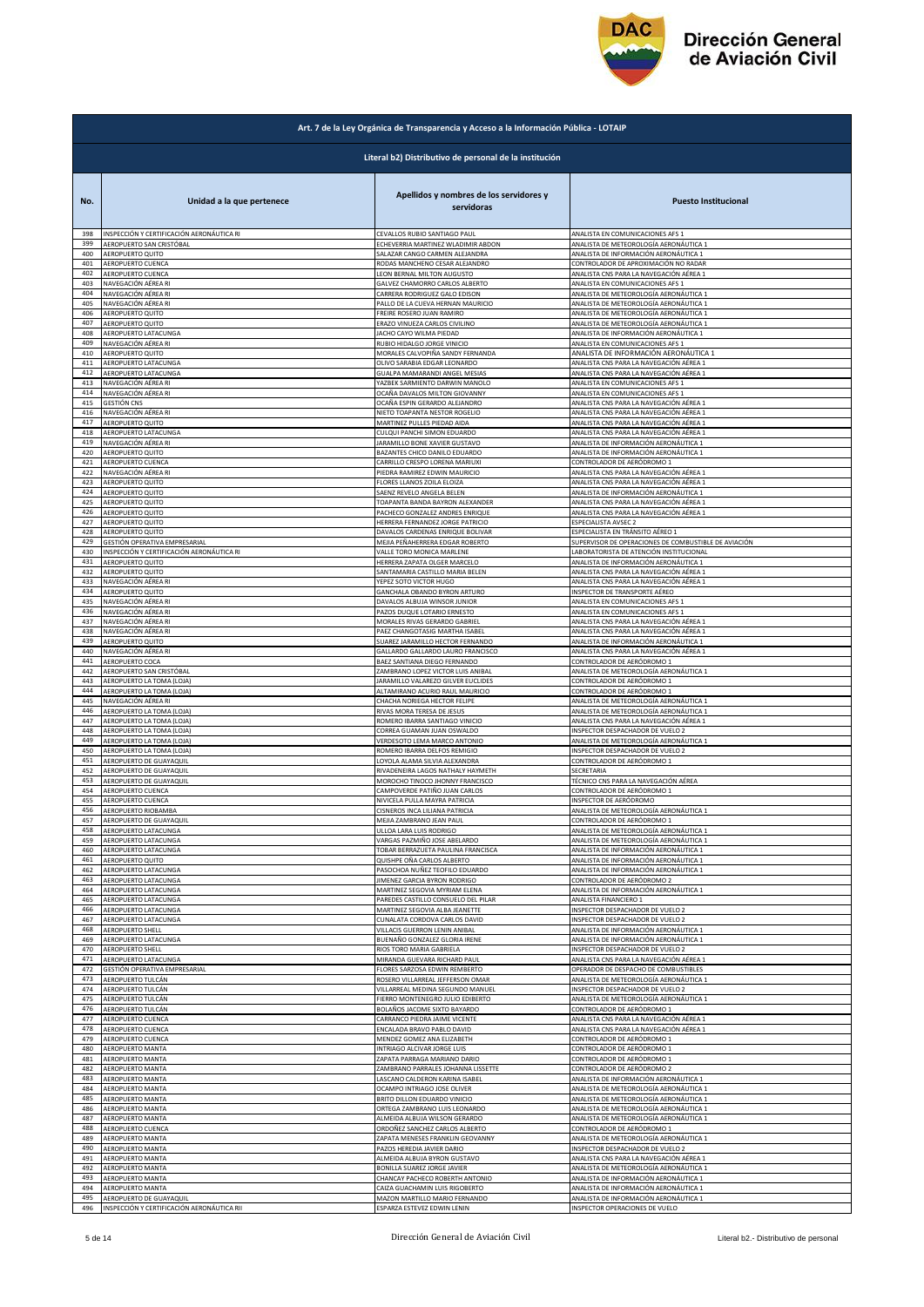

|            | Art. 7 de la Ley Orgánica de Transparencia y Acceso a la Información Pública - LOTAIP |                                                        |                                                      |  |
|------------|---------------------------------------------------------------------------------------|--------------------------------------------------------|------------------------------------------------------|--|
|            |                                                                                       | Literal b2) Distributivo de personal de la institución |                                                      |  |
| No.        | Unidad a la que pertenece                                                             | Apellidos y nombres de los servidores y<br>servidoras  | <b>Puesto Institucional</b>                          |  |
| 497        | INSPECCIÓN Y CERTIFICACIÓN AERONÁUTICA RII                                            | MERA PEÑA MAYLIN DEL PILAR                             | INSPECTOR DESPACHADOR DE VUELO 2                     |  |
| 498        | <b>FINANCIERO RII</b>                                                                 | PAUCAR RAMOS VENTURA TRINIDAD                          | ANALISTA FINANCIERO 1                                |  |
| 499        | AEROPUERTO DE GUAYAQUIL                                                               | LADD MORANTE EDUARDO ALFREDO                           | ANALISTA DE INFORMACIÓN AERONÁUTICA 1                |  |
| 500        | INSPECCIÓN Y CERTIFICACIÓN AERONÁUTICA RII                                            | CAICEDO JIMENEZ CRISTIAN MAURICIO                      | INSPECTOR DESPACHADOR DE VUELO 2                     |  |
| 501        | INSPECCIÓN Y CERTIFICACIÓN AERONÁUTICA RII                                            | CASTRO ESPINOZA GINA GLENDA                            | FISIOTERAPISTA DE ATENCIÓN INSTITUCIONAL             |  |
| 502        | AEROPUERTO DE GUAYAQUIL                                                               | POLIT CHACON FERNANDO GUILLERMO                        | ANALISTA DE INFORMACIÓN AERONÁUTICA 1                |  |
| 503        | AEROPUERTO DE GUAYAQUIL                                                               | QUINDE MUÑOZ WASHINGTON WILFRIDO                       | ANALISTA CNS PARA LA NAVEGACIÓN AÉREA 1              |  |
| 504        | AEROPUERTO DE GUAYAQUIL                                                               | GAVILANEZ SECAIRA JAVIER ENRIQUE                       | ANALISTA CNS PARA LA NAVEGACIÓN AÉREA 1              |  |
| 505        | AEROPUERTO DE GUAYAQUIL                                                               | TAPIA YAGUAL NANCY KARINA                              | ANALISTA CNS PARA LA NAVEGACIÓN AÉREA 1              |  |
| 506        | AEROPUERTO DE GUAYAQUIL                                                               | ULLOA PEREZ SEGUNDO NEPTALI                            | ANALISTA EN COMUNICACIONES AFS 1                     |  |
| 507        | INSPECCIÓN Y CERTIFICACIÓN AERONÁUTICA RII                                            | SOTO VERA LAURA PATRICIA                               | INSPECTOR DESPACHADOR DE VUELO 2                     |  |
| 508        | AEROPUERTO DE GUAYAQUIL                                                               | ESPINOZA ROSADO MARIA DE FATIMA                        | ANALISTA CNS PARA LA NAVEGACIÓN AÉREA 1              |  |
| 509        | AEROPUERTO DE GUAYAQUIL                                                               | CASTILLO DEL PEZO EFREN ANTONIO                        | ANALISTA CNS PARA LA NAVEGACIÓN AÉREA 1              |  |
| 510        | AEROPUERTO DE GUAYAQUIL                                                               | CALLE FLORES KATHERINE MICHELLE                        | CONTROLADOR DE AERÓDROMO 1                           |  |
| 511        | GESTIÓN OPERATIVA EMPRESARIAL                                                         | DAVALOS BERNIS FREDDY RENATO                           | SUPERVISOR DE OPERACIONES DE COMBUSTIBLE DE AVIACIÓN |  |
| 512        | <b>FINANCIERO RII</b>                                                                 | ZAVALA PEÑA NORMA PATRICIA                             | ANALISTA FINANCIERO 1                                |  |
| 513        | AEROPUERTO DE GUAYAQUIL                                                               | TEJENA CASTILLO OSCAR OSWALDO                          | ANALISTA CNS PARA LA NAVEGACIÓN AÉREA 1              |  |
| 514        | AEROPUERTO DE GUAYAQUIL                                                               | BERMEO MINCHALA EDGAR PATRICIO                         | ANALISTA CNS PARA LA NAVEGACIÓN AÉREA 1              |  |
| 515        | AEROPUERTO DE GUAYAQUIL                                                               | UVIDIA ANDRADE VERONICA ROSARIO                        | ANALISTA CNS PARA LA NAVEGACIÓN AÉREA 1              |  |
| 516        | AEROPUERTO DE GUAYAQUIL                                                               | RAMOS LEON JHON ISMAEL                                 | ANALISTA DE INFORMACIÓN AERONÁUTICA 1                |  |
| 517        | AEROPUERTO DE GUAYAQUIL                                                               | ROMAN BARRAGAN GABRIELA VERONICA                       | ANALISTA DE METEOROLOGÍA AERONÁUTICA 1               |  |
| 518        | AEROPUERTO DE GUAYAQUIL                                                               | SOLORZANO ROMERO DIEGO MAURICIO                        | ANALISTA DE METEOROLOGÍA AERONÁUTICA 2               |  |
| 519        | AEROPUERTO DE GUAYAQUIL                                                               | POZO TATES FRANKLIN RODRIGO                            | ANALISTA DE INFORMACIÓN AERONÁUTICA 1                |  |
| 520        | AEROPUERTO DE GUAYAQUIL                                                               | CASTILLO RIVERA JULIANA MAGALY                         | ANALISTA DE METEOROLOGÍA AERONÁUTICA 1               |  |
| 521        | AEROPUERTO DE GUAYAQUIL                                                               | LOZA GAVILANES IVAN ANDRES                             | CONTROLADOR DE AERÓDROMO 1                           |  |
| 522        | AEROPUERTO DE GUAYAQUIL                                                               | PUENTE SILVA JHON ANTONIO                              | ANALISTA DE INFORMACIÓN AERONÁUTICA 1                |  |
| 523        | AEROPUERTO DE GUAYAQUIL                                                               | MORAN SUAREZ JORGE ORLANDO                             | ANALISTA DE INFORMACIÓN AERONÁUTICA 1                |  |
| 524        | AEROPUERTO DE GUAYAQUIL                                                               | VELASTEGUI ALVARADO MARIA ALEXANDRA                    | CONTROLADOR DE AERÓDROMO 1                           |  |
| 525        | AEROPUERTO DE GUAYAQUIL                                                               | BARCHI RODRIGUEZ ALVARO RODRIGO                        | CONTROLADOR DE AERÓDROMO 1                           |  |
| 526        | AEROPUERTO DE GUAYAQUIL                                                               | MOSQUERA MORQUECHO PATRICIO ARTURO                     | ANALISTA CNS PARA LA NAVEGACIÓN AÉREA 1              |  |
| 527        | AEROPUERTO DE GUAYAQUIL                                                               | NARVAEZ MIGUEL VICENTE                                 | ESPECIALISTA EN TRÁNSITO AÉREO 1                     |  |
| 528        | AEROPUERTO DE GUAYAQUIL                                                               | PINOS CHANCAY JOSE ANTONIO                             | ANALISTA DE INFORMACIÓN AERONÁUTICA 1                |  |
| 529        | ADMINISTRATIVO FINANCIERO                                                             | SALAS COLOMA ISABEL ANGELA                             | ANALISTA FINANCIERO 1                                |  |
| 530        | AEROPUERTO DE GUAYAQUIL                                                               | MARTINEZ MARTINEZ CELSO FABIAN                         | ANALISTA DE INFORMACIÓN AERONÁUTICA 1                |  |
| 531        | NAVEGACIÓN AÉREA RII                                                                  | PEREZ VELEZ JESSICA PETITA                             | ANALISTA EN COMUNICACIONES AFS 1                     |  |
| 532        | AEROPUERTO DE GUAYAQUIL                                                               | PEÑA SAN LUCAS JUAN CARLOS                             | INSPECTOR DE SEGURIDAD DE LA AVIACIÓN                |  |
| 533        | AEROPUERTO DE GUAYAQUIL                                                               | ALOMOTO CATOTA EDUARDO XAVIER                          | ANALISTA DE METEOROLOGÍA AERONÁUTICA 1               |  |
| 534        | AEROPUERTO DE GUAYAQUIL                                                               | BAYAS FERNANDEZ CESAR JAVIER                           | ANALISTA DE INFORMACIÓN AERONÁUTICA 1                |  |
| 535        | AEROPUERTO DE GUAYAQUIL                                                               | RAMIREZ GUEVARA NELSON RAUL                            | ANALISTA DE INFORMACIÓN AERONÁUTICA 1                |  |
| 536        | AEROPUERTO DE GUAYAQUIL                                                               | MIRANDA GUEVARA MIGUEL ANGEL                           | ANALISTA CNS PARA LA NAVEGACIÓN AÉREA 1              |  |
| 537        | AEROPUERTO DE GUAYAQUIL                                                               | RECALDE SANCHEZ JOSE VICENTE                           | ANALISTA DE INFORMACIÓN AERONÁUTICA 1                |  |
| 538        | INSPECCIÓN Y CERTIFICACIÓN AERONÁUTICA RII                                            | MURRIETA OQUENDO SOLANGE CATHERINE                     | INSPECTOR DESPACHADOR DE VUELO 2                     |  |
| 539        | INSPECCIÓN Y CERTIFICACIÓN AERONÁUTICA RII                                            | MALDONADO VIVANCO CESAR LENIN                          | ESPECIALISTA CNS PARA LA NAVEGACIÓN AÉREA 1          |  |
| 540        | AEROPUERTO DE GUAYAQUIL                                                               | ARIAS JURADO LUIS ALBERTO                              | ANALISTA DE INFORMACIÓN AERONÁUTICA 1                |  |
| 541        | AEROPUERTO DE GUAYAQUIL                                                               | ARGUDO GUZMAN BORIS JOSE                               | ANALISTA DE INFORMACIÓN AERONÁUTICA 1                |  |
| 542        | AEROPUERTO DE GUAYAQUIL                                                               | TORRES MOREIRA LUIS ABRAHAM                            | ANALISTA DE METEOROLOGÍA AERONÁUTICA 1               |  |
| 543        | AEROPUERTO DE GUAYAQUIL                                                               | VITERI MACIAS STEVEN RONALD                            | ANALISTA DE INFORMACIÓN AERONÁUTICA 1                |  |
| 544        | AEROPUERTO DE GUAYAQUIL                                                               | ROSERO MEJIA ANDREA NATHALY                            | CONTROLADOR DE AERÓDROMO 1                           |  |
| 545        | AEROPUERTO DE GUAYAQUIL                                                               | ARTEAGA MONTENEGRO JORGE LUIS                          | CONTROLADOR DE AERÓDROMO 1                           |  |
| 546        | AEROPUERTO DE GUAYAQUIL                                                               | GRANDA ENCALADA ANTONIO FIDEL                          | INSPECTOR DESPACHADOR DE VUELO 2                     |  |
| 547        | FINANCIERO RII                                                                        | PLAZA GUEVARA VERONICA LISSETTE                        | ANALISTA FINANCIERO 1                                |  |
| 548        | AEROPUERTO DE GUAYAQUIL                                                               | APOLO CAICEDO VICTOR HUGO                              | ANALISTA DE INFORMACIÓN AERONÁUTICA 1                |  |
| 549        | INSPECCIÓN Y CERTIFICACIÓN AERONÁUTICA RII                                            | VALVERDE YEPEZ MYRIAM JEANNET                          | ANALISTA DE SEGUROS AERONÁUTICOS 1                   |  |
| 550        | AEROPUERTO DE GUAYAQUIL                                                               | CEDEÑO OVIEDO JORGE ADRIAN                             | ANALISTA DE INFORMACIÓN AERONÁUTICA 1                |  |
| 551        | AEROPUERTO DE GUAYAQUIL                                                               | MORENO DELGADO MARCO GUILLERMO                         | ANALISTA CNS PARA LA NAVEGACIÓN AÉREA 1              |  |
| 552        | AEROPUERTO DE GUAYAQUIL                                                               | DUCHI SILVA WALTER EGIDIO                              | ANALISTA CNS PARA LA NAVEGACIÓN AÉREA 1              |  |
| 553        | AEROPUERTO DE GUAYAQUIL                                                               | JARAMILLO HEREDIA CHRISTIAN EDUARDO                    | ANALISTA DE INFORMACIÓN AERONÁUTICA 1                |  |
| 554        | AEROPUERTO DE GUAYAQUIL                                                               | VILLACRES VALAREZO ALISON ANDREA                       | CONTROLADOR DE AERÓDROMO 1                           |  |
| 555        | AEROPUERTO DE GUAYAQUIL                                                               | ORTIZ CONTRERAS WILSON DANIEL                          | CONTROLADOR DE AERODROMO 1                           |  |
| 556        | AEROPUERTO MANTA                                                                      | CORONADO MARTINEZ MARIA FERNANDA                       | CONTROLADOR DE AERÓDROMO 1                           |  |
| 557<br>558 | AEROPUERTO TACHINA (ESMERALDAS)                                                       | QUIÑONEZ CHANCAY CRISTIAN RENAN                        | ANALISTA DE METEOROLOGÍA AERONÁUTICA 1               |  |
| 559        | AEROPUERTO TACHINA (ESMERALDAS)                                                       | EGAS GARCIA EDGAR EDUARDO                              | ANALISTA DE METEOROLOGÍA AERONÁUTICA 1               |  |
|            | AEROPUERTO TULCÁN                                                                     | VENEGAS RECALDE EDWIN ULISES                           | CONTROLADOR DE AERÓDROMO 1                           |  |
| 560        | AEROPUERTO DE SANTA ROSA                                                              | JIMENEZ ORTIZ EDISON JOWAR                             | INSPECTOR DESPACHADOR DE VUELO 2                     |  |
| 561        | AEROPUERTO DE SANTA ROSA                                                              | ALMEIDA GUDIÑO CHRISTIAN GUSTAVO                       | ANALISTA DE METEOROLOGÍA AERONÁUTICA 1               |  |
| 562        | NAVEGACIÓN AÉREA RII                                                                  | ALARCON FAJARDO ROBERTO CARLOS                         | ADMINISTRADOR AEROPORTUARIO 1                        |  |
| 563        | AEROPUERTO DE GUAYAQUIL                                                               | MEJIA RICAURTE GABRIELA CAROLINA                       | CONTROLADOR DE AERÓDROMO 1                           |  |
| 564        | NAVEGACIÓN AÉREA RI                                                                   | CONDOR SIMBAÑA EDGAR RAMIRO                            | ANALISTA DE INFORMACIÓN AERONÁUTICA 1                |  |
| 565        | AEROPUERTO COCA                                                                       | GUALOTUÑA GUEVARA FREDDY ALBERTO                       | ANALISTA DE METEOROLOGÍA AERONÁUTICA 1               |  |
| 566        | NAVEGACIÓN AÉREA RI                                                                   | RIOS TORO OSCAR GABRIEL                                | CONTROLADOR DE AERÓDROMO 1                           |  |
| 567        | <b>AEROPUERTO SHELL</b>                                                               | MASABANDA GUANCHA ALEXANDRA ELIZABETH                  | CONTROLADOR DE AERÓDROMO 1                           |  |
| 568        | AEROPUERTO COCA                                                                       | PACHECO JARAMILLO OSCAR ALEXANDER                      | ANALISTA DE INFORMACIÓN AERONÁUTICA 1                |  |
| 569        | AEROPUERTO NUEVA LOJA                                                                 | CHUGA ENRIQUEZ MARCO ANTONIO                           | ANALISTA DE METEOROLOGÍA AERONÁUTICA 1               |  |
| 570        | AEROPUERTO QUITO                                                                      | GALVEZ NICOLALDE DANIEL MAURICIO                       | ANALISTA DE METEOROLOGÍA AERONÁUTICA 1               |  |
| 571        | AEROPUERTO NUEVA LOJA                                                                 | PEREZ YEPEZ JOHNNY SILVERIO                            | INSPECTOR DESPACHADOR DE VUELO 2                     |  |
| 572        | AEROPUERTO NUEVA LOJA                                                                 | CAZA ZAGAL ANDREA SARAHI                               | CONTROLADOR DE AERÓDROMO 1                           |  |
| 573        | AEROPUERTO SHELL                                                                      | CUNALATA CORDOVA EDWIN SANTIAGO                        | CONTROLADOR DE AERÓDROMO 1                           |  |
| 574        | AEROPUERTO SHELL                                                                      | FLORES RODRIGUEZ NELSON IVAN                           | CONTROLADOR DE AERÓDROMO 1                           |  |
| 575        | AEROPUERTO SHELL                                                                      | SALAN TORRES PAUL ISRAEL                               | CONTROLADOR DE AERÓDROMO 1                           |  |
| 576        | AEROPUERTO SHELL                                                                      | SOLORZANO SOLORZANO MARIO GONZALO                      | ANALISTA DE METEOROLOGÍA AERONÁUTICA 1               |  |
| 577        | <b>AEROPUERTO SHELL</b>                                                               | CABRERA VIVANCO FREDY BOLIVAR                          | ANALISTA DE INFORMACIÓN AERONÁUTICA 1                |  |
| 578        | AEROPUERTO SHELL                                                                      | CISNEROS FONSECA MIGUEL ANGEL                          | ANALISTA CNS PARA LA NAVEGACIÓN AÉREA 1              |  |
| 579        | AEROPUERTO SHELL                                                                      | ANDINO GAVIDIA JOHNNY FABRICIO                         | INSPECTOR DESPACHADOR DE VUELO 2                     |  |
| 580        | AEROPUERTO SHELL                                                                      | RAMOS NAVEDA EDISON GIOVANNY                           | ANALISTA DE INFORMACIÓN AERONÁUTICA 1                |  |
| 581        | AEROPUERTO SHELL                                                                      | VEGA AGUILAR EVELYN PATRICIA                           | CONTROLADOR DE AERÓDROMO 1                           |  |
| 582        | AEROPUERTO SHELL                                                                      | TAMAYO ESCOBAR MAYRA ALEJANDRA                         | CONTROLADOR DE AERÓDROMO 1                           |  |
| 583        | AEROPUERTO SHELL                                                                      | ANDINO GAVIDIA PAOLA ODERAY                            | ANALISTA DE INFORMACIÓN AERONÁUTICA 1                |  |
| 584        | <b>AEROPUERTO SHELL</b>                                                               | ORTIZ JARA LENIN GUALBERTO                             | ANALISTA DE METEOROLOGÍA AERONÁUTICA 1               |  |
| 585        | AEROPUERTO SHELL                                                                      | MONTENEGRO CAJAMARCA PATRICIO RAMIRO                   | CONTROLADOR DE AERÓDROMO 1                           |  |
| 586        | AEROPUERTO SHELL                                                                      | PACHECO ESPIN DANIELA FERNANDA                         | ANALISTA DE METEOROLOGÍA AERONÁUTICA 1               |  |
| 587        | AEROPUERTO SHELL                                                                      | NARANJO CABRERA JAIME PATRICIO                         | BOMBERO AERONÁUTICO                                  |  |
| 588        | <b>FINANCIERO RIII</b>                                                                | VALLADOLID NOA NANCY JAQUELINE                         | ANALISTA FINANCIERO 1                                |  |
| 589        | <b>AEROPUERTO SHELL</b>                                                               | OCAÑA CHUGA JOHANA PAOLA                               | CONTROLADOR DE AERÓDROMO 1                           |  |
| 590        | AEROPUERTO TENA                                                                       | QUIÑONEZ CEDILLO JAIME ANTONIO                         | ANALISTA DE METEOROLOGÍA AERONÁUTICA 1               |  |
| 591        | <b>AEROPUERTO TENA</b>                                                                | GOMEZ VALLEJO JONATHAN ANDRES                          | ANALISTA FINANCIERO 1                                |  |
| 592        | AEROPUERTO SHELL                                                                      | QUISHPI ZISA JAIME FERNANDO                            | BOMBERO AERONÁUTICO                                  |  |
| 593        | <b>FINANCIERO RIII</b>                                                                | QUICHIMBO VINTIMILLA JOSE DIEGO                        | ANALISTA FINANCIERO 1                                |  |
| 594        | AEROPUERTO TENA                                                                       | VARGAS COELLO HENRY JULIER                             | CONTROLADOR DE AERÓDROMO 1                           |  |
| 595        | AEROPUERTO MACAS                                                                      | DELGADO ROMERO MARCO VINICIO                           | INSPECTOR DESPACHADOR DE VUELO 2                     |  |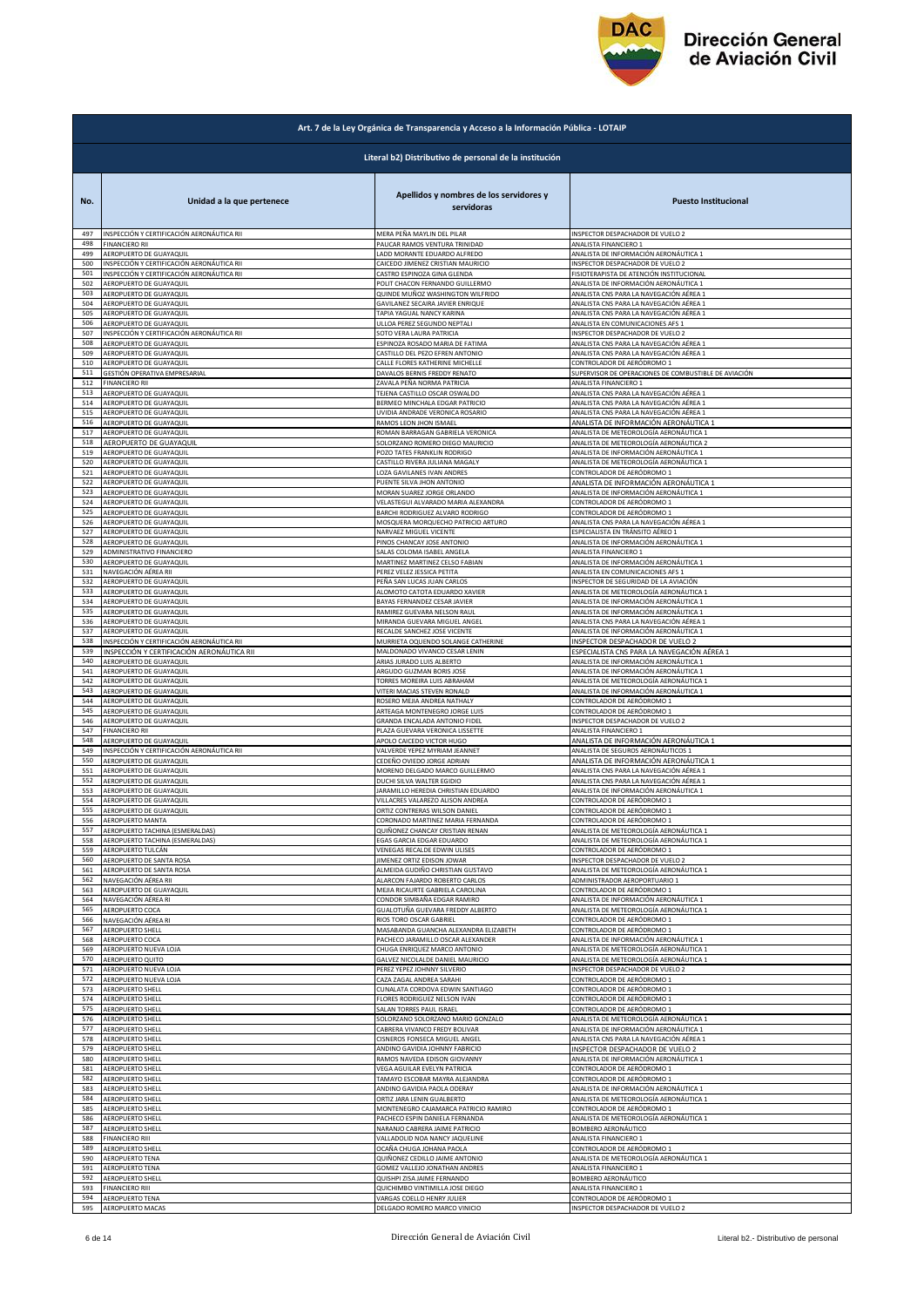

|     | Art. 7 de la Ley Orgánica de Transparencia y Acceso a la Información Pública - LOTAIP |                                                       |                                             |  |
|-----|---------------------------------------------------------------------------------------|-------------------------------------------------------|---------------------------------------------|--|
|     | Literal b2) Distributivo de personal de la institución                                |                                                       |                                             |  |
| No. | Unidad a la que pertenece                                                             | Apellidos y nombres de los servidores y<br>servidoras | <b>Puesto Institucional</b>                 |  |
| 596 | AEROPUERTO LATACUNGA                                                                  | GUERRERO NARANJO PABLO ALEX                           | ANALISTA DE METEOROLOGÍA AERONÁUTICA 1      |  |
| 597 | <b>AEROPUERTO SHELL</b>                                                               | BATALLAS ESCOBAR LORENA DEL PILAR                     | CONTROLADOR DE AERÓDROMO 1                  |  |
| 598 | AEROPUERTO MACAS                                                                      | REVELO CESAR WLADIMIR                                 | INSPECTOR DESPACHADOR DE VUELO 2            |  |
| 599 | AEROPUERTO MACAS                                                                      | NETO REINOSO RODRIGO GERARDO                          | ANALISTA DE METEOROLOGÍA AERONÁUTICA 1      |  |
| 600 | AEROPUERTO MACAS                                                                      | VELASTEGUI PARRA MAURICIO JAVIER                      | ANALISTA CNS PARA LA NAVEGACIÓN AÉREA 1     |  |
| 601 | AEROPUERTO SHELL                                                                      | CISNEROS GUZMAN FREDY ARMANDO                         | CONTROLADOR DE AERÓDROMO 1                  |  |
| 602 | AEROPUERTO MACAS                                                                      | MONTENEGRO MEJIA CARLOS EDUARDO                       | ANALISTA DE METEOROLOGÍA AERONÁUTICA 1      |  |
| 603 | AEROPUERTO SHELL                                                                      | PAREDES CASTRO RAUL ISRAEL                            | CONTROLADOR DE AERÓDROMO 1                  |  |
| 604 | AEROPUERTO TAISHA                                                                     | PAVON JARAMILLO AIDA ELIZABETH                        | CONTROLADOR DE AERÓDROMO 1                  |  |
| 605 | AEROPUERTO SAN CRISTÓBAL                                                              | VALENCIA VEGA TANIA LORENA                            | CONTROLADOR DE AERÓDROMO 1                  |  |
| 606 | AEROPUERTO SAN CRISTÓBAL                                                              | OCHOA BUSTOS CHARLIE JAVIER                           | CONTROLADOR DE AERÓDROMO 1                  |  |
| 607 | AEROPUERTO SAN CRISTÓBAL                                                              | RAMIREZ VALLE JOSE ANGEL                              | ANALISTA DE METEOROLOGÍA AERONÁUTICA 1      |  |
| 608 | AEROPUERTO DE GUAYAQUIL                                                               | ROMERO IBARRA FELIPE PATRICIO                         | CONTROLADOR RADAR APP                       |  |
| 609 | AEROPUERTO DE ISABELA                                                                 | JACOME CRUZ RAUL VICENTE                              | INSPECTOR DESPACHADOR DE VUELO 2            |  |
| 610 | AEROPUERTO BALTRA                                                                     | CHANGO ALGUIAR ELSA MARINA                            | ANALISTA DE INFORMACIÓN AERONÁUTICA 1       |  |
| 611 | AEROPUERTO BALTRA                                                                     | GUERRERO CULQUICONDOR AMPARITO ELIZABETH              | ANALISTA DE INFORMACIÓN AERONÁUTICA 1       |  |
| 612 | AEROPUERTO BALTRA                                                                     | AYALA ANDRADE CARLOS ANDRES                           | CONTROLADOR DE AERÓDROMO 1                  |  |
| 613 | AEROPUERTO BALTRA                                                                     | SALAZAR NEIRA ANDRES GABRIEL                          | CONTROLADOR DE AERÓDROMO 1                  |  |
| 614 | AEROPUERTO QUITO                                                                      | ABRIL MAYORGA HERNAN PATRICIO                         | TÉCNICO CNS PARA LA NAVEGACIÓN AÉREA        |  |
| 615 | AEROPUERTO QUITO                                                                      | VASQUEZ NAUPARI HECTOR ENRIQUE                        | TÉCNICO CNS PARA LA NAVEGACIÓN AÉREA        |  |
| 616 | RECURSOS HUMANOS RII                                                                  | RAMBAY VARGAS MARIA ANTONIETA                         | ANALISTA DE RECURSOS HUMANOS 1              |  |
| 617 | INSPECCIÓN Y CERTIFICACIÓN AERONÁUTICA RI                                             | MAITA BARRERA AIDA PAULINA                            | ENFERMERA DE ATENCIÓN INSTITUCIONAL         |  |
| 618 | AEROPUERTO LA TOMA (LOJA)                                                             | RIOS MAGALI GIENITT                                   | SUPERVISOR DE SEGURIDAD DE LA AVIACIÓN      |  |
| 619 | AEROPUERTO TULCÁN                                                                     | VIVAS BOLAÑOS EDWIN ALIRIO                            | SUPERVISOR DE SEGURIDAD DE LA AVIACIÓN      |  |
| 620 | AEROPUERTO MANTA                                                                      | HOLGUIN BRIONES GONZALO PACATO                        | SUPERVISOR DE SEGURIDAD DE LA AVIACIÓN      |  |
| 621 | AEROPUERTO DE GUAYAQUIL                                                               | HUERTA PINARGOTE ASTER GUSTAVO ENRIQUE                | TÉCNICO CNS PARA LA NAVEGACIÓN AÉREA        |  |
| 622 | AEROPUERTO DE GUAYAQUIL                                                               | APOLO GARBOA SANDRA KATUSKA                           | SUPERVISOR DE SEGURIDAD DE LA AVIACIÓN      |  |
| 623 | AEROPUERTO DE GUAYAQUIL                                                               | BURGOS LOPEZ MAURICIO DAVID                           | TÉCNICO CNS PARA LA NAVEGACIÓN AÉREA        |  |
| 624 | INSPECCIÓN Y CERTIFICACIÓN AERONÁUTICA RII                                            | SALTOS DOMINGUEZ VILMA NARCISA                        | ENFERMERA DE ATENCIÓN INSTITUCIONAL         |  |
| 625 | AEROPUERTO TACHINA (ESMERALDAS)                                                       | ANDRADE CUESTA ANTONIO JOSE                           | SUPERVISOR DE SEGURIDAD DE LA AVIACIÓN      |  |
| 626 | AEROPUERTO TACHINA (ESMERALDAS)                                                       | VILLAVICENCIO ARMIJOS ANGEL FABIAN                    | INSPECTOR DESPACHADOR DE VUELO 1            |  |
| 627 | AEROPUERTO DE SANTA ROSA                                                              | TENESACA ROMERO LIONEL ORLANDO                        | SUPERVISOR DE SEGURIDAD DE LA AVIACIÓN      |  |
| 628 | AEROPUERTO DE SANTA ROSA                                                              | RIVERA ORDOÑEZ JUNIOR IVAN                            | TÉCNICO CNS PARA LA NAVEGACIÓN AÉREA        |  |
| 629 | AEROPUERTO COCA                                                                       | SALAZAR CANDO HOLGUER VINICIO                         | SUPERVISOR DE SEGURIDAD DE LA AVIACIÓN      |  |
| 630 | AEROPUERTO SHELL                                                                      | VITERI NORIEGA MARIO FROILAN                          | TÉCNICO CNS PARA LA NAVEGACIÓN AÉREA        |  |
| 631 | AEROPUERTO MACAS                                                                      | ALARCON JARAMILLO MANUEL FACUNDO                      | SUPERVISOR DE SEGURIDAD DE LA AVIACIÓN      |  |
| 632 | <b>FINANCIERO RI</b>                                                                  | JUMBO CUMBICOS MARIA FERNANDA                         | ASISTENTE FINANCIERO                        |  |
| 633 | <b>FINANCIERO RI</b>                                                                  | CORONEL ROMO FANNY CECILIA                            | ANALISTA FINANCIERO 2                       |  |
| 634 | COORDINACIÓN ADMINISTRATIVA                                                           | CABEZAS MENA AMPARITO DEL ROCIO                       | ASISTENTE FINANCIERO                        |  |
| 635 | AEROPUERTO QUITO                                                                      | TORRES SUAREZ PIEDAD SILVANA                          | ASISTENTE DE TRANSPORTE AÉREO               |  |
| 636 | AEROPUERTO QUITO                                                                      | ABARCA ROSILLO MARIA PAULINA                          | ASISTENTE DE TRANSPORTE AÉREO               |  |
| 637 | AEROPUERTO QUITO                                                                      | AMORES CASTRO HECTOR LEONARDO                         | ANALISTA DE INFORMACIÓN AERONÁUTICA 1       |  |
| 638 | COMERCIALIZACIÓN ESPACIOS AEROPORTUARIOS E INMUEBLES RI                               | AGUIRRE MARTINEZ DIANA ELIZABETH                      | ANALISTA DE COMERCIALIZACIÓN 1              |  |
| 639 | AEROPUERTO DE GUAYAQUIL                                                               | ESTRELLA OCHOA KARLINA TATIANA                        | ASISTENTE DE TRANSPORTE AÉREO               |  |
| 640 | <b>FINANCIERO RI</b>                                                                  | LARREA NAVARRETE ERIKA GERMANIA                       | ASISTENTE FINANCIERO                        |  |
| 641 | <b>FINANCIERO RI</b>                                                                  | VILLALVA MARTINEZ LAURA DE LAS MERCEDES               | ANALISTA FINANCIERO 1                       |  |
| 642 | <b>FINANCIERO RI</b>                                                                  | CORREA ORTIZ MARIA ELIZABETH                          | ASISTENTE FINANCIERO                        |  |
| 643 | ADMINISTRATIVO R1                                                                     | ARIAS PEREZ HUGO HIPOLITO                             | CHOFER                                      |  |
| 644 | <b>FINANCIERO RI</b>                                                                  | ULLOA RAMOS PAUL ANIBAL                               | ASISTENTE FINANCIERO                        |  |
| 645 | COORDINACIÓN ADMINISTRATIVA                                                           | TERAN CEVALLOS MARCOS DAVID                           | ASISTENTE DE TECNOLOGÍAS DE LA INFORMACIÓN  |  |
| 646 | AEROPUERTO QUITO                                                                      | ROSAS VALENCIA ZAIDA JACQUELINE                       | ASISTENTE DE TRANSPORTE AÉREO               |  |
| 647 | AEROPUERTO QUITO                                                                      | ERAZO CUASAPAZ MARISOL TAMARA                         | ASISTENTE DE TRANSPORTE AÉREO               |  |
| 648 | AEROPUERTO DE GUAYAQUIL                                                               | CAZARES CEVALLOS JOSE DARIO                           | AGENTE DE SEGURIDAD DE LA AVIACIÓN          |  |
| 649 | AEROPUERTO QUITO                                                                      | SANTANA RODRIGUEZ JORGE ANIBAL                        | ASISTENTE DE TRANSPORTE AÉREO               |  |
| 650 | <b>FINANCIERO RI</b>                                                                  | GUZMAN SALAZAR MIGUEL ANGEL                           | ASISTENTE FINANCIERO                        |  |
| 651 | AEROPUERTO MACAS                                                                      | CHUQUI MERINO RICARDO MARIO                           | AGENTE DE SEGURIDAD DE LA AVIACIÓN          |  |
| 652 | AEROPUERTO NUEVA LOJA                                                                 | MIHALACHE GUAITA CARLA                                | AGENTE DE SEGURIDAD DE LA AVIACIÓN          |  |
| 653 | AEROPUERTO NUEVA LOJA                                                                 | PAREDES DURAN ROSARIO ALEJANDRA                       | AGENTE DE SEGURIDAD DE LA AVIACIÓN          |  |
| 654 | AEROPUERTO LA TOMA (LOJA                                                              | IIMENEZ MOTOCHE MARIA FUGENIA                         | AGENTE DE SEGURIDAD DE LA AVIACION          |  |
| 655 | AEROPUERTO LA TOMA (LOJA)                                                             | CORREA PARDO OSCAR GEOVANY                            | AGENTE DE SEGURIDAD DE LA AVIACIÓN          |  |
| 656 | AEROPUERTO LATACUNGA                                                                  | VARGAS CARRERA JOSE BAYRON                            | AGENTE DE SEGURIDAD DE LA AVIACIÓN          |  |
| 657 | AEROPUERTO LATACUNGA                                                                  | SAMPEDRO VASQUEZ KARINA SOLEDAD                       | AGENTE DE SEGURIDAD DE LA AVIACIÓN          |  |
| 658 | <b>AEROPUERTO SHELL</b>                                                               | BALSECA TORRES DARWIN MEDARDO                         | AGENTE DE SEGURIDAD DE LA AVIACIÓN          |  |
| 659 | AEROPUERTO TULCÁN                                                                     | <b>GUERRON GUERRON PATRICIA</b>                       | AGENTE DE SEGURIDAD DE LA AVIACIÓN          |  |
| 660 | AEROPUERTO TULCÁN                                                                     | PALACIOS GUERRON FELIX OSWALDO                        | AGENTE DE SEGURIDAD DE LA AVIACIÓN          |  |
| 661 | AEROPUERTO CUENCA                                                                     | ALVARES LAZO ANA SOLEDAD                              | ASISTENTE DE TRANSPORTE AÉREO               |  |
| 662 | AEROPUERTO CUENCA<br>AEROPUERTO CUENCA                                                | TELLO CEDILLO MARIA JOSE                              | ASISTENTE DE TRANSPORTE AÉREO               |  |
| 663 | AEROPUERTO MANTA                                                                      | BRITO VASQUEZ ALVARO MODESTO                          | INSPECTOR DESPACHADOR DE VUELO 1            |  |
| 664 |                                                                                       | GAVILANEZ GRANIZO FAUSTO ALEXANDER                    | AGENTE DE SEGURIDAD DE LA AVIACIÓN          |  |
| 665 | AEROPUERTO MANTA                                                                      | CORONEL CORONEL JULIO ALEJANDRO                       | INSPECTOR DESPACHADOR DE VUELO 1            |  |
| 666 | AEROPUERTO MANTA                                                                      | ALVEAR LOZANO VICTOR IVAN                             | AGENTE DE SEGURIDAD DE LA AVIACIÓN          |  |
| 667 | <b>AEROPUERTO MANTA</b>                                                               | MOREIRA MACIAS MARIA REBECA                           | AGENTE DE SEGURIDAD DE LA AVIACIÓN          |  |
| 668 | AEROPUERTO MANTA                                                                      | BARCIA ALAVA JOSELO NOEL                              | AGENTE DE SEGURIDAD DE LA AVIACIÓN          |  |
| 669 | AEROPUERTO MANTA                                                                      | BONILLA ESCUDERO RAQUEL ANTONIETA                     | ASISTENTE DE TRANSPORTE AÉREO               |  |
| 670 | AEROPUERTO MANTA                                                                      | BARCIA LEON ANGEL ENRIQUE                             | AGENTE DE SEGURIDAD DE LA AVIACIÓN          |  |
| 671 | AEROPUERTO MANTA                                                                      | CEDEÑO VELEZ LEONARDO ALEXANDER                       | ANALISTA CNS PARA LA NAVEGACIÓN AÉREA 1     |  |
| 672 | AEROPUERTO SAN VICENTE                                                                | MUÑOZ RODRIGUEZ MARIA DEL ROCIO                       | AGENTE DE SEGURIDAD DE LA AVIACIÓN          |  |
| 673 | ADMINISTRATIVO FINANCIERO                                                             | ANDRADE BARBA HOMERO ANTONIO                          | ASISTENTE DE RECURSOS HUMANOS               |  |
| 674 | AEROPUERTO DE GUAYAQUIL                                                               | ECHEVERRIA CONTRERAS DIGNA AMALIA                     | ASISTENTE DE TRANSPORTE AÉREO               |  |
| 675 | <b>FINANCIERO RII</b>                                                                 | NAVAS NIEVES GLADYS LUISA                             | ASISTENTE FINANCIERO                        |  |
| 676 | AEROPUERTO DE GUAYAQUIL                                                               | CEDEÑO PROAÑO LILIAN DEL ROCIO                        | ASISTENTE DE TRANSPORTE AÉREO               |  |
| 677 | <b>FINANCIERO RII</b>                                                                 | QUIMIS QUIMIS ROBERT FELIPE                           | ASISTENTE FINANCIERO                        |  |
| 678 | ADMINISTRATIVO FINANCIERO                                                             | MEJIA GARCIA MARCOS ALFREDO                           | ASISTENTE FINANCIERO                        |  |
| 679 | ADMINISTRATIVO FINANCIERO                                                             | CRUZ ALVEAR JUAN RAMON                                | ASISTENTE FINANCIERO                        |  |
| 680 | <b>FINANCIERO RII</b>                                                                 | SANTAMARIA ZAVALA ALEXANDRA ELIZABETH                 | ASISTENTE FINANCIERO                        |  |
| 681 | AEROPUERTO DE GUAYAQUIL                                                               | FIGUEROA QUIMI MILTON CAYETANO                        | ASISTENTE DE TRANSPORTE AÉREO               |  |
| 682 | AEROPUERTO DE GUAYAQUIL                                                               | VELIZ ROSADO MAGNO GUSTAVO                            | ASISTENTE DE TRANSPORTE AÉREO               |  |
| 683 | TECNOLOGÍAS DE LA INFORMACIÓN Y COMUNICACIÓN RII                                      | SCHLOBOHM EGAS HANS DIETER                            | ANALISTA DE TECNOLOGÍAS DE LA INFORMACIÓN 1 |  |
| 684 | TECNOLOGÍAS DE LA INFORMACIÓN Y COMUNICACIÓN                                          | CHIRIBOGA ANDRADE JORGE GONZALO                       | ANALISTA DE TECNOLOGÍAS DE LA INFORMACIÓN 1 |  |
| 685 | TECNOLOGÍAS DE LA INFORMACIÓN Y COMUNICACIÓN RII                                      | <b>NTRIAGO HENRIQUEZ DARWIN ERWIN</b>                 | ASISTENTE DE TECNOLOGÍAS DE LA INFORMACIÓN  |  |
| 686 | AEROPUERTO DE GUAYAQUIL                                                               | CARRILLO GUAMANQUISPE CLEVER MAURICIO                 | ASISTENTE DE TRANSPORTE AÉREO               |  |
| 687 | AEROPUERTO DE GUAYAQUIL                                                               | MORALES ARAUJO DENICE ANABELLE                        | ASISTENTE DE TRANSPORTE AÉREO               |  |
| 688 | <b>FINANCIERO RII</b>                                                                 | COBA ESPINOZA KATTY DEL ROCIO                         | ASISTENTE FINANCIERO                        |  |
| 689 |                                                                                       | CARRERA MOLINA GEOVANNY HUMBERTO                      | ASISTENTE DE TRANSPORTE AÉREO               |  |
| 690 | AEROPUERTO DE GUAYAQUIL<br>AEROPUERTO DE GUAYAQUIL                                    | MURILLO VELASQUEZ MELBA ROXANA                        | ASISTENTE DE TRANSPORTE AÉREO               |  |
| 691 | AEROPUERTO QUITO                                                                      | RIVERA PAREDES JOSE ALBERTO                           | TÉCNICO EN SERVICIOS AERONÁUTICOS           |  |
| 692 | AEROPUERTO TACHINA (ESMERALDAS)                                                       | EGAS VILLACRES GIOVANNA DE LOS ANGELES                | AGENTE DE SEGURIDAD DE LA AVIACIÓN          |  |
| 693 | AEROPUERTO TACHINA (ESMERALDAS)                                                       | RODRIGUEZ TOZCANO ROYER JESUS                         | AGENTE DE SEGURIDAD DE LA AVIACIÓN          |  |
| 694 | AEROPUERTO TACHINA (ESMERALDAS)                                                       | BONE BOLAÑOS DIGNA MERCEDES                           | AGENTE DE SEGURIDAD DE LA AVIACIÓN          |  |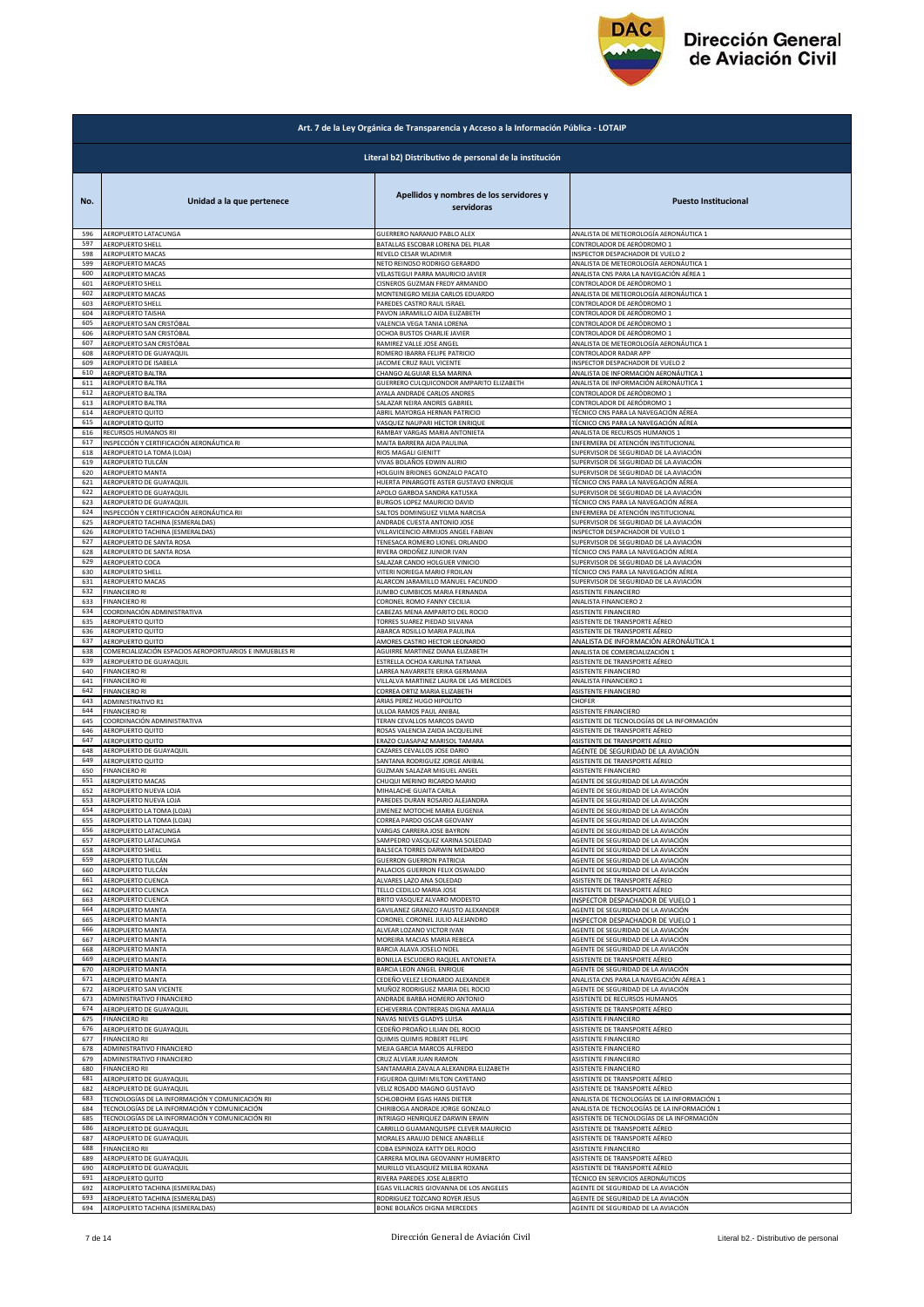

|     | Art. 7 de la Ley Orgánica de Transparencia y Acceso a la Información Pública - LOTAIP |                                                                          |                                                        |  |
|-----|---------------------------------------------------------------------------------------|--------------------------------------------------------------------------|--------------------------------------------------------|--|
|     | Literal b2) Distributivo de personal de la institución                                |                                                                          |                                                        |  |
| No. | Unidad a la que pertenece                                                             | Apellidos y nombres de los servidores y<br>servidoras                    | <b>Puesto Institucional</b>                            |  |
| 695 | AEROPUERTO TACHINA (ESMERALDAS)                                                       | MOREIRA MOREIRA VICENTE SOCRATE                                          | AGENTE DE SEGURIDAD DE LA AVIACIÓN                     |  |
| 696 | AEROPUERTO TACHINA (ESMERALDAS)                                                       | HURTADO ANGULO RAMON GENARO                                              | AGENTE DE SEGURIDAD DE LA AVIACIÓN                     |  |
| 697 | AEROPUERTO TACHINA (ESMERALDAS)                                                       | PAZMIÑO CARRERA LUIS EDUARDO                                             | INSPECTOR DESPACHADOR DE VUELO 1                       |  |
| 698 | AEROPUERTO DE SANTA ROSA                                                              | CARVAJAL CEVALLOS JHONNY FABRICIO                                        | AGENTE DE SEGURIDAD DE LA AVIACIÓN                     |  |
| 699 | AEROPUERTO DE SANTA ROSA                                                              | SERRANO MOSCOSO TANIA KARINA                                             | AGENTE DE SEGURIDAD DE LA AVIACIÓN                     |  |
| 700 | AEROPUERTO DE SANTA ROSA                                                              | RODAS ORELLANA KLEBER JOSE                                               | AGENTE DE SEGURIDAD DE LA AVIACIÓN                     |  |
| 701 | AEROPUERTO DE SANTA ROSA                                                              | LASSO ALBAN MARIA DEL CARMEN                                             | AGENTE DE SEGURIDAD DE LA AVIACIÓN                     |  |
| 702 | AEROPUERTO COCA                                                                       | SUAREZ RODRIGUEZ KARLA JANINA                                            | AGENTE DE SEGURIDAD DE LA AVIACIÓN                     |  |
| 703 | AEROPUERTO COCA                                                                       | MOREIRA CHAUCA ANGEL EFREN                                               | AGENTE DE SEGURIDAD DE LA AVIACIÓN                     |  |
| 704 | AEROPUERTO COCA                                                                       | LLORI LLORI OFELIA SILVIA                                                | AGENTE DE SEGURIDAD DE LA AVIACIÓN                     |  |
| 705 | AEROPUERTO NUEVA LOJA                                                                 | BALSECA TORRES DARIO JAVIER                                              | AGENTE DE SEGURIDAD DE LA AVIACIÓN                     |  |
| 706 | <b>AEROPUERTO SHELL</b>                                                               | BAEZ BAEZ LUIS FERNANDO                                                  | AGENTE DE SEGURIDAD DE LA AVIACIÓN                     |  |
| 707 | <b>AEROPUERTO SHELL</b>                                                               | CAICEDO SORIA SILVIO FRANCISCO                                           | AGENTE DE SEGURIDAD DE LA AVIACIÓN                     |  |
| 708 | AEROPUERTO TENA                                                                       | IIMBO GALLARDO JUAN GABRIEL                                              | AGENTE DE SEGURIDAD DE LA AVIACIÓN                     |  |
| 709 | AEROPUERTO MACAS                                                                      | MANOSALVAS SANGURIMA ALFREDA REBECA                                      | AGENTE DE SEGURIDAD DE LA AVIACIÓN                     |  |
| 710 | AEROPUERTO QUITO                                                                      | ROJAS LOZA ANDRES ALBERTO                                                | INSPECTOR DESPACHADOR DE VUELO 2                       |  |
| 711 | AEROPUERTO NUEVA LOJA                                                                 | PAREDES DURAN PATRICIO RODRIGO                                           | AGENTE DE SEGURIDAD DE LA AVIACIÓN                     |  |
| 712 | AEROPUERTO SAN CRISTÓBAL                                                              | LLERENA MARTILLO NATALY JOHANA                                           | AGENTE DE SEGURIDAD DE LA AVIACIÓN                     |  |
| 713 | AEROPUERTO SAN CRISTÓBAL                                                              | CEVALLOS BAQUE NADIA ANDREA                                              | AGENTE DE SEGURIDAD DE LA AVIACIÓN                     |  |
| 714 | AEROPUERTO SAN CRISTÓBAL                                                              | MALIZA ILLICACHI MARIO JAVIER                                            | AGENTE DE SEGURIDAD DE LA AVIACIÓN                     |  |
| 715 | AEROPUERTO BALTRA                                                                     | HIDALGO ARMIJOS JAVIER ALEJANDRO                                         | AGENTE DE SEGURIDAD DE LA AVIACIÓN                     |  |
| 716 |                                                                                       | MARGRABER CULQUICONDOR ERIK DAVID                                        | AGENTE DE SEGURIDAD DE LA AVIACIÓN                     |  |
| 717 | AEROPUERTO BALTRA<br><b>ADMINISTRATIVO R1</b>                                         | RAMOS LOPEZ MENTOR RODOLFO                                               | GUARDALMACÉN 1                                         |  |
| 718 | INGENIERÍA AEROPORTUARIA RI                                                           | LEON NARVAEZ MARCO VINICIO                                               | ASISTENTE DE INGENIERÍA AEROPORTUARIA                  |  |
| 719 | <b>ADMINISTRATIVO R1</b>                                                              | TIPAN CAILLAGUA MARIA MERCEDES                                           | ASISTENTE DE PROVEEDURÍA                               |  |
| 720 | ADMINISTRATIVO R1                                                                     | BONE RUMBEA TEODORO RODOLFO                                              | ASISTENTE DE ACTIVOS FIJOS                             |  |
| 721 | ADMINISTRATIVO R1                                                                     | ACOSTA MONTIEL ANA LUCIA                                                 | ASISTENTE DE PROVEEDURÍA                               |  |
| 722 | AEROPUERTO DE GUAYAQUIL                                                               | VELEZ GONZALEZ RUBEN LEOPOLDO                                            | ASISTENTE DE ACTIVOS FIJOS                             |  |
| 723 | ADMINISTRATIVO FINANCIERO                                                             | AGURTO CHANGO OSCAR ENRIQUE                                              | ASISTENTE FINANCIERO                                   |  |
| 724 | <b>ADMINISTRATIVO RII</b>                                                             | LUNA JIMENEZ JAIME CARLOS                                                | ASISTENTE DE PROVEEDURÍA                               |  |
| 725 | CAPACITACIÓN NACIONAL                                                                 | SORIA VALENCIA PATRICIA VERONICA                                         | TÉCNICO DEL CENTRO DE OPERACIONES DE EMERGENCIA        |  |
| 726 | INSPECCIÓN Y CERTIFICACIÓN AERONÁUTICA RI                                             | BENITEZ ESPINOSA FAUSTO RODRIGO                                          | <b>FÉCNICO DEL CENTRO DE OPERACIONES DE EMERGENCIA</b> |  |
| 727 | AEROPUERTO LA TOMA (LOJA)                                                             | PALADINES LARGO CONSUELO ESPERANZA                                       | ASISTENTE DE ENFERMERÍA DE ATENCIÓN INSTITUCIONAL      |  |
| 728 | AEROPUERTO DE GUAYAQUIL                                                               | CELI PARADA NANCY ALEXANDRA                                              | ASISTENTE DE ENFERMERÍA DE ATENCIÓN INSTITUCIONAL      |  |
| 729 | INSPECCIÓN Y CERTIFICACIÓN AERONÁUTICA RII                                            |                                                                          | ASISTENTE DE ENFERMERÍA DE ATENCIÓN INSTITUCIONAL      |  |
| 730 | INSPECCIÓN Y CERTIFICACIÓN AERONÁUTICA RII                                            | DOMINGUEZ MESIAS ANGELA DE LA CRUZ<br>VILLAVICENCIO GARCIA FLOR DE MARIA | SECRETARIA                                             |  |
| 731 | ADMINISTRATIVO R1                                                                     | PAZOS MOREJON ELSA MARCELA                                               | SECRETARIA                                             |  |
| 732 | DIRECCIÓN ESCUELA TÉCNICA DE AVIACIÓN CIVIL                                           | ANDRADE DIAZ MARIA VICTORIA                                              | SECRETARIA EJECUTIVA 2                                 |  |
| 733 | CAPACITACIÓN NACIONAL                                                                 | BECERRA MOLINEROS MIRIAN ELIZABETH                                       | SECRETARIA                                             |  |
| 734 | NAVEGACIÓN AÉREA RI                                                                   | CISNEROS MORALES MARIA DE LOURDES                                        | SECRETARIA                                             |  |
| 735 | AEROPUERTO QUITO                                                                      | REVELO CARVAJAL ALICIA JACQUELINE                                        | SECRETARIA                                             |  |
| 736 | AEROPUERTO LATACUNGA                                                                  | GUTIERREZ RAMON MARIA ERCILIA                                            | SECRETARIA                                             |  |
| 737 | INSPECCIÓN Y CERTIFICACIÓN AERONÁUTICA RII                                            | DIAZ LEON GRETA PATRICIA                                                 | SECRETARIA                                             |  |
| 738 | ADMINISTRATIVO RII                                                                    | BARRETO ALVARADO VILMA GRACIELA                                          | OFICINISTA                                             |  |
| 739 | AEROPUERTO TULCÁN                                                                     | ARGOTI ORTIZ LIDIA FABIOLA                                               | ASISTENTE DE ENFERMERÍA DE ATENCIÓN INSTITUCIONAL      |  |
| 740 | <b>FINANCIERO RII</b>                                                                 | CORONEL ALVARADO NELLY MARGARITA                                         | OFICINISTA                                             |  |
| 741 | <b>FINANCIERO RII</b>                                                                 | VELEZ CASTRO HERLANDA DE LOS ANGELES                                     | OFICINISTA                                             |  |
| 742 | INSPECCIÓN Y CERTIFICACIÓN AERONÁUTICA RII                                            | GUERRA CEDEÑO GINA LORENA                                                | SECRETARIA                                             |  |
| 743 | AEROPUERTO DE GUAYAQUIL                                                               | MAQUILON GOMEZ SILVANA EUNICE                                            | SECRETARIA                                             |  |
| 744 | <b>FINANCIERO RII</b>                                                                 | ORTEGA SIGUA MANUEL RODRIGO                                              | OFICINISTA                                             |  |
| 745 | <b>FINANCIERO RII</b>                                                                 | VERA LOOR LETTY PIERINA                                                  | ASISTENTE FINANCIERO                                   |  |
| 746 | ADMINISTRATIVO RII                                                                    | URBINA YAGUAL WALTER ANTONIO                                             | OFICINISTA                                             |  |
| 747 | INSPECCIÓN Y CERTIFICACIÓN AERONÁUTICA RII                                            | AVILES ROSADO MARIA DEL CARMEN                                           | SECRETARIA                                             |  |
| 748 | <b>ADMINISTRATIVO RII</b>                                                             | LEON ZAMBRANO DILIA ELIZABETH                                            | OFICINISTA                                             |  |
| 749 | INGENIERÍA AEROPORTUARIA RII                                                          | ROMERO ROMAN EMERITA ESMERALDA                                           | SECRETARIA                                             |  |
| 750 | ADMINISTRATIVO FINANCIERO                                                             | VELEZ FAJARDO CECILIA MARIA                                              | SECRETARIA                                             |  |
| 751 | <b>FINANCIERO RII</b>                                                                 | <b>JIMENEZ ORTIZ BLANCA ROSA</b>                                         | SECRETARIA                                             |  |
| 752 | ASESORÍA JURÍDICA RII                                                                 | QUIÑONEZ GARCES MARJORIE FRANCISCA                                       | SECRETARIA                                             |  |
| 753 | ASESORÍA JURÍDICA RII                                                                 | HIDALGO MINDA BRENDA DEL PILAR                                           | OFICINISTA                                             |  |
| 754 | DIRECCIÓN REGIONAL II                                                                 | IDROVO GRANIZO YOLANDA VERONICA                                          | SECRETARIA                                             |  |
| 755 | INSPECCIÓN Y CERTIFICACIÓN AERONÁUTICA RII                                            | AGUILAR ORELLANA SANDRA GLORIA                                           | SECRETARIA                                             |  |
| 756 | ADMINISTRATIVO RII                                                                    | MONTALVAN PARRAGA DORA                                                   | OFICINISTA                                             |  |
| 757 | TECNOLOGÍAS DE LA INFORMACIÓN Y COMUNICACIÓN RII                                      | RUALES ESPINOZA JUANA ELIZABETH                                          | SECRETARIA                                             |  |
| 758 | RECURSOS HUMANOS RII                                                                  | TORRES CANADAS ELSA LEONOR                                               | SECRETARIA                                             |  |
| 759 | <b>FINANCIERO RII</b>                                                                 | MELENDREZ PEREZ DOLORES MERCEDES                                         | ASISTENTE FINANCIERA                                   |  |
| 760 | AEROPUERTO TACHINA (ESMERALDAS)                                                       | MARTINEZ BRAVO IRMA DEL ROCIO                                            | SECRETARIA                                             |  |
| 761 | AEROPUERTO TACHINA (ESMERALDAS)                                                       | PALACIOS MONTESDEOCA EDDWIN GABRIEL                                      | CHOFER                                                 |  |
| 762 | AEROPUERTO DE SANTA ROSA                                                              | BARZALLO MOROCHO NARCISA DEL ROCIO                                       | SECRETARIA                                             |  |
| 763 | AEROPUERTO MACAS                                                                      | RODRIGUEZ NORIEGA GUADALUPE LUCINDA                                      | SECRETARIA                                             |  |
| 764 | GESTIÓN OPERATIVA EMPRESARIAL                                                         | CADENA CASTILLO EDISON ALBERTO                                           | <b>FÉCNICO DE MANTENIMIENTO</b>                        |  |
| 765 | ADMINISTRATIVO R1                                                                     | YEPEZ GONZALES ALEX CRISTIAN                                             | CHOFER                                                 |  |
| 766 | AEROPUERTO QUITO                                                                      | TOAPANTA ULLAURI RICHARD WILLIAM                                         | CHOFER                                                 |  |
| 767 | AEROPUERTO QUITO                                                                      | SILVA MORAN HUGO EDUARDO                                                 | CHOFER                                                 |  |
| 768 | AEROPUERTO QUITO                                                                      | ROMERO ALVARADO WILLIAM HERNAN                                           | CHOFER                                                 |  |
| 769 | ADMINISTRATIVO R1                                                                     | LOPEZ LAMA LUIS EFREN                                                    | CHOFER                                                 |  |
| 770 | NAVEGACIÓN AÉREA RI                                                                   | LEVOYER RAMIREZ EDUARDO PATRICIO                                         | CHOFER                                                 |  |
| 771 | NAVEGACIÓN AÉREA RI<br>NAVEGACIÓN AÉREA RI                                            | CHELA GAIBOR DIEGO ALONSO                                                | CHOFER                                                 |  |
| 772 | ADMINISTRATIVO R1                                                                     | BARRIGA CHICAIZA LUIS PAUL                                               | ANALISTA CNS PARA LA NAVEGACIÓN AÉREA 1                |  |
| 773 |                                                                                       | BAHAMONDE TIPAN NELSON OSWALDO                                           | CHOFER                                                 |  |
| 774 | ADMINISTRATIVO R1                                                                     | AYERVE TOBAR ARMANDO ALEXANDER                                           | CHOFER                                                 |  |
| 775 | GESTIÓN OPERATIVA EMPRESARIAL                                                         | RAMIREZ TAPIA JORGE RAFAEL                                               | <b>FÉCNICO EN DESPACHO DE COMBUSTIBLE DE AVIACIÓN</b>  |  |
| 776 | GESTIÓN OPERATIVA EMPRESARIAL                                                         | PACHECO CALDERON MIGUEL PATRICIO                                         | TÉCNICO EN DESPACHO DE COMBUSTIBLE DE AVIACIÓN         |  |
| 777 | DIRECCIÓN ESCUELA TÉCNICA DE AVIACIÓN CIVIL                                           | CUMBAL TOAPANTA DELIA MATILDE                                            | COCINERO                                               |  |
| 778 | <b>ADMINISTRATIVO R1</b>                                                              | MANOBANDA REA JOSE AMABLE                                                | TÉCNICO EN SERVICIOS DE MANTENIMIENTO 1                |  |
| 779 | GESTIÓN OPERATIVA EMPRESARIAL                                                         | BRIONES TAPIA OLMEDO DAVID                                               | TÉCNICO EN DESPACHO DE COMBUSTIBLE DE AVIACIÓN         |  |
| 780 | ADMINISTRATIVO R1                                                                     | CRUZ GOMEZ FREDDY JESUS                                                  | CHOFER                                                 |  |
| 781 | AEROPUERTO SALINAS                                                                    | RODRIGUEZ ROMERO KATIUSCA SORAYA                                         | CONSERJE                                               |  |
| 782 | GESTIÓN OPERATIVA EMPRESARIAL                                                         | CORDOVA RUIZ VICTOR HUGO                                                 | <b>FÉCNICO EN DESPACHO DE COMBUSTIBLE DE AVIACIÓN</b>  |  |
| 783 | ADMINISTRATIVO R1                                                                     | MORALES GUALOTO JOSE MIGUEL                                              | TÉCNICO EN SERVICIOS DE MANTENIMIENTO 1                |  |
| 784 | ADMINISTRATIVO R1                                                                     | JURADO AYALA JOSE ANTONIO                                                | CHOFER                                                 |  |
| 785 | NAVEGACIÓN AÉREA RI                                                                   | ALTAMIRANO GARRIDO ALEJANDRO GIOVANI                                     | CHOFER                                                 |  |
| 786 | DIRECCIÓN ESCUELA TÉCNICA DE AVIACIÓN CIVIL                                           | MESIAS VERGARA WILSON GERMAN                                             | ENCUADERNADOR                                          |  |
| 787 | ADMINISTRATIVO R1                                                                     | RODRIGUEZ NEGRETE VICTOR HUGO                                            | TÉCNICO EN SERVICIOS DE MANTENIMIENTO 2                |  |
| 788 | AEROPUERTO QUITO                                                                      | HERRERA SOTO LENIN BERNARDO                                              | TÉCNICO EN SERVICIOS DE MANTENIMIENTO 1                |  |
| 789 | <b>ADMINISTRATIVO R1</b>                                                              | VERA VINUEZA LUIS IVAN                                                   | CHOFER                                                 |  |
| 790 | ADMINISTRATIVO R1                                                                     | USHIÑA PACHECO MARIO FABIAN                                              | CHOFER                                                 |  |
| 791 | DIRECCIÓN ESCUELA TÉCNICA DE AVIACIÓN CIVIL                                           | ENRIQUEZ RUIZ CARMITA GRACIELA                                           | CONSERJE                                               |  |
| 792 | DIRECCIÓN ESCUELA TÉCNICA DE AVIACIÓN CIVIL                                           | PIEDRA ALMEIDA GLADIS JOVA                                               | CONSERJE                                               |  |
| 793 | ADMINISTRATIVO R1                                                                     | AN PEDRO MALAGON LETICIA CECIBEL                                         | CONSERJE                                               |  |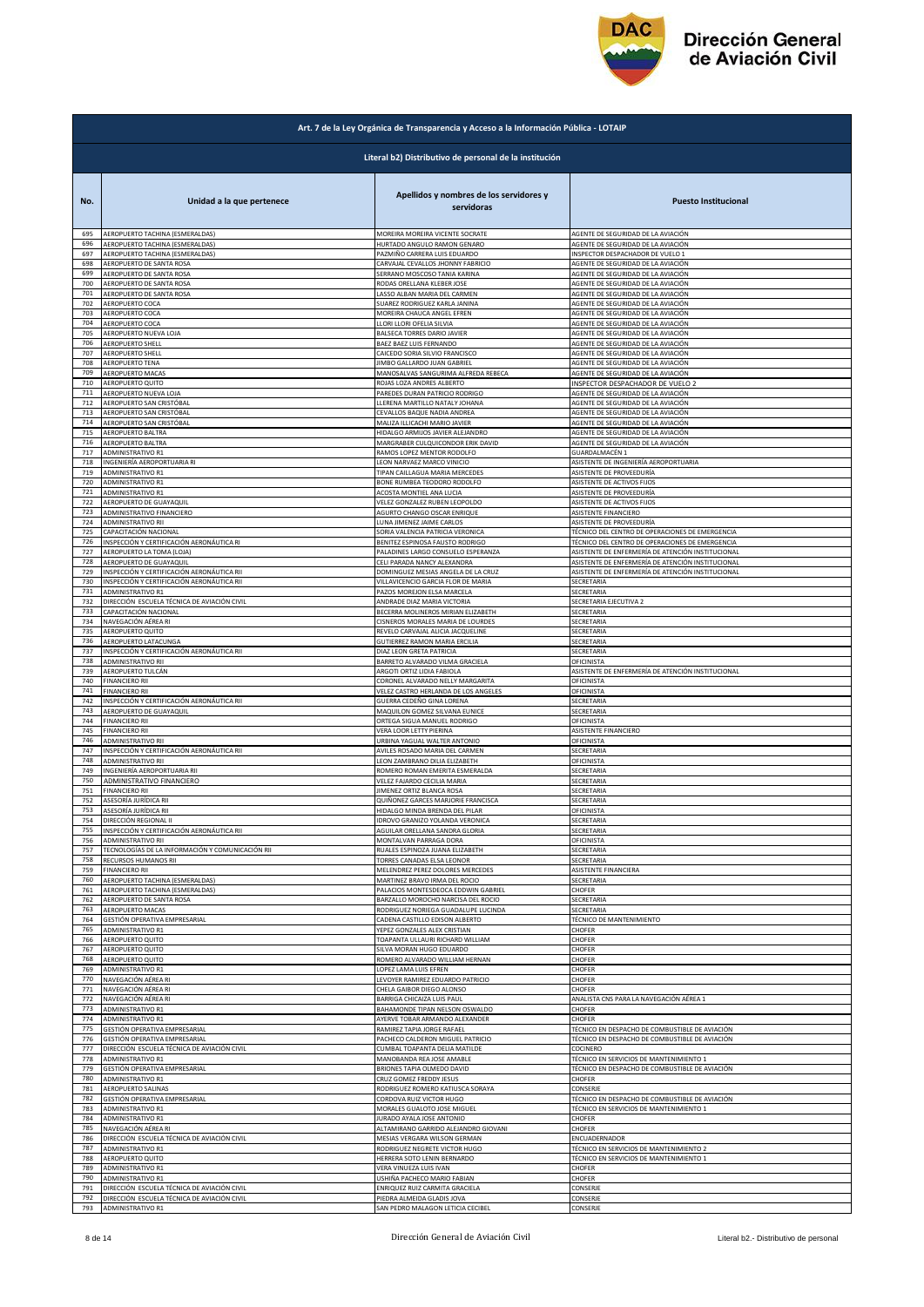

|            | Art. 7 de la Ley Orgánica de Transparencia y Acceso a la Información Pública - LOTAIP |                                                                   |                                                                                                  |  |
|------------|---------------------------------------------------------------------------------------|-------------------------------------------------------------------|--------------------------------------------------------------------------------------------------|--|
|            | Literal b2) Distributivo de personal de la institución                                |                                                                   |                                                                                                  |  |
| No.        | Unidad a la que pertenece                                                             | Apellidos y nombres de los servidores y<br>servidoras             | <b>Puesto Institucional</b>                                                                      |  |
| 794        | GESTIÓN OPERATIVA EMPRESARIAL                                                         | GUZMAN QUIROZ LUIS ANDRES                                         | TÉCNICO EN DESPACHO DE COMBUSTIBLE DE AVIACIÓN                                                   |  |
| 795        | GESTIÓN OPERATIVA EMPRESARIAL                                                         | PEREZ CARRASCAL FABIAN GEOVANNY                                   | TÉCNICO EN DESPACHO DE COMBUSTIBLE DE AVIACIÓN                                                   |  |
| 796        | GESTIÓN OPERATIVA EMPRESARIAL                                                         | ZAMORA MACAS MANUEL ANTONIO                                       | TÉCNICO EN DESPACHO DE COMBUSTIBLE DE AVIACIÓN                                                   |  |
| 797        | AEROPUERTO DE GUAYAQUIL                                                               | TOAPANTA ARIAS MILTON JACINTO                                     | TÉCNICO EN SERVICIOS DE MANTENIMIENTO 1                                                          |  |
| 798        | AEROPUERTO DE GUAYAQUIL                                                               | ACUÑA SALAZAR MELANY VALERIA                                      | CONTROLADOR DE AERÓDROMO 1                                                                       |  |
| 799        | ADMINISTRATIVO R1                                                                     | CHASILUISA ESCOBAR MARIO ROSENDO                                  | TÉCNICO EN SERVICIOS DE MANTENIMIENTO 1                                                          |  |
| 800        | ADMINISTRATIVO R1                                                                     | CALISPA PILICITA LUIS ARTURO                                      | CHOFER                                                                                           |  |
| 801        | ADMINISTRATIVO R1                                                                     | PIEDRA SANCHEZ EDISON ERNESTO                                     | CHOFER                                                                                           |  |
| 802        | ADMINISTRATIVO R1                                                                     | HIDALGO LLANO WILSON ALBERTO                                      | CHOFER                                                                                           |  |
| 803        | AEROPUERTO QUITO                                                                      | CHISAGUANO PILLAJO GALO MANUEL                                    | CONSERJE                                                                                         |  |
| 804        | ADMINISTRATIVO R1                                                                     | LINCANGO ALVARO JOSE LUIS                                         | CHOFER                                                                                           |  |
| 805        | ADMINISTRATIVO R1                                                                     | ANDRADE AGUIRRE FRANKLIN IVAN                                     | TÉCNICO EN SERVICIOS DE MANTENIMIENTO 2                                                          |  |
| 806        | ADMINISTRATIVO R1                                                                     | MENDEZ JARAMILLO ANGEL RAUL                                       | CHOFER                                                                                           |  |
| 807        | SESTIÓN OPERATIVA EMPRESARIAL                                                         | MEDINA VASQUEZ PAOLO CESAR                                        | TÉCNICO EN DESPACHO DE COMBUSTIBLE DE AVIACIÓN                                                   |  |
| 808        | GESTIÓN OPERATIVA EMPRESARIAL                                                         | ROMERO TOLEDO PATRICIO TRAJANO                                    | TÉCNICO EN DESPACHO DE COMBUSTIBLE DE AVIACIÓN                                                   |  |
| 809        | AEROPUERTO LA TOMA (LOJA)                                                             | NARVAEZ ROGELIO                                                   | BOMBERO AERONÁUTICO                                                                              |  |
| 810        | AEROPUERTO LA TOMA (LOJA)                                                             | LOYOLA MORA LEONEL ALBERTO                                        | BOMBERO AERONÁUTICO                                                                              |  |
| 811        | AEROPUERTO LA TOMA (LOJA)                                                             | CORDOVA LUZURIAGA JUAN CARLOS                                     | BOMBERO AERONÁUTICO                                                                              |  |
| 812        | AEROPUERTO LA TOMA (LOJA)                                                             | CHAMBA RAMON EDUARDO BOLIVAR                                      | BOMBERO AERONÁUTICO                                                                              |  |
| 813        | AEROPUERTO LATACUNGA                                                                  | ARMENDARIZ CAICEDO VICTOR HUGO                                    | BOMBERO AERONÁUTICO                                                                              |  |
| 814        | <b>AEROPUERTO LATACUNGA</b>                                                           | HIDALGO MORENO HUGO FERNANDO                                      | <b>BOMBERO AERONÁUTICO</b>                                                                       |  |
| 815        | AEROPUERTO LATACUNGA                                                                  | MORENO RIOS WALTER GUILLERMO                                      | <b>BOMBERO AERONÁUTICO</b>                                                                       |  |
| 816        | AEROPUERTO LATACUNGA                                                                  | MARTINEZ BUSTILLOS WILLIAM PATRICIO                               | BOMBERO AERONÁUTICO                                                                              |  |
| 817        | AEROPUERTO LATACUNGA                                                                  | SEGOVIA PAZMIÑO FLAVIO FERNANDO                                   | BOMBERO AERONÁUTICO                                                                              |  |
| 818        | AEROPUERTO LATACUNGA                                                                  | QUINALUISA SHULCA IVAN ESTUARDO                                   | BOMBERO AERONÁUTICO                                                                              |  |
| 819        | AEROPUERTO LATACUNGA                                                                  | ALBAN TOVAR EDMUNDO MARCELO                                       | <b>BOMBERO AERONÁUTICO</b>                                                                       |  |
| 820        | AEROPUERTO LATACUNGA                                                                  | GUACHO SALAZAR JHON KLEBER                                        | BOMBERO AERONÁUTICO                                                                              |  |
| 821        | AEROPUERTO LATACUNGA                                                                  | LEON ARROYO ROGHER IGNACIO                                        | BOMBERO AERONÁUTICO                                                                              |  |
| 822        | AEROPUERTO LATACUNGA                                                                  | <b>GUANO TOAPANTA CARLOS PATRICIO</b>                             | TÉCNICO EN DESPACHO DE COMBUSTIBLE DE AVIACIÓN                                                   |  |
| 823        | AEROPUERTO LATACUNGA                                                                  | CUNALATA ASQUI LUIS ARMANDO                                       | GUARDIÁN                                                                                         |  |
| 824<br>825 | AEROPUERTO LATACUNGA                                                                  | TOAPANTA PILA ALVARO RODRIGO                                      | ANALISTA CNS PARA LA NAVEGACIÓN AÉREA 1                                                          |  |
| 826        | GESTIÓN OPERATIVA EMPRESARIAL                                                         | PAREDES TAPIA GUIDO GIOVANI                                       | TÉCNICO EN DESPACHO DE COMBUSTIBLE DE AVIACIÓN                                                   |  |
|            | GESTIÓN OPERATIVA EMPRESARIAL                                                         | MOREIRA GARCIA MARIO VEYROT                                       | <b>FÉCNICO EN DESPACHO DE COMBUSTIBLE DE AVIACIÓN</b>                                            |  |
| 827        | GESTIÓN OPERATIVA EMPRESARIAL                                                         | NAVEDA NARANJO FRANKLIN WLADIMIR                                  | TÉCNICO EN DESPACHO DE COMBUSTIBLE DE AVIACIÓN                                                   |  |
| 828        | AEROPUERTO MANTA                                                                      | PAZMIÑO CONRADO MARCO VINICIO                                     | BOMBERO AERONÁUTICO                                                                              |  |
| 829        | <b>AEROPUERTO MANTA</b><br>AEROPUERTO MACAS                                           | MOLINA CAICEDO FRANCISCO JAVIER                                   | CONTROLADOR DE AERÓDROMO 1<br>BOMBERO AERONÁUTICO                                                |  |
| 830<br>831 | AEROPUERTO LATACUNGA                                                                  | FALCONY HIDALGO ROLANDO EUGENIO<br>DEFAZ CAJAS MARCO ANTONIO      | BOMBERO AERONÁUTICO                                                                              |  |
| 832        | AEROPUERTO LATACUNGA                                                                  | CAMPAÑA CAICEDO VICTOR HUGO                                       | BOMBERO AERONÁUTICO                                                                              |  |
| 833        | AEROPUERTO LATACUNGA                                                                  | CAIZA VEINTIMILLA JOSE LUIS                                       | BOMBERO AERONÁUTICO                                                                              |  |
| 834        | AEROPUERTO LATACUNGA                                                                  | LUGMANIA CALDERON MARCO ALCIDES                                   | BOMBERO AERONÁUTICO                                                                              |  |
| 835        | AEROPUERTO LATACUNGA                                                                  | ANCHATIPAN NAVAS LUIS ARTURO                                      | TÉCNICO EN SERVICIOS DE MANTENIMIENTO 2                                                          |  |
| 836        | AEROPUERTO LATACUNGA                                                                  | GUTIERREZ BONILLA HUGO PATRICIO                                   | BOMBERO AERONÁUTICO                                                                              |  |
| 837        | AEROPUERTO SHELL                                                                      | RUIZ SOSA MARIO VINICIO                                           | BOMBERO AERONÁUTICO                                                                              |  |
| 838        | AEROPUERTO TULCÁN                                                                     | VILLARREAL YANDUN JOSE LUIS                                       | BOMBERO AERONÁUTICO                                                                              |  |
| 839        | AEROPUERTO TULCÁN                                                                     | MORILLO BOLAÑOS AMILCAR EUGENIO                                   | BOMBERO AERONÁUTICO                                                                              |  |
| 840        | AEROPUERTO TULCÁN                                                                     | LIMA MEJIA SEGUNDO JOSE PEDRO                                     | BOMBERO AERONÁUTICO                                                                              |  |
| 841        | AEROPUERTO TULCÁN                                                                     | DEL HIERRO ORTEGA GALO GERMAN                                     | <b>BOMBERO AERONÁUTICO</b>                                                                       |  |
| 842        | AEROPUERTO TULCÁN                                                                     | MARTINEZ GUZMAN MANUEL MESIAS                                     | CHOFER                                                                                           |  |
| 843        | AEROPUERTO TULCÁN                                                                     | CHUGA VILLARREAL WILSON ALFREDO                                   | CHOFER                                                                                           |  |
| 844        | AEROPUERTO TULCÁN                                                                     | JATIVA GARCIA XAVIER FERNANDO                                     | <b>BOMBERO AERONÁUTICO</b>                                                                       |  |
| 845        | AEROPUERTO CUENCA                                                                     | GORDILLO GUINGLA ESTUARDO GERMAN                                  | CHOFER                                                                                           |  |
| 846        | AEROPUERTO LA TOMA (LOJA)                                                             | SALTOS MOYANO BENJAMIN AURELIO                                    | CHOFER                                                                                           |  |
| 847        | AEROPUERTO CUENCA                                                                     | CHIMBO GRANDA SERGIO ANTONIO                                      | CHOFER                                                                                           |  |
| 848        | AEROPUERTO MANTA                                                                      | VIVANCO CALVA JORGE ALFREDO                                       | BOMBERO AERONÁUTICO                                                                              |  |
| 849<br>850 | AEROPUERTO LA TOMA (LOJA)<br><b>AEROPUERTO MANTA</b>                                  | UCHUARI CAJILIMA MARIO BALTAZAR                                   | <b>BOMBERO AERONÁUTICO</b>                                                                       |  |
| 851        | AEROPUERTO QUITO                                                                      | SANDOVAL LOPEZ OSCAR ALFREDO<br><b>ZA VIERA LEOPOLDO FERNANDO</b> | BOMBERO AERONÁUTICO<br>BOMBERO AERONÁUTICO                                                       |  |
| 852        | AEROPUERTO MANTA                                                                      | CASTILLO RUEDA JUAN CARLOS                                        | BOMBERO AERONAUTICO                                                                              |  |
|            | 853 AEROPUERTO MANTA                                                                  | AGUILERA CARRILLO CARLOS MARCELO                                  | BOMBERO AERONÁUTICO                                                                              |  |
| 854        | AEROPUERTO MANTA                                                                      | <b>GUZMAN FREIRE STALIN BLADIMIR</b>                              | INSPECTOR DESPACHADOR DE VUELO 2                                                                 |  |
| 855        | GESTIÓN OPERATIVA EMPRESARIAL                                                         | VELIZ CASTRO JAIME JAVIER                                         | TÉCNICO EN DESPACHO DE COMBUSTIBLE DE AVIACIÓN                                                   |  |
| 856        | AEROPUERTO MANTA                                                                      | SALCEDO LEON JOB GUILLERMO                                        | CHOFER                                                                                           |  |
| 857        | GESTIÓN OPERATIVA EMPRESARIAL                                                         | QUIÑONEZ CORTEZ JUAN CARLOS                                       | TÉCNICO EN DESPACHO DE COMBUSTIBLE DE AVIACIÓN                                                   |  |
| 858        | AEROPUERTO MANTA                                                                      | CHAVEZ NEVAREZ DINO RODOLFO AUGUSTO                               | BOMBERO AERONÁUTICO                                                                              |  |
| 859        | AEROPUERTO SAN VICENTE                                                                | MOREIRA ANDRADE RAMON AMANDO                                      | CHOFER                                                                                           |  |
| 860        | GESTIÓN OPERATIVA EMPRESARIAL                                                         | HERNANDEZ ZAMBRANO MARIO HONORIO                                  | TÉCNICO EN DESPACHO DE COMBUSTIBLE DE AVIACIÓN                                                   |  |
| 861        | AEROPUERTO MANTA                                                                      | <b>NTRIAGO TORRES JUAN EFREN</b>                                  | BOMBERO AERONÁUTICO                                                                              |  |
| 862        | AEROPUERTO MANTA                                                                      | CHAVEZ VASQUEZ MANUEL ABELARDO                                    | BOMBERO AERONÁUTICO                                                                              |  |
| 863        | AEROPUERTO SAN VICENTE                                                                | QUIROZ BARRETO JOSE ANTONIO                                       | BOMBERO AERONÁUTICO                                                                              |  |
| 864        | AEROPUERTO MANTA                                                                      | SALAZAR TELLO ANGEL JESUS                                         | TÉCNICO EN SERVICIOS DE MANTENIMIENTO 1                                                          |  |
| 865        | SESTIÓN OPERATIVA EMPRESARIAL                                                         |                                                                   | TÉCNICO EN DESPACHO DE COMBUSTIBLE DE AVIACIÓN                                                   |  |
| 866        | SESTIÓN OPERATIVA EMPRESARIAL                                                         | LOPEZ MOREIRA JOSE SANTIAGO<br>MUÑOZ TORRES DOVE JESUS            | MECÁNICO DE AVIACIÓN                                                                             |  |
| 867        | ADMINISTRATIVO RII                                                                    | NIETO HENRIQUEZ HECTOR AGUSTIN                                    | CHOFER                                                                                           |  |
| 868        | NAVEGACIÓN AÉREA RII                                                                  | LOZA QUIZPE JACINTO ARMANDO                                       | CHOFER                                                                                           |  |
| 869        | ADMINISTRATIVO RII                                                                    | CARPIO SANCHEZ LUIS OMAR                                          | CHOFER                                                                                           |  |
| 870        | GESTIÓN OPERATIVA EMPRESARIAL                                                         | QUEZADA SANCHEZ JORGE ENRIQUE                                     | TÉCNICO EN DESPACHO DE COMBUSTIBLE DE AVIACIÓN                                                   |  |
| 871        | GESTIÓN OPERATIVA EMPRESARIAL                                                         | LOZA JIMENEZ HECTOR OSWALDO                                       | TÉCNICO EN DESPACHO DE COMBUSTIBLE DE AVIACIÓN                                                   |  |
| 872        | GESTIÓN OPERATIVA EMPRESARIAL                                                         | ZHUNE ORTEGA JUAN ALBERTO                                         | TÉCNICO EN DESPACHO DE COMBUSTIBLE DE AVIACIÓN                                                   |  |
| 873        | SESTIÓN OPERATIVA EMPRESARIAL                                                         | SALAZAR PILLIGUA ALEX RONALD                                      | TÉCNICO EN DESPACHO DE COMBUSTIBLE DE AVIACIÓN                                                   |  |
| 874        | SESTIÓN OPERATIVA EMPRESARIAL                                                         | PALMA YAGUAL JOSE PATRICIO                                        | TÉCNICO EN DESPACHO DE COMBUSTIBLE DE AVIACIÓN<br>TÉCNICO EN DESPACHO DE COMBUSTIBLE DE AVIACIÓN |  |
| 875        | GESTIÓN OPERATIVA EMPRESARIAL                                                         | ORTEGA VERA EZEQUIEL SIMON                                        | TÉCNICO EN DESPACHO DE COMBUSTIBLE DE AVIACIÓN                                                   |  |
| 876        | GESTIÓN OPERATIVA EMPRESARIAL                                                         | MONTEROS CASTILLO JORGE ISAAC                                     |                                                                                                  |  |
| 877        | GESTIÓN OPERATIVA EMPRESARIAL                                                         | MARTINEZ VERA RAFAEL ANTONIO                                      | TÉCNICO EN DESPACHO DE COMBUSTIBLE DE AVIACIÓN                                                   |  |
| 878        | GESTIÓN OPERATIVA EMPRESARIAL                                                         | CARABALI SANCHEZ ANGEL CELI                                       | TÉCNICO EN DESPACHO DE COMBUSTIBLE DE AVIACIÓN                                                   |  |
| 879        | GESTIÓN OPERATIVA EMPRESARIAL                                                         | KAROLYS PIEDRAHITA GILBERTO VICENTE                               | TÉCNICO EN DESPACHO DE COMBUSTIBLE DE AVIACIÓN                                                   |  |
| 880        | SESTIÓN OPERATIVA EMPRESARIAL                                                         | YAGUAL MONTEZUMA FREDDY PATRICIO                                  | SUPERVISOR DE OPERACIONES DE COMBUSTIBLE DE AVIACIÓN                                             |  |
| 881        | AEROPUERTO DE GUAYAQUIL                                                               | CAJAS SILVA GONZALO VINICIO                                       | TÉCNICO EN SERVICIOS DE MANTENIMIENTO 1                                                          |  |
| 882        | GESTIÓN OPERATIVA EMPRESARIAL                                                         | ARA GOMEZ VICENTE OBDULIO                                         | TÉCNICO EN SERVICIOS DE MANTENIMIENTO 1                                                          |  |
| 883        | GESTIÓN OPERATIVA EMPRESARIAL                                                         | PLUA CEDEÑO JAIME FERNANDO                                        | TÉCNICO EN DESPACHO DE COMBUSTIBLE DE AVIACIÓN                                                   |  |
| 884        | GESTIÓN OPERATIVA EMPRESARIAL                                                         | RIOS FRANCO GERMAN ORLANDO                                        | TÉCNICO EN DESPACHO DE COMBUSTIBLE DE AVIACIÓN                                                   |  |
| 885        | NAVEGACIÓN AÉREA RII                                                                  | QUIMIS INDACOCHEA FREDDY NARCISO                                  | CHOFER                                                                                           |  |
| 886        | AEROPUERTO DE GUAYAQUIL                                                               | SPINOZA ROMERO JOSE BOLIVAR                                       | CHOFER                                                                                           |  |
| 887        | AEROPUERTO DE GUAYAQUIL                                                               | CAICEDO DE LA CRUZ RIGOBERTO JAVIER                               | TÉCNICO EN SERVICIOS DE MANTENIMIENTO 2                                                          |  |
| 888        | AEROPUERTO DE GUAYAQUIL                                                               | VEGA PIGUAVE ENRIQUE YARI                                         | TÉCNICO EN SERVICIOS DE MANTENIMIENTO 1                                                          |  |
| 889        | INSPECCIÓN Y CERTIFICACIÓN AERONÁUTICA RII                                            | ZUÑIGA ROSAS MANUEL EDUARDO                                       | INTENDENTE INSPECTOR PILOTO DE CONTROL                                                           |  |
| 890        | INSPECCIÓN Y CERTIFICACIÓN AERONÁUTICA RII                                            | BASTIDAS CHAMORRO RICARDO SECUNDINO                               | INTENDENTE INSPECTOR PILOTO DE CONTROL                                                           |  |
| 891        | NAVEGACIÓN AÉREA RII                                                                  | BAÑOS ALVARADO SEGUNDO GILBERTO                                   | CHOFER                                                                                           |  |
| 892        | COMERCIALIZACIÓN ESPACIOS AEROPORTUARIOS E INMUEBLES RII                              | SEGOVIA BONILLA CARLOS ALEJANDRO                                  | ANALISTA DE COMERCIALIZACIÓN 1                                                                   |  |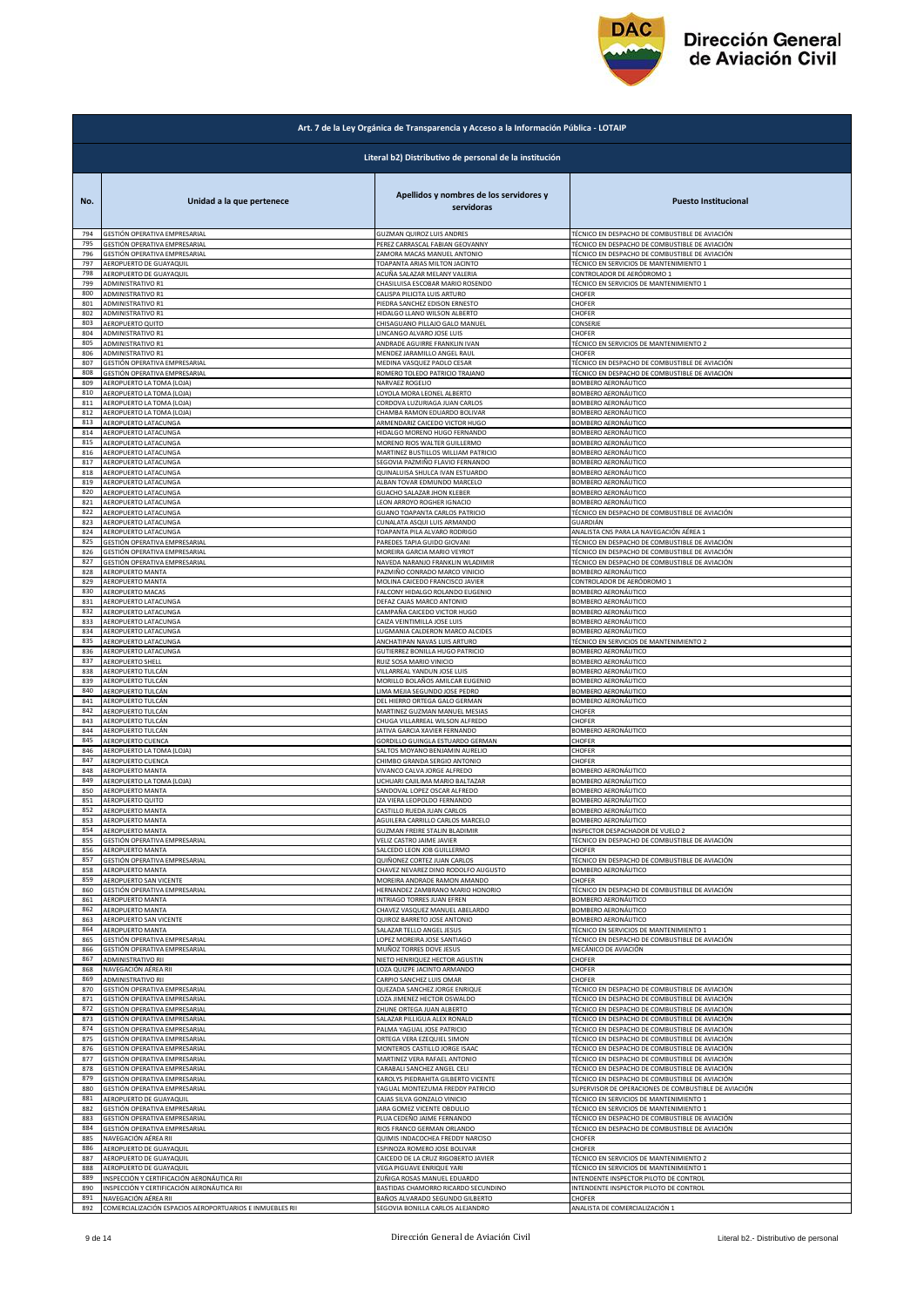

|            | Art. 7 de la Ley Orgánica de Transparencia y Acceso a la Información Pública - LOTAIP |                                                                   |                                                          |  |
|------------|---------------------------------------------------------------------------------------|-------------------------------------------------------------------|----------------------------------------------------------|--|
|            | Literal b2) Distributivo de personal de la institución                                |                                                                   |                                                          |  |
| No.        | Unidad a la que pertenece                                                             | Apellidos y nombres de los servidores y<br>servidoras             | <b>Puesto Institucional</b>                              |  |
| 893        | COMERCIALIZACIÓN ESPACIOS AEROPORTUARIOS E INMUEBLES RII                              | JUNCO NOBOA MARIA CRISTINA                                        | ASISTENTE DE INGENIERÍA AEROPORTUARIA                    |  |
| 894        | AEROPUERTO DE SANTA ROSA                                                              | CERVANTES ENGRACIA JULIO AUGUSTO                                  | BOMBERO AERONÁUTICO                                      |  |
| 895        | RECURSOS HUMANOS RII                                                                  | HIDALGO MINDA LUIS ALBERTO                                        | CONSERJE                                                 |  |
| 896        | AEROPUERTO DE GUAYAQUIL                                                               | AVILES SUAREZ JOHN WILLIAN                                        | TÉCNICO EN SERVICIOS DE MANTENIMIENTO 1                  |  |
| 897        | NAVEGACIÓN AÉREA RII                                                                  | BUENO VILLACIS FRANCISCO JAVIER                                   | CHOFER                                                   |  |
| 898        | ADMINISTRATIVO RII                                                                    | CABANILLA GOMEZ LUIS ENRIQUE                                      | CHOFER                                                   |  |
| 899        | GESTIÓN OPERATIVA EMPRESARIAL                                                         | ZAMORA VERA ANGEL AGUSTIN                                         | TÉCNICO EN DESPACHO DE COMBUSTIBLE DE AVIACIÓN           |  |
| 900<br>901 | AEROPUERTO DE GUAYAQUIL                                                               | FRANCO VICUÑA CESAR ERNESTO                                       | <b>FÉCNICO EN SERVICIOS DE MANTENIMIENTO 1</b><br>CHOFER |  |
| 902        | ADMINISTRATIVO RII<br><b>FINANCIERO RII</b>                                           | ASTUDILLO VILLACIS FREDI ELIECER<br>RAMIREZ ALCIVAR IVAN GIOVANNI | CONSERJE                                                 |  |
| 903        | NAVEGACIÓN AÉREA RI                                                                   | AYALA PUNIN LENIN MARCEL                                          | INSPECTOR DE NAVEGACIÓN AÉREA CNS                        |  |
| 904        | GESTIÓN OPERATIVA EMPRESARIAL                                                         | CARPIO TOBAR XAVIER ORLANDO                                       | TÉCNICO EN DESPACHO DE COMBUSTIBLE DE AVIACIÓN           |  |
| 905        | GESTIÓN OPERATIVA EMPRESARIAL                                                         | DONOSO BONE WIMPER EDUARDO                                        | TÉCNICO EN DESPACHO DE COMBUSTIBLE DE AVIACIÓN           |  |
| 906        | GESTIÓN OPERATIVA EMPRESARIAL                                                         | LAMA RIVERA JIMMY AUGUSTO                                         | TÉCNICO EN SERVICIOS DE MANTENIMIENTO 1                  |  |
| 907        | GESTIÓN OPERATIVA EMPRESARIAL                                                         | SCOTT VALERO PUGLIO CRISPIN                                       | FÉCNICO EN DESPACHO DE COMBUSTIBLE DE AVIACIÓN           |  |
| 908        | GESTIÓN OPERATIVA EMPRESARIAL                                                         | BOHORQUEZ OLLAGUE LUIS FELIPE                                     | TÉCNICO EN DESPACHO DE COMBUSTIBLE DE AVIACIÓN           |  |
| 909        | AEROPUERTO DE GUAYAQUIL                                                               | BARRENO PARRA RAMON EDELBERTO                                     | GUARDIÁN                                                 |  |
| 910        | ADMINISTRATIVO RII                                                                    | PACHECO MOSQUERA COLON ELIAS                                      | TÉCNICO EN SERVICIOS DE MANTENIMIENTO 1                  |  |
| 911        | AEROPUERTO DE GUAYAQUIL                                                               | VILLACIS MORA RODRIGO WILFRIDO                                    | CHOFER                                                   |  |
| 912        | AEROPUERTO DE SANTA ROSA                                                              | VIVANCO ESPINOZA ALEXANDER EFREN                                  | BOMBERO AERONÁUTICO                                      |  |
| 913        | SEGURIDAD Y PREVENCIÓN AERONÁUTICA RII                                                | MONTEROS ESPINOZA PORFIRIO ISAAC                                  | <b>BOMBERO AERONÁUTICO</b>                               |  |
| 914        | GESTIÓN OPERATIVA EMPRESARIAL                                                         | VELEZ FAJARDO JOHN ANGEL                                          | TÉCNICO EN DESPACHO DE COMBUSTIBLE DE AVIACIÓN           |  |
| 915        | GESTIÓN OPERATIVA EMPRESARIAL                                                         | SANTILLAN LARA EDUARDO VICENTE                                    | TÉCNICO EN DESPACHO DE COMBUSTIBLE DE AVIACIÓN           |  |
| 916        | AEROPUERTO DE GUAYAQUIL                                                               | MEDINA YAGUAL WILSON GIOVANNI                                     | <b>FÉCNICO EN SERVICIOS DE MANTENIMIENTO 2</b>           |  |
| 917        | AEROPUERTO DE GUAYAQUIL                                                               | RAMOS BARBA ROGELIO RAMIRO                                        | TÉCNICO EN SERVICIOS DE MANTENIMIENTO 2                  |  |
| 918        | AEROPUERTO DE GUAYAQUIL                                                               | SALAZAR ANDACHI HEYDI ARIEL                                       | ASISTENTE DE TRANSPORTE AÉREO                            |  |
| 919        | AEROPUERTO DE GUAYAQUIL                                                               | FRANCO FERRUZOLA GABRIEL FERNANDO                                 | CONTROLADOR DE AERÓDROMO 1                               |  |
| 920        | DIRECCIÓN REGIONAL II                                                                 | COELLO CABRERA LUIS JOHN                                          | CONSERJE                                                 |  |
| 921        | ADMINISTRATIVO RII                                                                    | CARABALI SANCHEZ MANUEL JESUS                                     | CHOFER                                                   |  |
| 922        | RECURSOS HUMANOS RIII                                                                 | REYES RODAS MONICA BALBINA                                        | ASISTENTE DE RECURSOS HUMANOS                            |  |
| 923        | RECURSOS HUMANOS RIII                                                                 | RIOFRIO OLALLA ANITA CRISTINA                                     | ANALISTA DE RECURSOS HUMANOS 1                           |  |
| 924        | GESTIÓN OPERATIVA EMPRESARIAL                                                         | ARAGUNDI VACACELA VICENTE EFREN                                   | TÉCNICO EN DESPACHO DE COMBUSTIBLE DE AVIACIÓN           |  |
| 925        | GESTIÓN OPERATIVA EMPRESARIAL                                                         | MUÑOZ ORTEGA ALSY GEOVANNY                                        | TÉCNICO EN DESPACHO DE COMBUSTIBLE DE AVIACIÓN           |  |
| 926        | GESTIÓN OPERATIVA EMPRESARIAL                                                         | GUERRERO SAMANIEGO ROBINSON GIOVANNY                              | TÉCNICO EN DESPACHO DE COMBUSTIBLE DE AVIACIÓN           |  |
| 927        | SEGURIDAD Y PREVENCIÓN AERONÁUTICA RI                                                 | CARRERA CORO CRISTIAN JAVIER                                      | TÉCNICO EN SERVICIO EN MANTENIMIENTO 1                   |  |
| 928        | AEROPUERTO DE GUAYAQUIL                                                               | VINCES SANTOS STALIN IVAN                                         | CHOFER                                                   |  |
| 929        | AEROPUERTO LA TOMA (LOJA)                                                             | CASTILLO CARRION DARWIN ALBERTO                                   | BOMBERO AERONÁUTICO                                      |  |
| 930        | AEROPUERTO DE GUAYAQUIL                                                               | ALMEIDA CASTRO JOFFRE ANTONIO                                     | BOMBERO AERONÁUTICO                                      |  |
| 931        | AEROPUERTO TACHINA (ESMERALDAS)                                                       | BAUTISTA VELASCO CRISTHIAN YOVANY                                 | GUARDIÁN                                                 |  |
| 932        | AEROPUERTO TACHINA (ESMERALDAS)                                                       | LASSO RODRIGUEZ JUAN JOSE                                         | BOMBERO AERONÁUTICO                                      |  |
| 933        | AEROPUERTO TACHINA (ESMERALDAS)                                                       | <b>GARZON POZO ERICK RITCHARI</b>                                 | BOMBERO AERONÁUTICO                                      |  |
| 934        | AEROPUERTO TACHINA (ESMERALDAS)                                                       | PARRA MORALES ALEX SANTIAGO                                       | BOMBERO AERONÁUTICO                                      |  |
| 935        | AEROPUERTO TACHINA (ESMERALDAS)                                                       | SIMBA DE LA CRUZ JHONN JAIRO                                      | <b>BOMBERO AERONÁUTICO</b>                               |  |
| 936        | GESTIÓN OPERATIVA EMPRESARIAL                                                         | <b>BUSTAMANTE YOR PAQUITO</b>                                     | TÉCNICO EN DESPACHO DE COMBUSTIBLE DE AVIACIÓN           |  |
| 937        | AEROPUERTO TACHINA (ESMERALDAS)                                                       | QUIÑONEZ ANGULO NILSON CELIN                                      | BOMBERO AERONÁUTICO                                      |  |
| 938        | AEROPUERTO TACHINA (ESMERALDAS)                                                       | PRADO GARCIA DAVID BALDEMAR                                       | CHOFER                                                   |  |
| 939        | AEROPUERTO TACHINA (ESMERALDAS)                                                       | CANCIO CHEME EXON CLARD                                           | GUARDIÁN                                                 |  |
| 940        | AEROPUERTO MACAS                                                                      | MATAMOROS ESPINOZA JOSE ALEXANDER                                 | GUARDIÁN                                                 |  |
| 941        | AEROPUERTO COCA                                                                       | PALADINES ALAVA JOHN ALFREDO                                      | AGENTE DE SEGURIDAD DE LA AVIACIÓN                       |  |
| 942        | AEROPUERTO COCA                                                                       | CHAMBA ALBERCA JAIRO JOSE                                         | CONTROLADOR DE AERÓDROMO 1                               |  |
| 943        | NAVEGACIÓN AÉREA RII                                                                  | PINTADO MORALES JUAN CARLOS                                       | BOMBERO AERONÁUTICO                                      |  |
| 944        | AEROPUERTO DE SANTA ROSA                                                              | JIMENEZ BENITEZ SEGUNDO ALEJANDRO                                 | BOMBERO AERONÁUTICO                                      |  |
| 945        | AEROPUERTO DE SANTA ROSA                                                              | LEON LOZANO ANDERSON MAX                                          | BOMBERO AERONÁUTICO                                      |  |
| 946        | AEROPUERTO DE SANTA ROSA                                                              | AJILA CHAPIN HUMBERTO STALIN                                      | <b>BOMBERO AERONÁUTICO</b>                               |  |
| 947        | AEROPUERTO DE SANTA ROSA                                                              | VASQUEZ LAINES WILSON JAVIER                                      | BOMBERO AERONÁUTICO                                      |  |
| 948        | SEGURIDAD Y PREVENCIÓN AERONÁUTICA RII                                                | HOLGUIN SOTO EDDIE GREGORIO                                       | BOMBERO AERONÁUTICO                                      |  |
| 949        | SEGURIDAD Y PREVENCIÓN AERONÁUTICA RI                                                 | ALOMOTO ANALUISA FREDY FABIAN                                     | SUPERVISOR DE SEGURIDAD DE LA AVIACIÓN                   |  |
| 950        | AEROPUERTO DE SANTA ROSA                                                              | RODAS ORELLANA ENRIQUE JONAS ALEJANDRO                            | BOMBERO AERONÁUTICO                                      |  |
| 951        | <b>AFROPLIERTO DE SANTA ROSA</b>                                                      | <b>ARROLEDA BRIONES LEOPOLDO ERNESTO</b>                          | <b>ROMBERO AERONÁLITICO</b>                              |  |
| 952        | AEROPUERTO DE SANTA ROSA                                                              | URDIN SURIAGA ELDER ERMEL                                         | BOMBERO AERONÁUTICO                                      |  |
| 953        | AEROPUERTO DE GUAYAQUIL                                                               | HIDALGO MINDA WASHINGTON EMILIO                                   | BOMBERO AERONÁUTICO                                      |  |
| 954        | AEROPUERTO COCA                                                                       | TROYA GARZON NELSON VIRGILIO                                      | BOMBERO AERONÁUTICO                                      |  |
| 955        | AEROPUERTO SHELL                                                                      | ROMERO CONSTANTE OSCAR RODRIGO                                    | BOMBERO AERONÁUTICO                                      |  |
| 956        | AEROPUERTO COCA                                                                       | CONDO NOA CARLIN LIBERATO                                         | GUARDIÁN                                                 |  |
| 957        | AEROPUERTO COCA                                                                       | DUMAN LLIGUICHUZHCA JOSE CARLOS JULIO                             | BOMBERO AERONÁUTICO                                      |  |
| 958        | AEROPUERTO COCA                                                                       | TOSCANO SANCHEZ JORGE ALEJANDRO                                   | <b>BOMBERO AERONÁUTICO</b>                               |  |
| 959        | AEROPUERTO COCA                                                                       | REYES VARGAS JOSE LUIS                                            | BOMBERO AERONÁUTICO                                      |  |
| 960        | AEROPUERTO COCA                                                                       | DALGO UQUILLAS FAUSTO RUFINO                                      | BOMBERO AERONÁUTICO                                      |  |
| 961        | AEROPUERTO COCA                                                                       | QUISHPE CHASIQUIZA SEGUNDO RODRIGO                                | BOMBERO AERONÁUTICO                                      |  |
| 962        | AEROPUERTO COCA                                                                       | CASTRO GUERRERO SEGUNDO RENE                                      | BOMBERO AERONÁUTICO                                      |  |
| 963        | AEROPUERTO COCA                                                                       | LINCANGO ALVARO NELSON RODRIGO                                    | <b>BOMBERO AERONÁUTICO</b>                               |  |
| 964        | AEROPUERTO COCA                                                                       | ALEMAN CRIOLLO ALFREDO EFRAIN                                     | BOMBERO AERONÁUTICO                                      |  |
| 965        | AEROPUERTO COCA                                                                       | JIMENEZ PARDO JULIO CESAR                                         | <b>BOMBERO AERONÁUTICO</b>                               |  |
| 966        | AEROPUERTO COCA                                                                       | CHASI MERA ANGEL EDUARDO                                          | AGENTE DE SEGURIDAD DE LA AVIACIÓN                       |  |
| 967        | AEROPUERTO NUEVA LOJA                                                                 | GUERRERO JIMENEZ RAMIRO GUSTAVO                                   | <b>BOMBERO AERONÁUTICO</b>                               |  |
| 968        | AEROPUERTO NUEVA LOJA                                                                 | BONE CARVAJAL HERMINIO VLADIMIR                                   | BOMBERO AERONÁUTICO                                      |  |
| 969        | AEROPUERTO NUEVA LOJA                                                                 | CALDERON CHIMBO MARCO FLORENTINO                                  | BOMBERO AERONÁUTICO                                      |  |
| 970        | AEROPUERTO NUEVA LOJA                                                                 | GUAMAN PAGUAY ERALDO HOMERO                                       | BOMBERO AERONÁUTICO                                      |  |
| 971        | AEROPUERTO NUEVA LOJA                                                                 | NUÑEZ SILVA DANILO AGAPITO                                        | BOMBERO AERONÁUTICO                                      |  |
| 972        | AEROPUERTO NUEVA LOJA                                                                 | ALVARADO ALVARADO NORMAN OSWALDO                                  | BOMBERO AERONÁUTICO                                      |  |
| 973        | AEROPUERTO NUEVA LOJA                                                                 | LOAYZA OCHOA JORGE VISMAR                                         | BOMBERO AERONÁUTICO                                      |  |
| 974        | AEROPUERTO NUEVA LOJA                                                                 | OÑATE LAZO CARLOS ALFREDO                                         | ANALISTA CNS PARA LA NAVEGACIÓN AÉREA 1                  |  |
| 975        | AEROPUERTO SHELL                                                                      | GAVIDIA ROBALINO MARCO VICENTE                                    | BOMBERO AERONÁUTICO                                      |  |
| 976        | <b>AEROPUERTO SHELL</b>                                                               | LASSO HUGO MANUEL                                                 | BOMBERO AERONÁUTICO                                      |  |
| 977        | <b>AEROPUERTO SHELL</b>                                                               | ORTIZ SUAREZ HECTOR GONZALO                                       | GUARDIÁN                                                 |  |
| 978        | AEROPUERTO TENA                                                                       | GUAMAN MENDOZA POLIVIO MESIAS                                     | <b>BOMBERO AERONÁUTICO</b>                               |  |
| 979        | <b>AEROPUERTO SHELL</b>                                                               | ARIAS VELASCO WILLIAN EDUARDO                                     | BOMBERO AERONÁUTICO                                      |  |
| 980        | AEROPUERTO SHELL                                                                      | CHANCUSIG CHANCUSIG MARIO FERNANDO                                | ANALISTA CNS PARA LA NAVEGACIÓN AÉREA 1                  |  |
| 981        | AEROPUERTO LATACUNGA                                                                  | ALVAREZ MOLINA CARLOS GILBERTO                                    | BOMBERO AERONÁUTICO                                      |  |
| 982        | AEROPUERTO TENA                                                                       | MIRANDA CASTRO GALO FAVIAN                                        | BOMBERO AERONÁUTICO                                      |  |
| 983        | <b>AEROPUERTO TENA</b>                                                                | GREFA RIVADENEYRA HECTOR MARCELO                                  | SUARDIÁN                                                 |  |
| 984        | AEROPUERTO MACAS                                                                      | GRANDA ALARCON RODRIGO VINICIO                                    | BOMBERO AERONÁUTICO                                      |  |
| 985        | AEROPUERTO MACAS                                                                      | PALACIOS JARAMILLO GONZALO WILLAN                                 | BOMBERO AERONÁUTICO                                      |  |
| 986        | AEROPUERTO MACAS                                                                      | MOLINA ESPINOZA JORGE WILFRIDO                                    | BOMBERO AERONÁUTICO                                      |  |
| 987        | <b>AEROPUERTO TENA</b>                                                                | GAVILANES ALTAMIRANO EDISON XAVIER                                | BOMBERO AERONÁUTICO                                      |  |
| 988        | <b>AEROPUERTO MACAS</b>                                                               | ASCANO FREIRE CARLOS RAUL                                         | BOMBERO AERONÁUTICO                                      |  |
| 989        | <b>AEROPUERTO MACAS</b>                                                               | COZAR AGUAYO GUILLERMO RAFAEL                                     | <b>BOMBERO AERONÁUTICO</b>                               |  |
| 990        | AEROPUERTO SAN CRISTÓBAL                                                              | ALVARADO CELI ANGEL BENIGNO                                       | BOMBERO AERONÁUTICO                                      |  |
| 991        | AEROPUERTO SAN CRISTÓBAL                                                              | ORTEGA SANDOVAL JHONNY PAUL                                       | BOMBERO AERONÁUTICO                                      |  |
| 992        | AEROPUERTO SAN CRISTÓBAL                                                              | PALATE SAILEMA SEGUNDO MANUEL                                     | BOMBERO AERONÁUTICO                                      |  |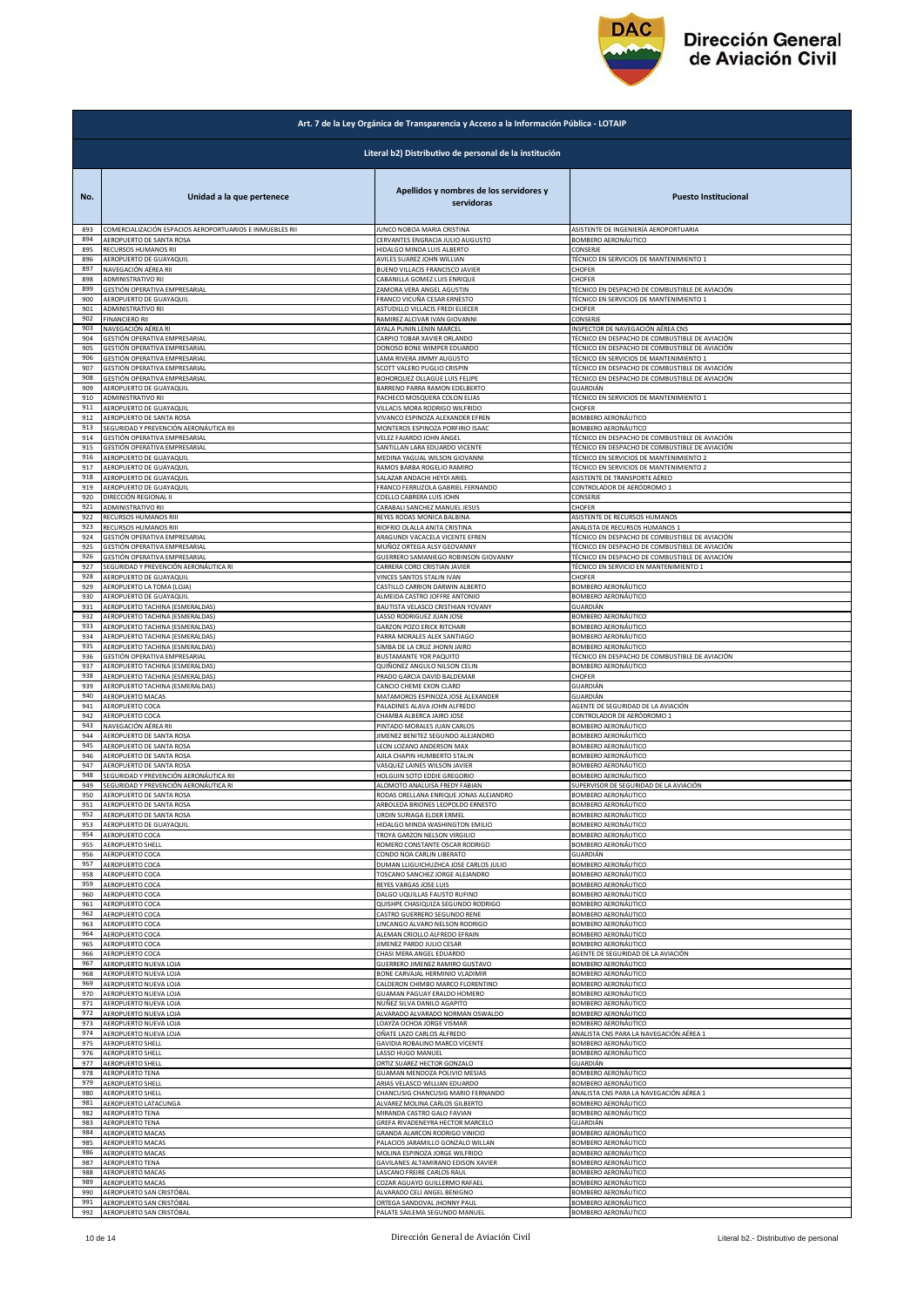

|              | Art. 7 de la Ley Orgánica de Transparencia y Acceso a la Información Pública - LOTAIP |                                                                  |                                                             |  |
|--------------|---------------------------------------------------------------------------------------|------------------------------------------------------------------|-------------------------------------------------------------|--|
|              | Literal b2) Distributivo de personal de la institución                                |                                                                  |                                                             |  |
| No.          | Unidad a la que pertenece                                                             | Apellidos y nombres de los servidores y<br>servidoras            | <b>Puesto Institucional</b>                                 |  |
| 993          | AEROPUERTO SAN CRISTÓBAL                                                              | CHAUCA PALLO CARLOS MAURICIO                                     | BOMBERO AERONÁUTICO                                         |  |
| 994          | AEROPUERTO DE ISABELA                                                                 | CONTRERAS DELGADO PEDRO JAVIER                                   | BOMBERO AERONÁUTICO                                         |  |
| 995          | AEROPUERTO DE ISABELA                                                                 | CEVALLOS LUNA ALFONSO ROBERTO                                    | BOMBERO AERONÁUTICO                                         |  |
| 996          | AEROPUERTO BALTRA                                                                     | ROMERO IBARRA IVAN AQUILES                                       | BOMBERO AERONÁUTICO                                         |  |
| 997          | ADMINISTRATIVO RIII                                                                   | LOMBEIDA VERGARA EDGAR HERNAN                                    | CHOFER                                                      |  |
| 998<br>999   | AEROPUERTO DE SANTA ROSA                                                              | STERLING HERNANDEZ ERWIN ULIANOV                                 | BOMBERO AERONÁUTICO                                         |  |
| 1000         | ADMINISTRATIVO R1                                                                     | CUMBAL CUICHAN BLANCA IRENE                                      | COCINERO                                                    |  |
|              | CALIDAD Y MEJORA CONTINUA                                                             | MALDONADO PAZMIÑO MARCIA SEMIRAMIS                               | ANALISTA DE PLANIFICACIÓN Y CALIDAD 2                       |  |
| 1001         | AEROPUERTO SAN CRISTÓBAL                                                              | YANGARE TORRES ABEL DARIO                                        | AGENTE DE SEGURIDAD DE LA AVIACIÓN                          |  |
| 1002         | AEROPUERTO SALINAS                                                                    | MAYORGA BERMEO DAISY LORENA                                      | AGENTE DE SEGURIDAD DE LA AVIACIÓN                          |  |
| 1003         | AEROPUERTO SAN CRISTÓBAL                                                              | BUENAÑO ZAVALA HENRRY ANDRES                                     | <b>BOMBERO AERONÁUTICO</b>                                  |  |
| 1004         | AEROPUERTO NUEVA LOJA                                                                 | TOSCANO BORJA MARCELO ANDRES                                     | CONTROLADOR DE AERÓDROMO 1                                  |  |
| 1005         | AEROPUERTO COCA                                                                       | MUÑOZ CERDA CARLOS ROBERTO                                       | CONTROLADOR DE AERÓDROMO 1                                  |  |
| 1006         | AEROPUERTO COCA                                                                       | ROJAS ARAUZ ELVIS VINICIO                                        | CHOFER                                                      |  |
| 1007         | AEROPUERTO MACAS                                                                      | ANDINO GAVIDIA KARLA SABRINA                                     | CONTROLADOR DE AERÓDROMO 1                                  |  |
| 1008         | AEROPUERTO MACAS                                                                      | CANTOS BORJA DIEGO ALBERTO                                       | CONTROLADOR DE AERÓDROMO 1                                  |  |
| 1009         | AEROPUERTO TENA                                                                       | HARO FLORES SLENDY VANESSA                                       | ANALISTA CNS PARA LA NAVEGACIÓN AÉREA 1                     |  |
| 1010         | <b>AEROPUERTO TENA</b>                                                                | TOAPANTA SANTOS SHOGO XAVIER                                     | ANALISTA CNS PARA LA NAVEGACIÓN AÉREA 1                     |  |
| 1011         | <b>AEROPUERTO TENA</b>                                                                | CALUCHO LOPEZ RONALD ALEXANDER                                   | CHOFER                                                      |  |
| 1012         | TECNOLOGÍAS DE LA INFORMACIÓN Y COMUNICACIÓN RIII                                     | CARRILLO ROBALINO EULALIA XIMENA                                 | ANALISTA DE TECNOLOGÍAS DE LA INFORMACIÓN 1                 |  |
| 1013         | AEROPUERTO TACHINA (ESMERALDAS)                                                       | ZUÑIGA TAMAYO MARLON MAURICIO                                    | ANALISTA CNS PARA LA NAVEGACIÓN AÉREA 1                     |  |
| 1014         | COORDINACIÓN ADMINISTRATIVA                                                           | VALENCIA QUIROZ JENNY ADRIANA                                    | OFICINISTA                                                  |  |
| 1015         | AEROPUERTO QUITO                                                                      | BONILLA CUADRADO ALEX JAVIER                                     | ANALISTA CNS PARA LA NAVEGACIÓN AÉREA 1                     |  |
| 1016         | INSPECCIÓN Y CERTIFICACIÓN AERONÁUTICA RI                                             |                                                                  | INSPECTOR AUXILIAR DE CABINA                                |  |
| 1017         | AEROPUERTO QUITO                                                                      | SANCHEZ VALLEJO NELLY FERNANDA<br>ZAPATA NARANJO SANDRA VERONICA | ASISTENTE DE TRANSPORTE AÉREO                               |  |
| 1018         | AEROPUERTO QUITO                                                                      | JIMENEZ RIVAS EVELYN DAYANA                                      | ASISTENTE DE TRANSPORTE AÉREO                               |  |
| 1019         | AEROPUERTO QUITO                                                                      | DARQUEA REVELO MARCOS ALEXANDER                                  | CONTROLADOR DE AERÓDROMO 1                                  |  |
| 1020         | AEROPUERTO QUITO                                                                      | IPIALES BUNCI DARWIN ROLANDO                                     | ANALISTA CNS PARA LA NAVEGACIÓN AÉREA 1                     |  |
| 1021         | ADMINISTRATIVO R1                                                                     | TACO TAIPE JORGE ENRIQUE                                         | GUARDIÁN                                                    |  |
| 1022         | GESTIÓN OPERATIVA EMPRESARIAL                                                         | CEPEDA CELA WASHINGTON FERNANDO                                  | TÉCNICO EN DESPACHO DE COMBUSTIBLE DE AVIACIÓN              |  |
| 1023         | GESTIÓN OPERATIVA EMPRESARIAL                                                         | MERO MERA PATRICIO ROBERTO                                       | TÉCNICO EN DESPACHO DE COMBUSTIBLE DE AVIACIÓN              |  |
| 1024         | GESTIÓN OPERATIVA EMPRESARIAL                                                         | ALVAREZ SOLORZANO JAIME JAVIER                                   | TÉCNICO EN DESPACHO DE COMBUSTIBLE DE AVIACIÓN              |  |
| 1025         | GESTIÓN OPERATIVA EMPRESARIAL                                                         | GARCIA SANCHEZ CARLOS DANIEL                                     | SUPERVISOR DE OPERACIONES DE COMBUSTIBLE DE AVIACIÓN        |  |
| 1026<br>1027 | ADMINISTRATIVO FINANCIERO                                                             | ALVARADO ROSADO KATHERINE ELIZABETH                              | OFICINISTA                                                  |  |
| 1028         | AEROPUERTO DE GUAYAQUIL                                                               | SEGURA ESPINOZA JANINA JUANA                                     | ANALISTA CNS PARA LA NAVEGACIÓN AÉREA 1                     |  |
|              | AEROPUERTO DE GUAYAQUIL                                                               | WBRASLERS ENDARA AARON DAMIAN                                    | ANALISTA CNS PARA LA NAVEGACIÓN AÉREA 1                     |  |
| 1029         | AEROPUERTO DE GUAYAQUIL                                                               | RUGEL ANCHUNDIA MARIA MAGDALENA                                  | ANALISTA CNS PARA LA NAVEGACIÓN AÉREA 1                     |  |
| 1030         | AEROPUERTO DE GUAYAQUIL                                                               | BARAHONA VEGA PLACIDO JESUS                                      | SUPERVISOR DE SEGURIDAD DE LA AVIACIÓN                      |  |
| 1031         | AEROPUERTO DE GUAYAQUIL                                                               | ITURRALDE GARCIA PAULINA ANDREA                                  | INSPECTOR DE AERÓDROMO                                      |  |
| 1032         | AEROPUERTO SALINAS                                                                    | SALAZAR BEJEGUEN LUIS ENRIQUE                                    | TÉCNICO EN SERVICIOS AERONÁUTICOS                           |  |
| 1033         | AEROPUERTO SALINAS                                                                    | TIPANTIZA PATIÑO ARMANDO ALIPIO                                  | TÉCNICO EN SERVICIOS AERONÁUTICOS                           |  |
| 1034         | ADMINISTRATIVO FINANCIERO                                                             | VILLON CASTRO PATRICIO ALFREDO                                   | ASISTENTE FINANCIERO                                        |  |
| 1035         | FINANCIERO RII                                                                        | VILLAVICENCIO PALMA JULIA DEL CARMEN                             | ANALISTA FINANCIERO 1                                       |  |
| 1036         | AEROPUERTO SAN CRISTÓBAL                                                              | SANTANA SANCHEZ LUIS ARMANDO                                     | AGENTE DE SEGURIDAD DE LA AVIACIÓN                          |  |
| 1037<br>1038 | GESTIÓN OPERATIVA EMPRESARIAL                                                         | MONSERRATE PATIÑO DENIS OLIVER                                   | TÉCNICO EN SERVICIO EN MANTENIMIENTO 1                      |  |
| 1039         | NAVEGACIÓN AÉREA RI                                                                   | BUENAÑO OROZCO SANDRA CECILIA                                    | ANALISTA EN COMUNICACIONES AFS 1                            |  |
|              | GESTIÓN OPERATIVA EMPRESARIAL                                                         | MUÑOZ ROMERO EGBERTO IGNACIO                                     | TÉCNICO EN DESPACHO DE COMBUSTIBLE DE AVIACIÓN              |  |
| 1040         | GESTIÓN OPERATIVA EMPRESARIAL                                                         | MONTERO GAVILANEZ LUIS FELIPE                                    | TÉCNICO EN DESPACHO DE COMBUSTIBLE DE AVIACIÓN              |  |
| 1041         | GESTIÓN OPERATIVA EMPRESARIAL                                                         | PIGUAVE ALVARADO RONDIS EUSEBIO                                  | TÉCNICO EN DESPACHO DE COMBUSTIBLE DE AVIACIÓN              |  |
| 1042         | GESTIÓN OPERATIVA EMPRESARIAL                                                         | TENE MOROCHO MARCO VINICIO                                       | TÉCNICO EN DESPACHO DE COMBUSTIBLE DE AVIACIÓN              |  |
| 1043         | GESTIÓN OPERATIVA EMPRESARIAL                                                         | SALINAS CADENA JORGE BENEDICTO                                   | TÉCNICO EN DESPACHO DE COMBUSTIBLE DE AVIACIÓN              |  |
| 1044         | GESTIÓN OPERATIVA EMPRESARIAL                                                         | CASTILLO RODRIGUEZ MIGUEL ANGEL                                  | TÉCNICO EN DESPACHO DE COMBUSTIBLE DE AVIACIÓN              |  |
| 1045         | GESTIÓN OPERATIVA EMPRESARIAL                                                         | CORDOVA BERMEO LINDON PATRICIO                                   | TÉCNICO EN DESPACHO DE COMBUSTIBLE DE AVIACIÓN              |  |
| 1046         | GESTIÓN OPERATIVA EMPRESARIAL                                                         | ZAMBRANO PEÑA GEOVANNY FABRICIO                                  | TÉCNICO EN DESPACHO DE COMBUSTIBLE DE AVIACIÓN              |  |
| 1047         | GESTIÓN OPERATIVA EMPRESARIAL                                                         | ALVARADO JURADO ANGEL ERNESTO                                    | TÉCNICO EN DESPACHO DE COMBUSTIBLE DE AVIACIÓN              |  |
| 1048         | AEROPUERTO CUENCA                                                                     | GUILLEN IGLESIAS BYRON GUSTAVO                                   | SUPERVISOR DE SEGURIDAD DE LA AVIACIÓN                      |  |
| 1049         | AEROPUERTO CUENCA                                                                     | BONILLA YUCAILLA DIEGO FERNANDO                                  |                                                             |  |
| 1050         | AEROPUERTO CUENCA                                                                     | ROMERO INGA MARIA FERNANDA                                       | CONTROLADOR DE AERÓDROMO 1<br>ASISTENTE DE TRANSPORTE AÉREO |  |
| 1051         | AEROPUERTO CUENCA                                                                     | BERNAL PULLA VERONICA ALEXANDRA                                  | OFICINISTA                                                  |  |
| 1052         | GESTIÓN OPERATIVA EMPRESARIAL                                                         | ZARUMA HEREDIA SEGUNDO                                           | TÉCNICO EN DESPACHO DE COMBUSTIBLE DE AVIACIÓN              |  |
| 1053         | AEROPUERTO LATACUNGA                                                                  | VILLALVA BARRIGA JAIME MIGUEL                                    | AGENTE DE SEGURIDAD DE LA AVIACIÓN                          |  |
| 1054         | RECURSOS HUMANOS RI                                                                   | CHICAIZA CHAUCA FELIX DE JESUS                                   | CHOFER                                                      |  |
| 1055         | AEROPUERTO LATACUNGA                                                                  | CHANCUSIG CASA SEGUNDO DANIEL                                    | CHOFER                                                      |  |
| 1056         | AEROPUERTO LATACUNGA                                                                  | GUAYTA IZA EDISON FABIAN                                         | CHOFER                                                      |  |
| 1057         | AEROPUERTO LATACUNGA                                                                  | ALMEIDA PASTRANO DIEGO FRANCISCO                                 | CHOFER                                                      |  |
| 1058         | AEROPUERTO LATACUNGA                                                                  | ORTIZ MENA DARWIN ISRAEL                                         | AGENTE DE SEGURIDAD DE LA AVIACIÓN                          |  |
| 1059         | <b>AEROPUERTO SHELL</b>                                                               | HIDALGO MARQUEZ JOSE RAFAEL                                      | CHOFER                                                      |  |
| 1060         | AEROPUERTO LA TOMA (LOJA)                                                             | PALADINES BRAVO CESAR AUGUSTO                                    | ANALISTA CNS PARA LA NAVEGACIÓN AÉREA 1                     |  |
| 1061         | AEROPUERTO LA TOMA (LOJA)                                                             | CORDOVA CORDOVA JOSE LUIS                                        | AGENTE DE SEGURIDAD DE LA AVIACIÓN                          |  |
| 1062         | GESTIÓN OPERATIVA EMPRESARIAL                                                         | MOSQUERA ROMERO JOEL GUILLERMO                                   | TÉCNICO EN DESPACHO DE COMBUSTIBLE DE AVIACIÓN              |  |
| 1063         | NAVEGACIÓN AÉREA RI                                                                   | ESTRELLA MENA JENNIFER PAULINA                                   | CONTROLADOR DE AERÓDROMO 1                                  |  |
| 1064         | AEROPUERTO MANTA                                                                      | ECHEVERRIA LUCERO CARLOS FERNANDO                                | CONTROLADOR DE AERÓDROMO 1                                  |  |
| 1065         | AEROPUERTO MANTA                                                                      | NOLE CURIMILMA MANUEL ENRIQUE                                    | CONTROLADOR DE AERÓDROMO 1                                  |  |
| 1066         | <b>AEROPUERTO MANTA</b>                                                               | ESCALANTE CODENA MIREYA ELIZABETH                                | CONTROLADOR DE AERÓDROMO 1                                  |  |
| 1067         | AEROPUERTO MANTA                                                                      | MERA CAMACHO MARIA JOSE                                          | AGENTE DE SEGURIDAD DE LA AVIACIÓN                          |  |
| 1068         | AEROPUERTO MANTA                                                                      | ANDRADE LEON DAVID FERNANDO                                      | CONTROLADOR DE AERÓDROMO 1                                  |  |
| 1069         | NAVEGACIÓN AÉREA RI                                                                   | CARDENAS AULESTIA LEONARDO ANDRES                                | CONTROLADOR DE AERÓDROMO 1                                  |  |
| 1070         | AEROPUERTO TACHINA (ESMERALDAS)                                                       | MACIAS MARIN LUIS EMILIO                                         | BOMBERO AERONÁUTICO                                         |  |
| 1071         | GESTIÓN OPERATIVA EMPRESARIAI                                                         | VANEGAS VALLE DARIO JAVIER                                       | TÉCNICO EN DESPACHO DE COMBUSTIBLE DE AVIACIÓN              |  |
| 1072         | GESTIÓN OPERATIVA EMPRESARIAL                                                         | GRANDA VALAREZO MARLON HALAIN                                    | TÉCNICO EN DESPACHO DE COMBUSTIBLE DE AVIACIÓN              |  |
| 1073         | AEROPUERTO DE SANTA ROSA                                                              | CARRION LAM ANTONY JOSUE                                         | BOMBERO AERONÁUTICO                                         |  |
| 1074         | AEROPUERTO SALINAS                                                                    | MANCHENO MUÑOZ JONATHAN OMAR                                     | AGENTE DE SEGURIDAD DE LA AVIACIÓN                          |  |
| 1075         | AEROPUERTO DE GUAYAQUIL                                                               | PADILLA MORA GEOVANNI FRANCISCO                                  | TÉCNICO CNS PARA LA NAVEGACIÓN AÉREA                        |  |
| 1076         | AEROPUERTO SALINAS                                                                    | ORRALA PITA KAREN TATIANA                                        | AGENTE DE SEGURIDAD DE LA AVIACIÓN                          |  |
| 1077         | AEROPUERTO COCA                                                                       | CABEZAS GUAYASAMIN LUIS DAVID                                    | INSPECTOR DESPACHADOR DE VUELO 1                            |  |
| 1078         | AEROPUERTO LA TOMA (LOJA)                                                             | CORDOVA VILLAVICENCIO IVONE MARGOHT                              | AGENTE DE SEGURIDAD DE LA AVIACIÓN                          |  |
| 1079         | AEROPUERTO DE SANTA ROSA                                                              | CAISAGUANO USHIÑA MARCO ANTONIO                                  | INSPECTOR DESPACHADOR DE VUELO 2                            |  |
| 1080         | AEROPUERTO DE SANTA ROSA                                                              | MARCA ALEX ELADIO                                                | CONSERJE                                                    |  |
| 1081         | <b>AEROPUERTO COCA</b>                                                                | DULCE GRANDA EDMUNDO JAVIER                                      | AGENTE DE SEGURIDAD DE LA AVIACIÓN                          |  |
| 1082         | AEROPUERTO MANTA                                                                      | MORA CURIPOMA EDER DANILO                                        | AGENTE DE SEGURIDAD DE LA AVIACIÓN                          |  |
| 1083         | ADMINISTRATIVO RII                                                                    | ORTIZ VILLACIS EDUARDO ALBERTO                                   | CONSERJE                                                    |  |
| 1084         | AEROPUERTO DE SANTA ROSA                                                              | FEIJOO LOAYZA JAVIER MANRIQUE                                    | BOMBERO AERONÁUTICO                                         |  |
| 1085         | AEROPUERTO DE SANTA ROSA                                                              | SUAREZ QUIMI ALEX PAOLO                                          | TÉCNICO CNS PARA LA NAVEGACIÓN AÉREA                        |  |
| 1086         | AEROPUERTO LA TOMA (LOJA)                                                             | CORREA PARDO DARWIN DAVID                                        | CHOFER                                                      |  |
| 1087         | SEGURIDAD Y PREVENCIÓN AERONÁUTICA RIII                                               | PULLAS GUZMAN PAMELA MICHELLE                                    | AGENTE DE SEGURIDAD DE LA AVIACIÓN                          |  |
| 1088         | AEROPUERTO LA TOMA (LOJA)                                                             | VERDESOTO RODRIGUEZ MIJAIL ALEJANDRO                             | BOMBERO AERONÁUTICO                                         |  |
| 1089<br>1090 | AEROPUERTO LA TOMA (LOJA)                                                             | GRANDA OCAMPOS KLEVER FERNANDO                                   | AGENTE DE SEGURIDAD DE LA AVIACIÓN                          |  |
|              | AEROPUERTO MANTA                                                                      | SANTILLAN LARA WILLIAM FERNANDO                                  | CONTROLADOR DE AERÓDROMO 1                                  |  |
|              | 1091 NAVEGACIÓN AÉREA RI                                                              | HIDALGO PROAÑO ORLANDO MARCELO                                   | ANALISTA DE METEOROLOGÍA AERONÁUTICA 1                      |  |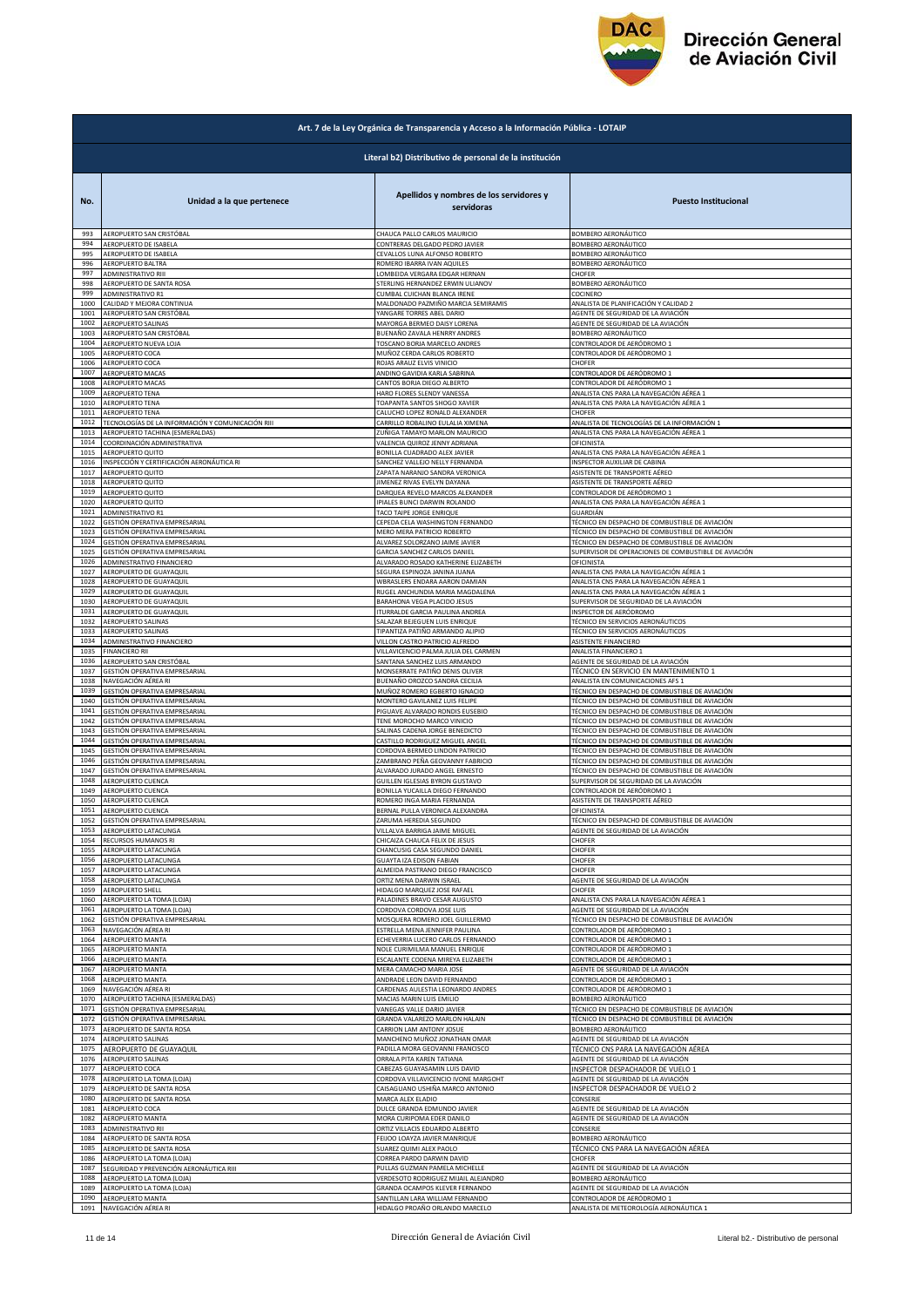

|              | Art. 7 de la Ley Orgánica de Transparencia y Acceso a la Información Pública - LOTAIP |                                                               |                                                                                                  |  |
|--------------|---------------------------------------------------------------------------------------|---------------------------------------------------------------|--------------------------------------------------------------------------------------------------|--|
|              | Literal b2) Distributivo de personal de la institución                                |                                                               |                                                                                                  |  |
| No.          | Unidad a la que pertenece                                                             | Apellidos y nombres de los servidores y<br>servidoras         | <b>Puesto Institucional</b>                                                                      |  |
| 1092         | CAPACITACIÓN NACIONAL                                                                 | RUIZ CHAVEZ VERONICA ALICIA                                   | INSTRUCTOR TÉCNICO DE CAPACITACIÓN AERONÁUTICA                                                   |  |
| 1093         | AEROPUERTO LA TOMA (LOJA)                                                             | CORDOVA LOAIZA CESAR AUGUSTO                                  | BOMBERO AERONÁUTICO                                                                              |  |
| 1094         | GESTIÓN OPERATIVA EMPRESARIAL                                                         | PALACIOS ZABALA SAUL                                          | TÉCNICO EN DESPACHO DE COMBUSTIBLE DE AVIACIÓN                                                   |  |
| 1095         | GESTIÓN OPERATIVA EMPRESARIAL                                                         | CAMPOVERDE TRIVIÑO OMAR STUGARD                               | TÉCNICO EN DESPACHO DE COMBUSTIBLE DE AVIACIÓN                                                   |  |
| 1096         | NAVEGACIÓN AÉREA RI                                                                   | QUINGA MEZA ANGELA ELIZABETH                                  | ANALISTA CNS PARA LA NAVEGACIÓN AÉREA 1                                                          |  |
| 1097         | GESTIÓN OPERATIVA EMPRESARIAL                                                         | QUIÑONEZ BRIONES JOSE MIGUEL                                  | TÉCNICO EN DESPACHO DE COMBUSTIBLE DE AVIACIÓN                                                   |  |
| 1098         | GESTIÓN OPERATIVA EMPRESARIAL                                                         | AREVALO GUARTATANGA JUAN EZEQUIEL                             | TÉCNICO EN DESPACHO DE COMBUSTIBLE DE AVIACIÓN                                                   |  |
| 1099         | GESTIÓN OPERATIVA EMPRESARIAL<br>GESTIÓN OPERATIVA EMPRESARIAL                        | MENDOZA CASA LUIS WASHINGTON                                  | TÉCNICO EN DESPACHO DE COMBUSTIBLE DE AVIACIÓN<br>TÉCNICO EN DESPACHO DE COMBUSTIBLE DE AVIACIÓN |  |
| 1100<br>1101 | AEROPUERTO MANTA                                                                      | CHICAIZA GUAYTA WALTER LUIS<br>CEVALLOS PONCE JOSE EPIMENIDES | AGENTE DE SEGURIDAD DE LA AVIACIÓN                                                               |  |
| 1102         | AEROPUERTO MANTA                                                                      | INTRIAGO CASANOVA RODY JOSE                                   | AGENTE DE SEGURIDAD DE LA AVIACIÓN                                                               |  |
| 1103         | GESTIÓN OPERATIVA EMPRESARIAL                                                         | BAJAÑA OLVERA JULIO RUBEN                                     | TÉCNICO EN DESPACHO DE COMBUSTIBLE DE AVIACIÓN                                                   |  |
| 1104         | AEROPUERTO DE GUAYAQUIL                                                               | AGUIRRE FREIRE OSCAR RAUL                                     | CONTROLADOR DE AERÓDROMO 1                                                                       |  |
| 1105         | AEROPUERTO DE GUAYAQUIL                                                               | PINO SOLEDISPA MARLON JAVIER                                  | ANALISTA DE METEOROLOGÍA AERONÁUTICA 1                                                           |  |
| 1106         | AEROPUERTO DE SANTA ROSA                                                              | ZAMBRANO SILVA JUAN FABRICIO                                  | CONTROLADOR DE AERÓDROMO 1                                                                       |  |
| 1107         | AEROPUERTO BALTRA                                                                     | DIAZ TORRES ROSA BEATRIZ                                      | AGENTE DE SEGURIDAD DE LA AVIACIÓN                                                               |  |
| 1108         | GESTIÓN OPERATIVA EMPRESARIAL                                                         | ENCALADA SANCHEZ RICHARD PABLO                                | TÉCNICO EN DESPACHO DE COMBUSTIBLE DE AVIACIÓN                                                   |  |
| 1109         | GESTIÓN OPERATIVA EMPRESARIAL                                                         | TOAPANTA ALMACHI VICTOR OCTAVIO                               | TÉCNICO EN DESPACHO DE COMBUSTIBLE DE AVIACIÓN                                                   |  |
| 1110         | ADMINISTRATIVO RII                                                                    | DELGADO MUÑOZ RUBEN DARIO                                     | CHOFER                                                                                           |  |
| 1111         | GESTIÓN OPERATIVA EMPRESARIAL                                                         | MEJIA PARRA FRANKLIN JAVIER                                   | TÉCNICO EN DESPACHO DE COMBUSTIBLE DE AVIACIÓN                                                   |  |
| 1112         | GESTIÓN OPERATIVA EMPRESARIAL                                                         | MEZA VERA JESUS JACINTO                                       | TÉCNICO EN SERVICIO EN MANTENIMIENTO 1                                                           |  |
| 1113         | GESTIÓN OPERATIVA EMPRESARIAL                                                         | RONQUILLO VARGAS DANNY COLON                                  | TÉCNICO EN DESPACHO DE COMBUSTIBLE DE AVIACIÓN                                                   |  |
| 1114         | AEROPUERTO LATACUNGA                                                                  | QUIJANO ERAZO CARLOS ROBERTO                                  | AGENTE DE SEGURIDAD DE LA AVIACIÓN                                                               |  |
| 1115         | AEROPUERTO DE SANTA ROSA<br><b>ADMINISTRATIVO R1</b>                                  | ROSALES ALAÑA RONALD PATRICIO                                 | CONTROLADOR DE APROXIMACIÓN NO RADAR                                                             |  |
| 1116         | <b>FINANCIERO RI</b>                                                                  | CATUCUAMBA NICOLALDE FAUSTO WILIAN                            | GUARDIÁN                                                                                         |  |
| 1117         |                                                                                       | VIVAS SIMBAÑA JULIO CESAR                                     | ASISTENTE FINANCIERO                                                                             |  |
| 1118         | FINANCIERO RI                                                                         | PROAÑO VALDOSPINOS MARIA FERNANDA                             | ANALISTA FINANCIERO 1                                                                            |  |
| 1119         | FINANCIERO RI                                                                         | QUILUMBA SAMUEZA DANIEL ESTEBAN                               | ANALISTA FINANCIERO 2                                                                            |  |
| 1120         | FINANCIERO RI                                                                         | ESTRELLA SILVA LUZ MARINA                                     | SECRETARIA                                                                                       |  |
| 1121         | AEROPUERTO DE GUAYAQUIL                                                               | ORTIZ TAPIA ISMAEL FERNANDO                                   | CONTROLADOR DE AERÓDROMO 1                                                                       |  |
| 1122         | NAVEGACIÓN AÉREA RI                                                                   | QUEVEDO ESPINOZA NELSON MARCELO                               | ANALISTA DE INFORMACIÓN AERONÁUTICA 1                                                            |  |
| 1123         | AEROPUERTO TACHINA (ESMERALDAS)                                                       | CANTOS VERA CESAR AUGUSTO                                     | ANALISTA CNS PARA LA NAVEGACIÓN AÉREA 1                                                          |  |
| 1124         | AEROPUERTO TACHINA (ESMERALDAS)                                                       | BRAVO INTRIAGO DARLINTON LENIN                                | BOMBERO AERONÁUTICO                                                                              |  |
| 1125         | AEROPUERTO TACHINA (ESMERALDAS)                                                       | PADILLA QUIÑONEZ LUIS GERARDO                                 | BOMBERO AERONÁUTICO                                                                              |  |
| 1126         | AEROPUERTO DE GUAYAQUIL                                                               | <b>SANDOVAL PUGA DAISY MABEL</b>                              | ANALISTA DE METEOROLOGÍA AERONÁUTICA 1                                                           |  |
| 1127         | AEROPUERTO DE GUAYAQUIL                                                               | LLIGUISACA HIDALGO JORGE RICARDO                              | ANALISTA DE METEOROLOGÍA AERONÁUTICA 1                                                           |  |
| 1128         | ADMINISTRATIVO R1                                                                     | GARZON SANDOVAL EDISON FABIAN                                 | CHOFER                                                                                           |  |
| 1129         | AEROPUERTO NUEVA LOJA                                                                 | OJEDA CANO HERNAN JORGE                                       | AGENTE DE SEGURIDAD DE LA AVIACIÓN                                                               |  |
| 1130         | AEROPUERTO COCA                                                                       | MOYA QUINATOA ARTURO JAVIER                                   | AGENTE DE SEGURIDAD DE LA AVIACIÓN                                                               |  |
| 1131         | FINANCIERO RI                                                                         | TAPIA LUNA TANIA LORENA                                       | SECRETARIA EJECUTIVA 1                                                                           |  |
| 1132         | <b>AEROPUERTO SHELL</b>                                                               | CAMPOS NAULA MARITZA ELIZABETH                                | ANALISTA CNS PARA LA NAVEGACIÓN AÉREA 1                                                          |  |
| 1133         | <b>AEROPUERTO SHELL</b>                                                               | VALLE SUAREZ ANGEL FERNANDO                                   | AGENTE DE SEGURIDAD DE LA AVIACIÓN                                                               |  |
| 1134         | AEROPUERTO COCA                                                                       | CABEZAS MANZANO RAUL VINICIO                                  | ANALISTA CNS PARA LA NAVEGACIÓN AÉREA 1                                                          |  |
| 1135         | <b>FINANCIERO RII</b>                                                                 | ROJAS PINCAY MARIA MAGDALENA                                  | ASISTENTE FINANCIERA                                                                             |  |
| 1136         | INGENIERÍA AEROPORTUARIA RII                                                          | OZANO SANTANA EDGAR XAVIER                                    | ANALISTA DE INGENIERÍA AEROPORTUARIA 1                                                           |  |
| 1137         | ADMINISTRATIVO RII                                                                    | VILLAGOMEZ ROCA FRANKLIN GERMAN                               | ASISTENTE DE PROVEEDURÍA                                                                         |  |
| 1138         | RECURSOS HUMANOS RII                                                                  | NUÑEZ VACA MARLIN VANESA                                      | OFICINISTA                                                                                       |  |
| 1139         | COORDINACIÓN ADMINISTRATIVA                                                           | TOSCANO POZO PAOLA ALEJANDRA                                  | ANALISTA DE RECURSOS HUMANOS 2                                                                   |  |
| 1140         | COORDINACIÓN ADMINISTRATIVA                                                           | ULLOA VILLAVICENCIO MERLE LILIANA                             | SECRETARIA                                                                                       |  |
| 1141         | AEROPUERTO SAN CRISTÓBAL                                                              | ESPINOZA VERA JHOVANNY FARID                                  | INSPECTOR DESPACHADOR DE VUELO 1                                                                 |  |
| 1142         | <b>AEROPUERTO QUITO</b>                                                               | JARAMILLO MAFLA JAIME AUGUSTO                                 | INSPECTOR DE TRANSPORTE AÉREO                                                                    |  |
| 1143         | AEROPUERTO QUITO                                                                      | CAICEDO MIRANDA VALERIA KATERINE                              | INSPECTOR OPERACIONES DE VUELO                                                                   |  |
| 1144         | AEROPUERTO QUITO                                                                      | MELENDEZ SUAREZ MERCEDES CRISTINA                             | SECRETARIA                                                                                       |  |
| 1145         | AEROPUERTO QUITO                                                                      | GONZALEZ BRUNO JONATHAN MIGUEL                                | CONTROLADOR DE AERÓDROMO 1                                                                       |  |
| 1146         | ADMINISTRATIVO R1                                                                     | MUÑOZ CHISAGUANO WILMAN PATRICIO                              | CONSERJE                                                                                         |  |
| 1147         | ADMINISTRATIVO R1                                                                     | BARAHONA LOPEZ STALIN GERMAN                                  | ASISTENTE DE PROVEEDURÍA                                                                         |  |
| 1148         |                                                                                       | ANDRADE CARRION CARLOS ANDRES                                 | CONSERJE                                                                                         |  |
|              | ADMINISTRATIVO R1<br>1149 NAVEGACIÓN AÉREA RI                                         | PAREDES ATIENCIA ROBERTO CARLOS                               | ANALISTA CNS PARA LA NAVEGACIÓN AÉREA 1                                                          |  |
| 1151         | 1150 AEROPUERTO DE GUAYAQUIL                                                          | ESCALANTE GOMEZ RODOLFO RICARDO                               | MÉDICO GENERAL DE ATENCIÓN INSTITUCIONAL                                                         |  |
|              | AEROPUERTO DE GUAYAQUIL                                                               | SEGURA LAMOTA HJALMAR PAUL                                    | CONTROLADOR DE AERÓDROMO 1                                                                       |  |
| 1152         | AEROPUERTO DE GUAYAQUIL                                                               | VASQUEZ CEVALLOS EDGAR WILMER                                 | INSPECTOR DE AERÓDROMO                                                                           |  |
| 1153         | CAPACITACIÓN NACIONAL                                                                 | NOBOA MALDONADO MARIA GABRIELA                                | INSTRUCTOR TÉCNICO DE CAPACITACIÓN AERONÁUTICA                                                   |  |
| 1154         | <b>FINANCIERO RII</b>                                                                 | VANONI SANTOS MARIA SOL<br>ALMEIDA RUIZ ANA LUCIA             | ANALISTA FINANCIERO 2<br>ANALISTA FINANCIERO 2                                                   |  |
| 1155<br>1156 | FINANCIERO RI<br>INGENIERÍA AEROPORTUARIA RII                                         | MARIN MURILLO WASHINGTON LEONARDO                             | ANALISTA DE INGENIERÍA AEROPORTUARIA 1                                                           |  |
| 1157         | INGENIERÍA AEROPORTUARIA RIII                                                         | PALACIOS OBANDO MARIA ELIZABETH                               | ANALISTA DE INGENIERÍA AEROPORTUARIA 1                                                           |  |
| 1158         | AEROPUERTO LATACUNGA                                                                  | TOBAR ATIAGA MARTIN GUSTAVO DE JESUS                          | INSPECTOR DESPACHADOR DE VUELO 2                                                                 |  |
| 1159         | AEROPUERTO LATACUNGA                                                                  | VASQUEZ CASTRO DARIO XAVIER                                   | ANALISTA CNS PARA LA NAVEGACIÓN AÉREA 1                                                          |  |
| 1160         | <b>AEROPUERTO MANTA</b>                                                               | VILLACRES PINCAY ANGEL MARCELO                                | ANALISTA DE INFORMACIÓN AERONÁUTICA 1                                                            |  |
| 1161         | AEROPUERTO MANTA                                                                      | LIMA TORRES DEMETRIO WLADIMIR                                 | INSPECTOR DESPACHADOR DE VUELO 2                                                                 |  |
| 1162         | AEROPUERTO MANTA                                                                      | AVEIGA VERA MARIA GABRIELA                                    | ASISTENTE DE TRANSPORTE AÉREO                                                                    |  |
| 1163         | AEROPUERTO MANTA                                                                      | LOPEZ MUÑOZ DAVID FABRICIO                                    | CONTROLADOR DE AERÓDROMO 1                                                                       |  |
| 1164         | AEROPUERTO MANTA                                                                      | POMA COSTA JUAN PABLO                                         | CONTROLADOR DE AERÓDROMO 1                                                                       |  |
| 1165         | AEROPUERTO MANTA                                                                      | ROLDAN FARFAN GENNY JASMIN                                    | AGENTE DE SEGURIDAD DE LA AVIACIÓN                                                               |  |
| 1166         | AEROPUERTO DE SANTA ROSA                                                              | SARMIENTO CABANILLA RONALD JAVIER                             | ANALISTA DE METEOROLOGÍA AERONÁUTICA 1                                                           |  |
| 1167         | AEROPUERTO NUEVA LOJA                                                                 | ANDINO GAVIDIA RICHARD PAUL                                   | AGENTE DE SEGURIDAD DE LA AVIACIÓN                                                               |  |
| 1168         | AEROPUERTO LATACUNGA                                                                  | MALDONADO ORTIZ MARCO VINICIO                                 | ANALISTA CNS PARA LA NAVEGACIÓN AÉREA 1                                                          |  |
| 1169         | RECURSOS HUMANOS RII                                                                  | GARCIA MONTESDEOCA MARIA PILAR                                | PARVULARIO DE CENTRO INFANTIL                                                                    |  |
| 1170         | RECURSOS HUMANOS RII                                                                  | GUEVARA MENA JORGE FABRICIO                                   | ANALISTA DE RECURSOS HUMANOS 1                                                                   |  |
| 1171         | AEROPUERTO TENA                                                                       | <b>GUZMAN GUZMAN EDWIN</b>                                    | ANALISTA DE COMERCIALIZACIÓN 1                                                                   |  |
| 1172         | ASESORÍA JURÍDICA RIII                                                                | CAICEDO OLIVO FAUSTO ISRAEL                                   | ABOGADO 2                                                                                        |  |
| 1173         | ASESORÍA JURÍDICA RII                                                                 | QUINDE PAREJA XIMENA CRISTINA                                 | ABOGADO 3                                                                                        |  |
| 1174         | INSPECCIÓN Y CERTIFICACIÓN AERONÁUTICA RII                                            | ANCHUNDIA GARCIA CARLOS LUIS                                  | ASISTENTE DE TRANSPORTE AÉREO                                                                    |  |
| 1175         | INSPECCIÓN Y CERTIFICACIÓN AERONÁUTICA RII                                            | GONZALEZ MORALES CHARLES EMIGDIO                              | INTENDENTE INSPECTOR PILOTO DE CONTROL                                                           |  |
| 1176         | COORDINACIÓN ADMINISTRATIVA                                                           | SALGADO LOMAS JUANA JEANNETH                                  | ASISTENTE FINANCIERO                                                                             |  |
| 1177         | COORDINACIÓN ADMINISTRATIVA                                                           | MANJARRES NUÑEZ FAUSTO ALFONSO                                | ASISTENTE DE TECNOLOGÍAS DE LA INFORMACIÓN                                                       |  |
| 1178         | <b>AEROPUERTO TENA</b>                                                                | RIOS CASTRO ERIKA KATERINE                                    | ASISTENTE DE ACTIVOS FIJOS                                                                       |  |
| 1179         | COMERCIALIZACIÓN ESPACIOS AEROPORTUARIOS E INMUEBLES RII                              | REINOSO GOMEZ LILIANA NARCISA                                 | ANALISTA DE COMERCIALIZACIÓN 3                                                                   |  |
| 1180         | RECURSOS HUMANOS RI                                                                   | CALVOPIÑA ANDRADE ANDREA ALEJANDRA                            | ANALISTA DE RECURSOS HUMANOS 2                                                                   |  |
| 1181         | RECURSOS HUMANOS RI                                                                   | CARDOSO AVALOS MERY ELIZABETH                                 | ANALISTA DE RECURSOS HUMANOS 1                                                                   |  |
| 1182         | RECURSOS HUMANOS RI                                                                   | RODRIGUEZ AMORES CARLOS FERNANDO                              | ASISTENTE DE RECURSOS HUMANOS                                                                    |  |
| 1183         | ADMINISTRATIVO RII                                                                    | AMBRANO MERCHAN PAMELA MILENA                                 | GUARDALMACÉN 1                                                                                   |  |
| 1184         | RECURSOS HUMANOS RII                                                                  | OSORIO CORONEL MONICA ALEXANDRA                               | ANALISTA DE RECURSOS HUMANOS 2                                                                   |  |
| 1185         | RECURSOS HUMANOS RII                                                                  | MORALES MARTILLO KATIUSKA ELIZABETH                           | OFICINISTA                                                                                       |  |
| 1186         | AEROPUERTO QUITO                                                                      | PEREZ TAPIA VICTOR ANDRES                                     | CONTROLADOR DE AERÓDROMO 1                                                                       |  |
| 1187         | RECURSOS HUMANOS RI                                                                   | HERRERA ONTANEDA FRANCO ASDRUBAL                              | ASISTENTE DE RECURSOS HUMANOS                                                                    |  |
|              | 1188 ADMINISTRATIVO R1                                                                | EGAS ANDRADE STEPHANIE CAROLINA                               | ANALISTA DE SEGUROS AERONÁUTICOS 3                                                               |  |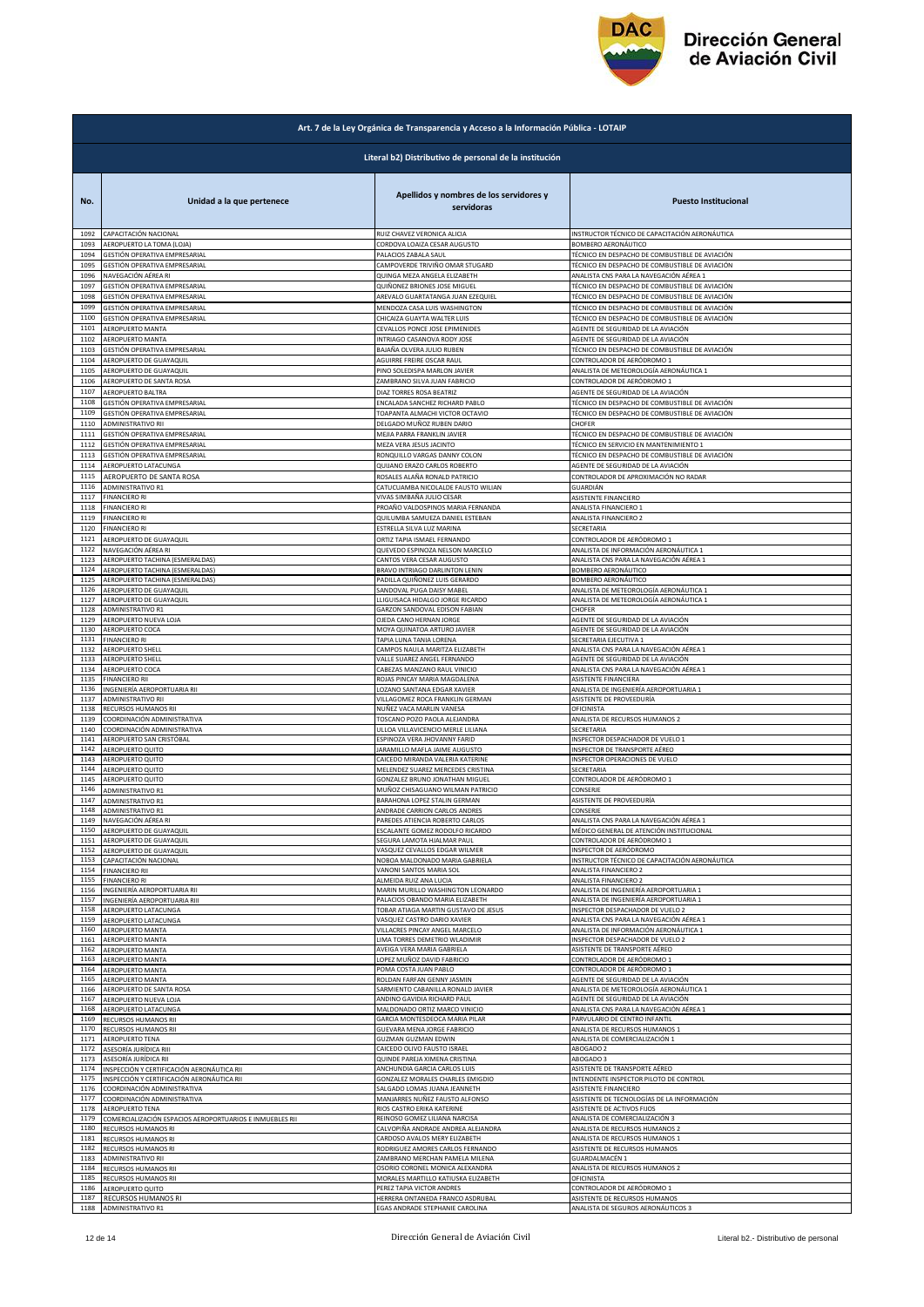

| Art. 7 de la Ley Orgánica de Transparencia y Acceso a la Información Pública - LOTAIP |                                                                                                                                     |                                                                                                     |                                                                                                                         |  |
|---------------------------------------------------------------------------------------|-------------------------------------------------------------------------------------------------------------------------------------|-----------------------------------------------------------------------------------------------------|-------------------------------------------------------------------------------------------------------------------------|--|
| Literal b2) Distributivo de personal de la institución                                |                                                                                                                                     |                                                                                                     |                                                                                                                         |  |
| No.                                                                                   | Unidad a la que pertenece                                                                                                           | Apellidos y nombres de los servidores y<br>servidoras                                               | <b>Puesto Institucional</b>                                                                                             |  |
| 1189                                                                                  | AEROPUERTO QUITO                                                                                                                    | GALVEZ DELGADO ESTEFANIA ELIZABETH                                                                  | INSPECTOR DESPACHADOR DE VUELO 2                                                                                        |  |
| 1190                                                                                  | AEROPUERTO QUITO                                                                                                                    | ACARO LEON EDGAR PATRICIO                                                                           | TÉCNICO EN SERVICIOS EN MANTENIMIENTO 1                                                                                 |  |
| <b>ASESORIAS/NIVEL DE APOYO</b>                                                       |                                                                                                                                     |                                                                                                     |                                                                                                                         |  |
| 1191                                                                                  | COORDINACIÓN GENERAL ADMINISTRATIVA FINANCIERA                                                                                      | ORQUERA VILLENAS EDGAR EDMUNDO                                                                      | COORDINADOR GENERAL ADMINISTRATIVO FINANCIERO                                                                           |  |
| 1192                                                                                  | DIRECCIÓN DE CERTIFICACIÓN DOCUMENTACIÓN Y ARCHIVO                                                                                  | MORA GUERRERO NELSON GUSTAVO                                                                        | DIRECTOR DE SECRETARIA GENERAL                                                                                          |  |
| 1193                                                                                  | DIRECCIÓN DE RELACIONES INTERNACIONALES OACI                                                                                        | SALAZAR CHIRIBOGA MAIDELEN DEL ROCIO                                                                | DIRECTOR DE RELACIONES INTERNACIONALES                                                                                  |  |
| 1194                                                                                  | DIRECCIÓN DE ASESORÍA JURÍDICA                                                                                                      | CALVOPIÑA GARCIA CRISTINA SOFIA                                                                     | DIRECTOR DE ASESORÍA JURÍDICA                                                                                           |  |
| 1195                                                                                  | DIRECCIÓN DE ASUNTOS INTERNOS                                                                                                       | VINUEZA ARMIJOS MARLON ROBERTO                                                                      | DIRECTOR DE ASUNTOS INTERNOS                                                                                            |  |
| 1196                                                                                  | DIRECCIÓN FINANCIERA                                                                                                                | LAFEBRE CARDENAS VICTOR MIKE                                                                        | DIRECTOR FINANCIERO                                                                                                     |  |
| 1197                                                                                  | DIRECCIÓN ADMINISTRATIVA                                                                                                            | ANDRADE SALGADO ENRIQUE                                                                             | DIRECTOR ADMINISTRATIVO                                                                                                 |  |
| 1198                                                                                  | DIRECCIÓN DE PLANIFICACIÓN Y CALIDAD                                                                                                | SANCHEZ SANCHEZ BETY MARIBE                                                                         | DIRECTOR DE PLANIFICACIÓN Y CALIDAD                                                                                     |  |
| 1199                                                                                  | DIRECCIÓN DE RECURSOS HUMANOS                                                                                                       | AGUILAR ESPINOSA MARIA GABRIELA                                                                     | DIRECTOR DE RECURSOS HUMANOS                                                                                            |  |
| 1200                                                                                  | DIRECCIÓN DE COMUNICACIÓN SOCIAL                                                                                                    | CHAVEZ BENAVIDES JULIA EDITH                                                                        | DIRECTOR DE COMUNICACIÓN SOCIAL                                                                                         |  |
| 1201                                                                                  | DIRECCIÓN DE TECNOLOGÍAS DE LA INFORMACIÓN Y COMUNICACIÓN                                                                           | CASTRO QUINDE CARLOS OSWALDO                                                                        | DIRECTOR DE TECNOLOGÍAS DE INFORMACIÓN Y COMUNICACIÓN                                                                   |  |
| 1202                                                                                  | DIRECCIÓN DE ASESORÍA JURÍDICA                                                                                                      | HUILCA COBOS RITA MILA                                                                              | ABOGADO 2                                                                                                               |  |
| 1203                                                                                  | DIRECCIÓN DE ASESORÍA JURÍDICA                                                                                                      | VALLE TORO RUTH ELIZABETH                                                                           | ABOGADO 2                                                                                                               |  |
| 1204                                                                                  | DIRECCIÓN DE ASESORÍA JURÍDICA                                                                                                      | QUIMBITA PELAEZ MAYRA ALEJANDRA                                                                     | ABOGADO 2                                                                                                               |  |
| 1205                                                                                  | DIRECCIÓN DE ASESORÍA JURÍDICA                                                                                                      | AGUILA BARRAGAN TELMO ITALO                                                                         | ABOGADO 2                                                                                                               |  |
| 1206                                                                                  | DIRECCIÓN DE ASESORÍA JURÍDICA                                                                                                      | CARRION HARO LAURA MARGARITA                                                                        | SECRETARIA                                                                                                              |  |
| 1207                                                                                  | DIRECCIÓN DE ASESORÍA JURÍDICA                                                                                                      | OÑATE CUNALATA DORIS ARIANA                                                                         | ABOGADO 3                                                                                                               |  |
| 1208                                                                                  | DIRECCIÓN DE ASESORÍA JURÍDICA                                                                                                      | LARREA VERGARA MELINA NATHALIA                                                                      | ABOGADO 2                                                                                                               |  |
| 1209                                                                                  | DIRECCIÓN DE ASESORÍA JURÍDICA                                                                                                      | LANDAZURI MORALES GUILLERMO XAVIER                                                                  | ABOGADO 2                                                                                                               |  |
| 1210                                                                                  | DIRECCIÓN DE ASESORÍA JURÍDICA                                                                                                      | NIETO PALACIOS JIMENA LUCIA                                                                         | SECRETARIA                                                                                                              |  |
| 1211                                                                                  | DIRECCIÓN DE ASESORÍA JURÍDICA                                                                                                      | HIDALGO BARQUET PRISCILLA FRANCHESKA                                                                | ABOGADO 3                                                                                                               |  |
| 1212                                                                                  | REGISTRO AERONÁUTICO                                                                                                                | VELOZ JIMENEZ JAIME OSWALDO                                                                         | REGISTRADOR AERONÁUTICO                                                                                                 |  |
| 1213                                                                                  | REGISTRO AERONÁUTICO                                                                                                                | VALENCIA GONZALEZ CECILIA JANNETH                                                                   | ABOGADO 2                                                                                                               |  |
| 1214                                                                                  | DIRECCIÓN DE COMUNICACIÓN SOCIAL                                                                                                    | ROMERO PINOS MERCY MARIA                                                                            | PERIODISTA                                                                                                              |  |
| 1215                                                                                  | DIRECCIÓN DE COMUNICACIÓN SOCIAL                                                                                                    | JURADO VEGA JAVIER ALEJANDRO                                                                        | ASISTENTE DE PERIODISMO                                                                                                 |  |
| 1216                                                                                  | DIRECCIÓN DE COMUNICACIÓN SOCIAL                                                                                                    | TOAPANTA TAPIA LIDIA MARGOT                                                                         | SECRETARIA                                                                                                              |  |
| 1217                                                                                  | DIRECCIÓN DE COMUNICACIÓN SOCIAL                                                                                                    | PABON GORDON ALEJANDRO FITZGERALD                                                                   | PERIODISTA 2                                                                                                            |  |
| 1218                                                                                  | DIRECCIÓN DE COMUNICACIÓN SOCIAL                                                                                                    | PALACIOS GUEVARA JOHANNA MALENA                                                                     | PERIODISTA 2                                                                                                            |  |
| 1219                                                                                  | GESTIÓN DE TRÁNSITO AÉREO                                                                                                           | QUIJANO GUERRERO GINA JUDITH                                                                        | SECRETARIA EJECUTIVA 2                                                                                                  |  |
| 1220                                                                                  | PRESUPUESTO                                                                                                                         | SANDOVAL HILER JORGE HERNAN                                                                         | ANALISTA DE PRESUPUESTO 3                                                                                               |  |
| 1221                                                                                  | DIRECCIÓN FINANCIERA                                                                                                                | ANDRADE MENA XAVIER WALTER                                                                          | <b>TESORERO GENERAL</b>                                                                                                 |  |
| 1222                                                                                  | SEGURIDAD, BIENESTAR Y SALUD OCUPACIONAL                                                                                            | VALLEJO CABADIANA YOLANDA DEL ROCIO                                                                 | TRABAJADORA SOCIAL                                                                                                      |  |
| 1223                                                                                  | DIRECCIÓN DE TECNOLOGÍAS DE LA INFORMACIÓN Y COMUNICACIÓN                                                                           | BASANTES MEJIA ALDO FABIO                                                                           | ANALISTA DE TECNOLOGÍAS DE LA INFORMACIÓN 3                                                                             |  |
| 1224                                                                                  | DIRECCIÓN DE TECNOLOGÍAS DE LA INFORMACIÓN Y COMUNICACIÓN                                                                           | CARDENAS QUENGUAN JUAN CARLOS                                                                       | ANALISTA DE TECNOLOGÍAS DE LA INFORMACIÓN 1                                                                             |  |
| 1225                                                                                  | DIRECCIÓN ADMINISTRATIVA                                                                                                            | VILLARRUEL PONCE EDISON DANILO                                                                      | ANALISTA ADMINISTRATIVO 3                                                                                               |  |
| 1226                                                                                  | CONTABILIDAD                                                                                                                        | RUBIO MERIZALDE SANDRA DEL CARMEN                                                                   | ANALISTA DE ACTIVOS FIJOS 2                                                                                             |  |
| 1227                                                                                  | ABASTECIMIENTOS                                                                                                                     | MORENO MACIAS RENZO MARCELO                                                                         | GUARDALMACÉN 1                                                                                                          |  |
| 1228                                                                                  | ABASTECIMIENTO                                                                                                                      | MARTINEZ VILLAGOMEZ GRACE MARGOTH                                                                   | OFICINISTA                                                                                                              |  |
| 1229                                                                                  | DIRECCIÓN DE CERTIFICACIÓN DOCUMENTACIÓN Y ARCHIVO                                                                                  | GONZALEZ ACOSTA CAROL ESTEFANIA                                                                     | OFICINISTA                                                                                                              |  |
| 1230                                                                                  | DIRECCIÓN DE CERTIFICACIÓN DOCUMENTACIÓN Y ARCHIVO                                                                                  | ALMACHE SOLIS ANGELICA DEL ROCIO                                                                    | OFICINISTA                                                                                                              |  |
| 1231                                                                                  | DIRECCIÓN DE CERTIFICACIÓN DOCUMENTACIÓN Y ARCHIVO                                                                                  | BORJA ARAUJO ANDREA ESTEFANIA                                                                       | SECRETARIA                                                                                                              |  |
| 1232                                                                                  | DIRECCIÓN DE ASESORÍA JURÍDICA                                                                                                      | ZAMBRANO CAMPOVERDE VICENTE YOBANI                                                                  | ABOGADO 2                                                                                                               |  |
| 1233                                                                                  | SEGURIDAD, BIENESTAR Y SALUD OCUPACIONAL                                                                                            | VARGAS JARAMILLO FREDDY ALEJANDRO                                                                   | ANALISTA DE RECURSOS HUMANOS 2                                                                                          |  |
| 1234<br>1235                                                                          | SEGURIDAD, BIENESTAR Y SALUD OCUPACIONAL<br>SEGURIDAD, BIENESTAR Y SALUD OCUPACIONAL                                                | DUARTE CEDEÑO DORA PATRICIA FERNANDA<br>SALAZAR CERDA GERMAN ALBERTO<br>TORRES PIEDRA KATY PATRICIA | ODONTÓLOGO DE ATENCIÓN INSTITUCIONAL<br>MÉDICO ESPECIALISTA DE ATENCIÓN INSTITUCIONAL<br>ANALISTA DE RECURSOS HUMANOS 3 |  |
| 1236<br>1237<br>1238                                                                  | ADMINISTRACIÓN DEL TALENTO HUMANO<br>ADMINISTRACIÓN DEL TALENTO HUMANO<br>DIRECCIÓN DE TECNOLOGÍAS DE LA INFORMACIÓN Y COMUNICACIÓN | ALMEIDA HERRERA TANIA ALEJANDRA<br>CHICAIZA CHAUCA EDISON XAVIER                                    | ANALISTA DE RECURSOS HUMANOS 2<br>ANALISTA DE TECNOLOGÍAS DE LA INFORMACIÓN 2                                           |  |
| 1239                                                                                  | ADMINISTRACIÓN DEL TALENTO HUMANO                                                                                                   | JIJON SANCHEZ HUGO ERNESTO                                                                          | ANALISTA DE RECURSOS HUMANOS 3                                                                                          |  |
| 1240                                                                                  | DIRECCIÓN DE ASESORÍA JURÍDICA                                                                                                      | DAVALOS MOSCOSO ISABEL DE LOURDES                                                                   | ABOGADO 3                                                                                                               |  |
| 1241                                                                                  | ADMINISTRACIÓN DEL TALENTO HUMANO                                                                                                   | ESPINOZA ROMAN CARLOS MARCELO                                                                       | ANALISTA DE RECURSOS HUMANOS 1                                                                                          |  |
| 1242                                                                                  | DIRECCIÓN DE ASESORÍA JURÍDICA                                                                                                      | FUENTES LUCERO JAIME ERNESTO                                                                        | ABOGADO 1                                                                                                               |  |
| 1243                                                                                  | DIRECCIÓN DE PLANIFICACIÓN Y CALIDAD                                                                                                | PADILLA JIMENEZ SILVIA ELIZABETH                                                                    | ANALISTA DE PLANIFICACIÓN Y CALIDAD 2                                                                                   |  |
| 1244                                                                                  | COORDINACIÓN ADMINISTRATIVA                                                                                                         | MARTINEZ LEON CARLOS RODRIGO                                                                        | ANALISTA FINANCIERO 1                                                                                                   |  |
| 1245                                                                                  | DIRECCIÓN DE ASESORÍA JURÍDICA                                                                                                      | RODRIGUEZ BERMEO MIRIAM PATRICIA                                                                    | ABOGADO 2                                                                                                               |  |
| 1246                                                                                  | DIRECCIÓN DE ASESORÍA JURÍDICA                                                                                                      | SALVADOR JARAMILLO MARGIE IVONNE                                                                    | ASISTENTE DE ABOGACÍA                                                                                                   |  |
| 1247                                                                                  | DIRECCIÓN DE ASESORÍA JURÍDICA                                                                                                      | MUÑOZ PAREDES FRANKS DAVID                                                                          | OFICINISTA                                                                                                              |  |
| 1248                                                                                  | DIRECCIÓN DE ASESORÍA JURÍDICA                                                                                                      | EGAS DE LA TORRE MONICA ELIZABETH                                                                   | ASISTENTE                                                                                                               |  |
| 1249                                                                                  | ADMINISTRACIÓN DEL TALENTO HUMANO                                                                                                   | DELGADO GUDIÑO FERNANDO XAVIER                                                                      | ANALISTA DE RECURSOS HUMANOS 3                                                                                          |  |
| 1250                                                                                  | DIRECCIÓN DE CERTIFICACIÓN DOCUMENTACIÓN Y ARCHIVO                                                                                  | RODRIGUEZ EGUEZ PABLO HERNANDO                                                                      | ANALISTA DOCUMENTACIÓN Y ARCHIVO 2                                                                                      |  |
| 1251                                                                                  | DIRECCIÓN DE CERTIFICACIÓN DOCUMENTACIÓN Y ARCHIVO                                                                                  | LEON SALAZAR SILVIA VERONICA                                                                        | ANALISTA DOCUMENTACIÓN Y ARCHIVO 2                                                                                      |  |
| 1252                                                                                  | DIRECCIÓN DE CERTIFICACIÓN DOCUMENTACIÓN Y ARCHIVO                                                                                  | BENALCAZAR VIZCAINO KARLA STEFANIA                                                                  | <b>OFICINISTA</b>                                                                                                       |  |
| 1253                                                                                  | DIRECCIÓN DE PLANIFICACIÓN Y CALIDAD                                                                                                | ALBUJA DELGADO HELENA ALEXANDRA                                                                     | ANALISTA DE PLANIFICACIÓN Y CALIDAD 2                                                                                   |  |
| 1254                                                                                  | DIRECCIÓN DE TECNOLOGÍAS DE LA INFORMACIÓN Y COMUNICACIÓN                                                                           | VASCONEZ GRANJA LUIS IVAN                                                                           | ASISTENTE DE TECNOLOGÍAS DE LA INFORMACIÓN                                                                              |  |
| 1255                                                                                  | DIRECCIÓN DE INSPECCIÓN Y CERTIFICACIÓN AERONÁUTICA                                                                                 | VALENCIA GUERRON MIREYA CECIBEL                                                                     | OFICINISTA                                                                                                              |  |
| 1256                                                                                  | DESARROLLO TÉCNICO DE RECURSOS HUMANOS                                                                                              | TAPIA GALEAS MARCELA SOLEDAD                                                                        | ANALISTA DE PLANIFICACIÓN Y CALIDAD 2                                                                                   |  |
| 1257                                                                                  | ADMINISTRACIÓN DEL TALENTO HUMANO                                                                                                   | BASTIDAS MORALES YUSETH DE LOS ANGELES                                                              | SECRETARIA                                                                                                              |  |
| 1258                                                                                  | DIRECCIÓN DE RECURSOS HUMANOS                                                                                                       | MORALES CEVALLOS JUAN CARLOS                                                                        | ASISTENTE DE RECURSOS HUMANOS                                                                                           |  |
| 1259                                                                                  | SEGURIDAD, BIENESTAR Y SALUD OCUPACIONAL                                                                                            | CASTILLO BALDEON STELLA DEL ROCIO                                                                   | ENFERMERA DE ATENCIÓN INSTITUCIONAL                                                                                     |  |
| 1260                                                                                  | DIRECCIÓN FINANCIERA                                                                                                                | CORREA LOPEZ MISHEL VERONICA                                                                        | <b>ASISTENTE FINANCIERO</b>                                                                                             |  |
| 1261                                                                                  | DIRECCIÓN FINANCIERA                                                                                                                | COLOMA GALLO JOHANA ROSALIA                                                                         | <b>OFICINISTA</b>                                                                                                       |  |
| 1262                                                                                  | DIRECCIÓN DE RECURSOS HUMANOS                                                                                                       | MONTEROS VIZCAINO ERIKA ELIZABETH                                                                   | <b>ANALISTA FINANCIERO 2</b>                                                                                            |  |
| 1263                                                                                  | PRESUPUESTO                                                                                                                         | CORTEZ CORTEZ NANCY PATRICIA                                                                        | ESPECIALISTA DE TRANSPORTE AÉREO 1                                                                                      |  |
| 1264                                                                                  | PRESUPUESTO                                                                                                                         | PABON ANDRADE JOHANA GABRIELA                                                                       | ASISTENTE FINANCIERO                                                                                                    |  |
| 1265                                                                                  | TESORERÍA                                                                                                                           | ESTRELLA CAMPAÑA CRISTOBAL PATRICIO                                                                 | RECAUDADOR                                                                                                              |  |
| 1266                                                                                  | <b>TESORERÍA</b>                                                                                                                    | ORTIZ MOSQUERA MONICA CATALINA                                                                      | ANALISTA FINANCIERO 2                                                                                                   |  |
| 1267                                                                                  | DIRECCIÓN DE ASESORÍA JURÍDICA                                                                                                      | PALACIOS ZUMBA LUZ MARINA                                                                           | ASISTENTE DE ABOGACÍA                                                                                                   |  |
| 1268                                                                                  | DIRECCIÓN FINANCIERA                                                                                                                | MARTINEZ BARONA XIMENA MARIA                                                                        | ASISTENTE FINANCIERO                                                                                                    |  |
| 1269<br>1270                                                                          | DIRECCIÓN DE PLANIFICACIÓN Y CALIDAD<br>DIRECCIÓN FINANCIERA<br>DIRECCIÓN DE RECURSOS HUMANOS                                       | FONSECA VILLACIS FAUSTO PATRICIO<br>BALAREZO POZO TARSICIO RAFAEL<br>MEDRANO EZEQUIAS HERMOGENES    | ANALISTA DE PLANIFICACIÓN Y CALIDAD 2<br>ASISTENTE DE ACTIVOS FIJOS<br>TÉCNICO EN ARCHIVO                               |  |
| 1271<br>1272<br>1273                                                                  | DIRECCIÓN DE CERTIFICACIÓN DOCUMENTACIÓN Y ARCHIVO<br>DIRECCIÓN DE CERTIFICACIÓN DOCUMENTACIÓN Y ARCHIVO                            | SANCHEZ SANCHEZ MARY ALEXANDRA<br>AYALA CORONEL MARIANELA DEL ROSARIO                               | SECRETARIA<br>OFICINISTA                                                                                                |  |
| 1274                                                                                  | DIRECCIÓN FINANCIERA                                                                                                                | RAMIREZ MINCHALA LAURA LORENA                                                                       | SECRETARIA                                                                                                              |  |
| 1275                                                                                  | DIRECCIÓN AUDITORIA INTERNA                                                                                                         | CHAVES ULLOA VERONICA ELIZABETH                                                                     | SECRETARIA                                                                                                              |  |
| 1276                                                                                  | DIRECCIÓN DE RELACIONES INTERNACIONALES OACI                                                                                        | HIDALGO AZANZA GIOVANNA DEL CARMEN                                                                  | SECRETARIA                                                                                                              |  |
| 1277                                                                                  | DIRECCIÓN DE RELACIONES INTERNACIONALES OACI                                                                                        | AGUIRRE CHAVEZ VERONICA ALEXANDRA                                                                   | ANALISTA DE RELACIONES INTERNACIONALES 3                                                                                |  |
| 1278                                                                                  | DESARROLLO TÉCNICO DE RECURSOS HUMANOS                                                                                              | SALME PAREDES EMMA CECILIA                                                                          | CONSERJE                                                                                                                |  |
| 1279                                                                                  | DIRECCIÓN DE RECURSOS HUMANOS                                                                                                       | EGUIGUREN BURNEO MARIA PAULINA                                                                      | SECRETARIA                                                                                                              |  |
| 1280                                                                                  | DIRECCIÓN DE RECURSOS HUMANOS                                                                                                       | GRANJA LANAS JIMENA DEL ROCIO                                                                       | OFICINISTA                                                                                                              |  |
| 1281                                                                                  | ADMINISTRACIÓN DEL TALENTO HUMANO                                                                                                   | MANOSALVAS NARVAEZ ADEMAR AUGUSTO                                                                   | ANALISTA DE RECURSOS HUMANOS 3                                                                                          |  |
| 1282                                                                                  | ADMINISTRACIÓN DEL TALENTO HUMANO                                                                                                   | GARZON VALENZUELA JENNY ADRIANA                                                                     | ASISTENTE DE RECURSOS HUMANOS                                                                                           |  |
| 1283                                                                                  | DIRECCIÓN DE RECURSOS HUMANOS                                                                                                       | CHAVEZ MEDINA ARMANDO MAURICIO                                                                      | ANALISTA DE RECURSOS HUMANOS 2                                                                                          |  |
| 1284                                                                                  | DIRECCIÓN DE RECURSOS HUMANOS                                                                                                       | CARVAJAL CEVALLOS DANIEL ALEJANDRO                                                                  | ASISTENTE DE RECURSOS HUMANOS                                                                                           |  |
| 1285                                                                                  | ADMINISTRACIÓN DEL TALENTO HUMANO                                                                                                   | MACHAY LOPEZ EDISON GIOVANNY                                                                        | ANALISTA DE RECURSOS HUMANOS 2                                                                                          |  |
| 1286                                                                                  | ADMINISTRACIÓN DEL TALENTO HUMANO                                                                                                   | FLORES ALMACHE NATHALY CRISTINA                                                                     | ANALISTA DE RECURSOS HUMANOS 2                                                                                          |  |